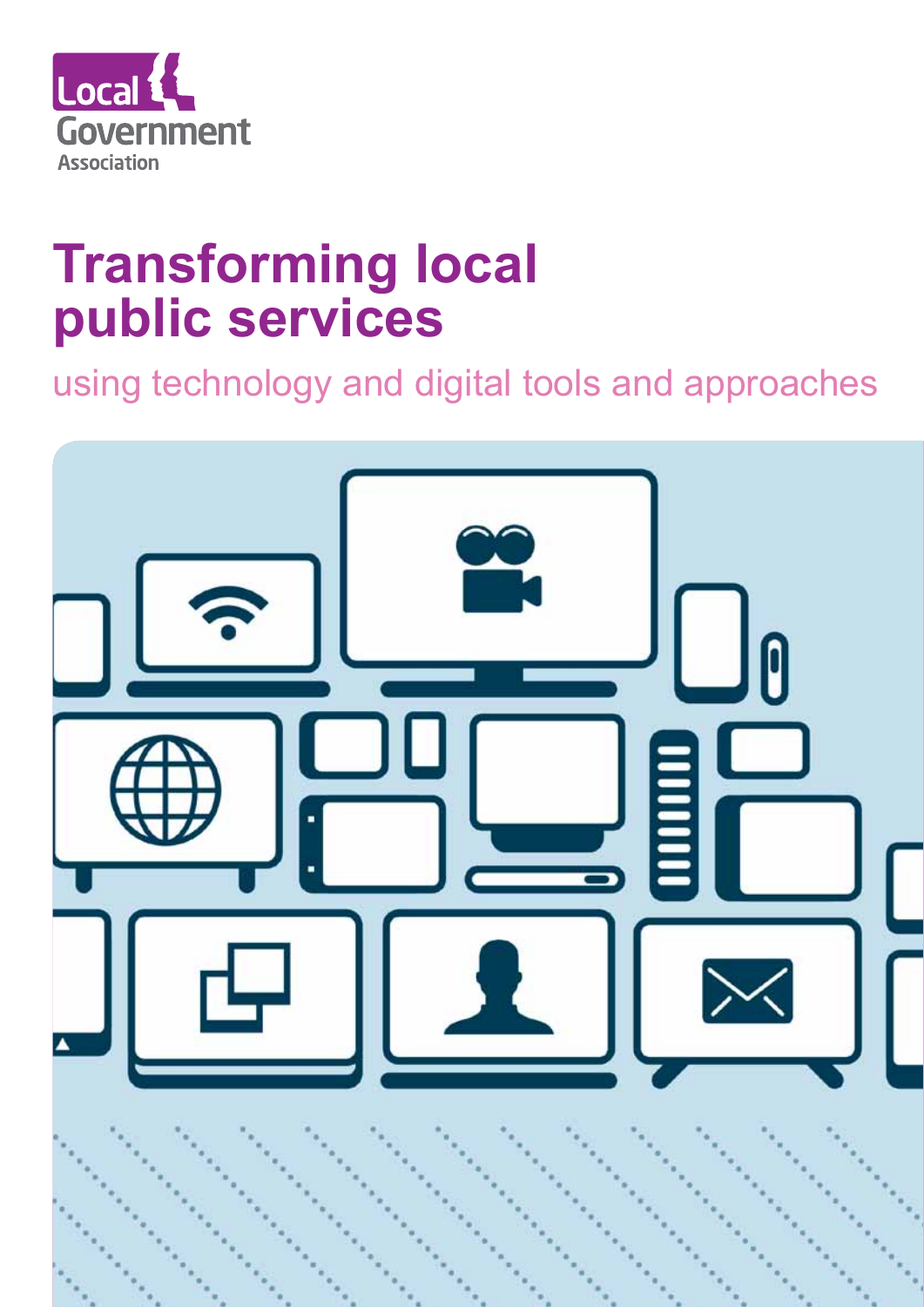# **Contents**

| Foreword                                                                                                                             | $\overline{4}$ |
|--------------------------------------------------------------------------------------------------------------------------------------|----------------|
| Summary                                                                                                                              | 6              |
| Chapter 1 introduction                                                                                                               | 9              |
| 1.1 Local government's vital and unique role                                                                                         | 9              |
| 1.2 A challenging context                                                                                                            | 10             |
| 1.3 The structure of the report                                                                                                      | 11             |
| Chapter 2 an overview of technology and digital programmes and initiatives in local<br>government                                    | 12             |
| 2.0 Local government                                                                                                                 | 12             |
| 2.1 The 1970s to 1990s                                                                                                               | 12             |
| 2.2 The late 1990s onwards                                                                                                           | 12             |
| 2.3 2005/2006 onwards                                                                                                                | 15             |
| $2.4$ 2010 – an age of austerity                                                                                                     | 17             |
| 2.5 The online landscape today                                                                                                       | 17             |
| 2.6 Some final reflections                                                                                                           | 19             |
| Chapter 3 the challenges and opportunities currently faced by councils -<br>how technology and digital tools and approaches can help | 21             |
| 3.0 How new technology and digital tools and approaches can help                                                                     | 21             |
| 3.1 Meeting the financial imperative                                                                                                 | 21             |
| 3.1.1 Bringing down the cost of ICT                                                                                                  | 21             |
| 3.1.2 Reducing the costs of customer contact                                                                                         | 22             |
| 3.1.3 Sharing resources across public bodies                                                                                         | 26             |
| 3.1.4 Reshaping services                                                                                                             | 26             |
| 3.1.5 Managing demand                                                                                                                | 27             |
| 3.2 Planning for the impact of demographic change                                                                                    | 29             |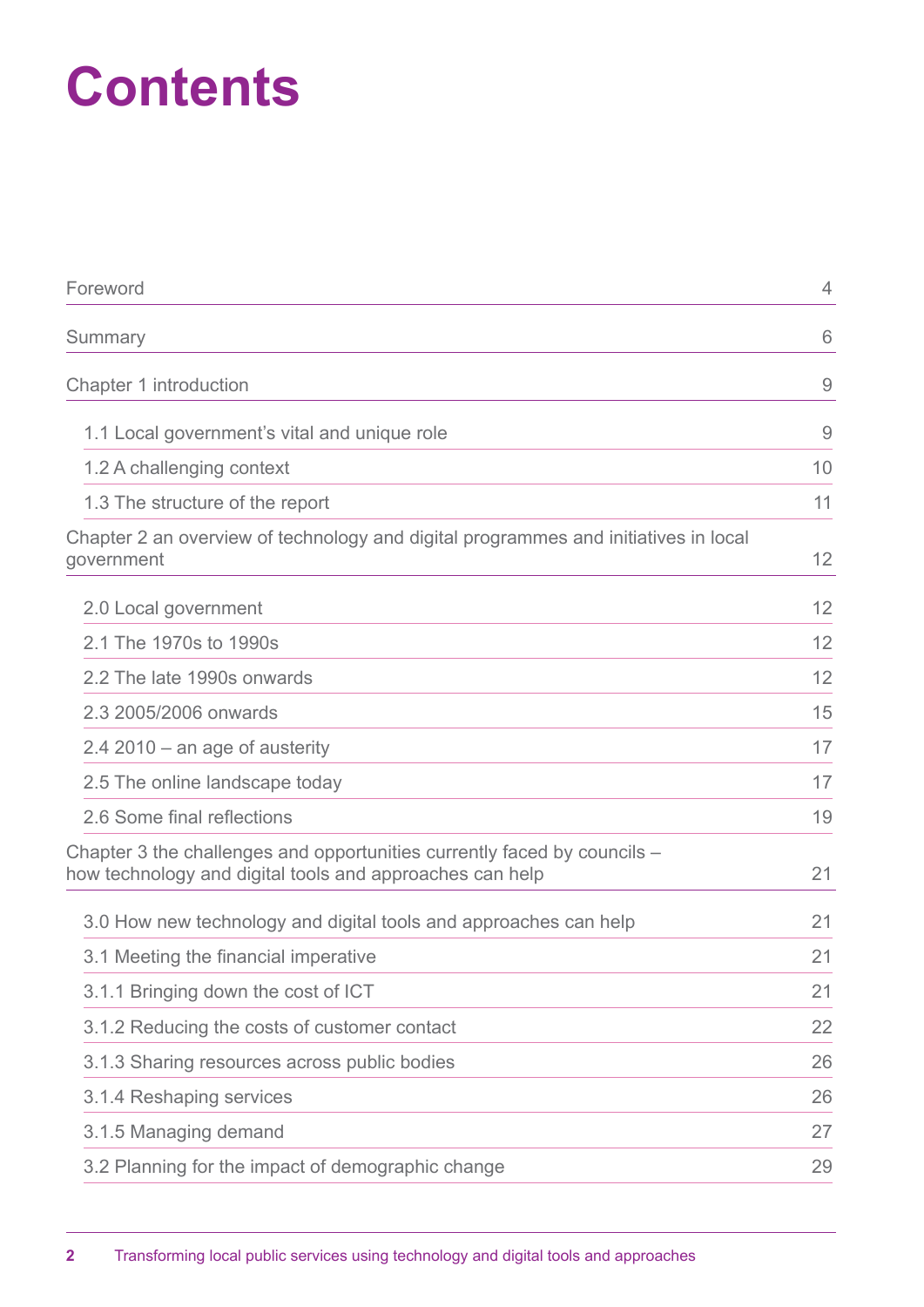| 3.3 Supporting the changing policy landscape |    |
|----------------------------------------------|----|
| 3.3.1 Troubled Families                      | 33 |
| 3.3.2 Welfare Reform and Universal Credit    | 35 |
| Chapter 4 findings from the evaluation       | 38 |
| 4.1 Emerging themes                          | 38 |
| 4.2 Continuing challenges                    | 39 |
| 4.3 Looking to the future                    | 40 |
| Chapter 5 conclusions and next steps         | 41 |
| Appendix 1 list of relevant publications     | 43 |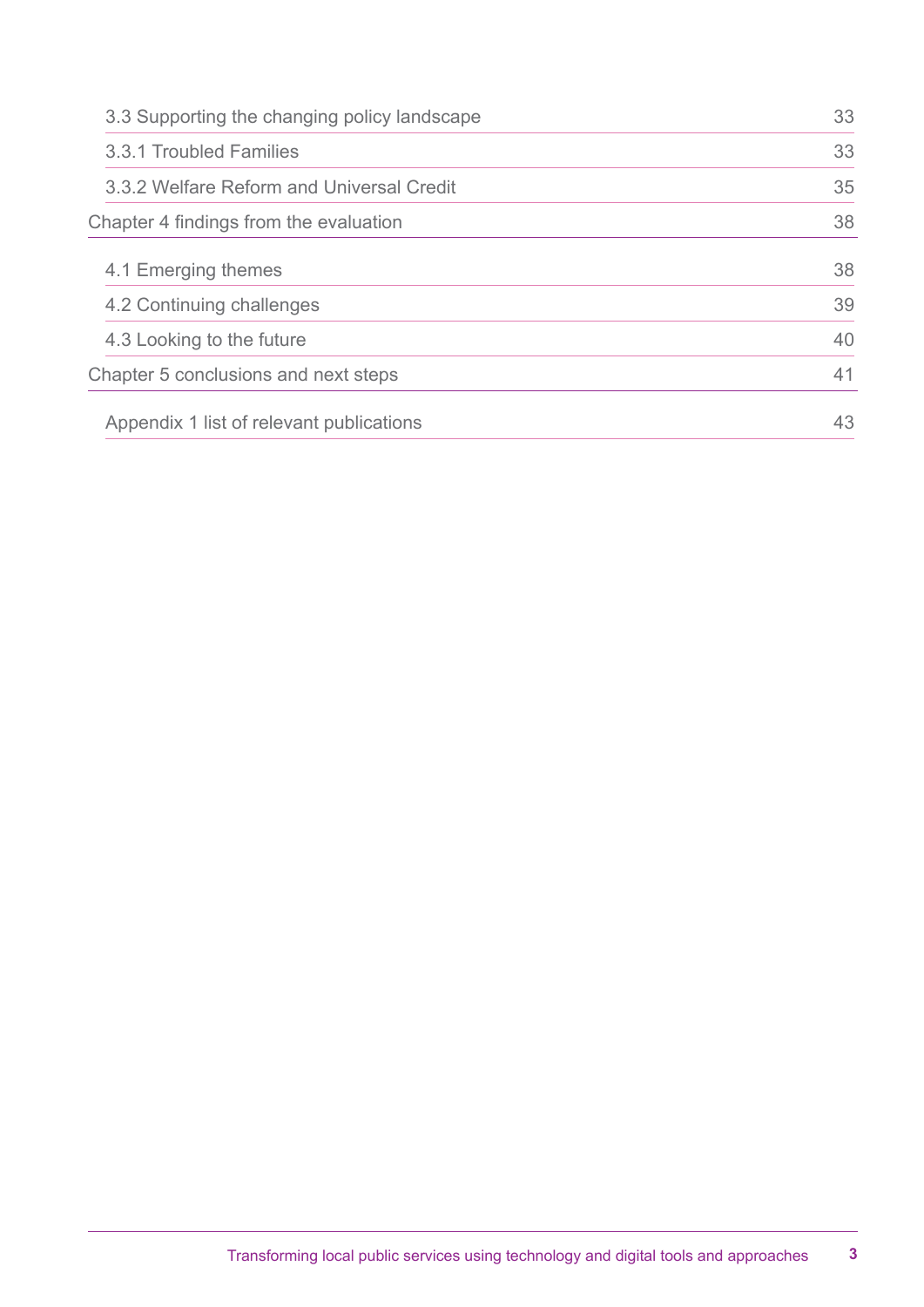# **Foreword**



#### **Councillor Peter Fleming Chair, Local Government Association Improvement and Innovation Board**

The decade since the formal closure of the Local Government Online programme has seen enormous developments in the range of technologies and digital tools and approaches available to both citizens and organisations.

Smart phones and tablet computers are now everywhere; town centres and public buildings routinely offer wireless access; data and systems are increasingly stored in the 'cloud'. These advances have enabled citizens, businesses and public bodies to change the ways in which they interact, gain access to information and services, and organise their work.

Councils have been quick to recognise the opportunities offered by technology and digital tools and approaches to target and deliver services better and save money. They have explored different methods of improving local people's access to services including tele-care, online applications for school places, cashless parking payments and 'apps' to inform or alert service users.

At the same time, they have made their workforces more productive by introducing mobile technologies, route planning tools and video-conferencing. At a national level, councils have worked closely with central government to invest jointly in essential infrastructure such as reliable and fast broadband connections and the Public Services Network.

In 2014, the need to take advantage of such digital innovations has never been greater. Over the current spending review period, local government has suffered 40 per cent cuts to its budgets. At the same time, demand on local services has been increasing inexorably as a result of the recession, an ageing population and increasing numbers of 0-5 year-olds. Councils must also cope with welfare reform, new public health responsibilities and the planned integration of health and social care under the Care Bill.

I'm delighted therefore to introduce this new report, commissioned by the LGA, which has captured details of projects already delivered where councils have used technology and digital tools and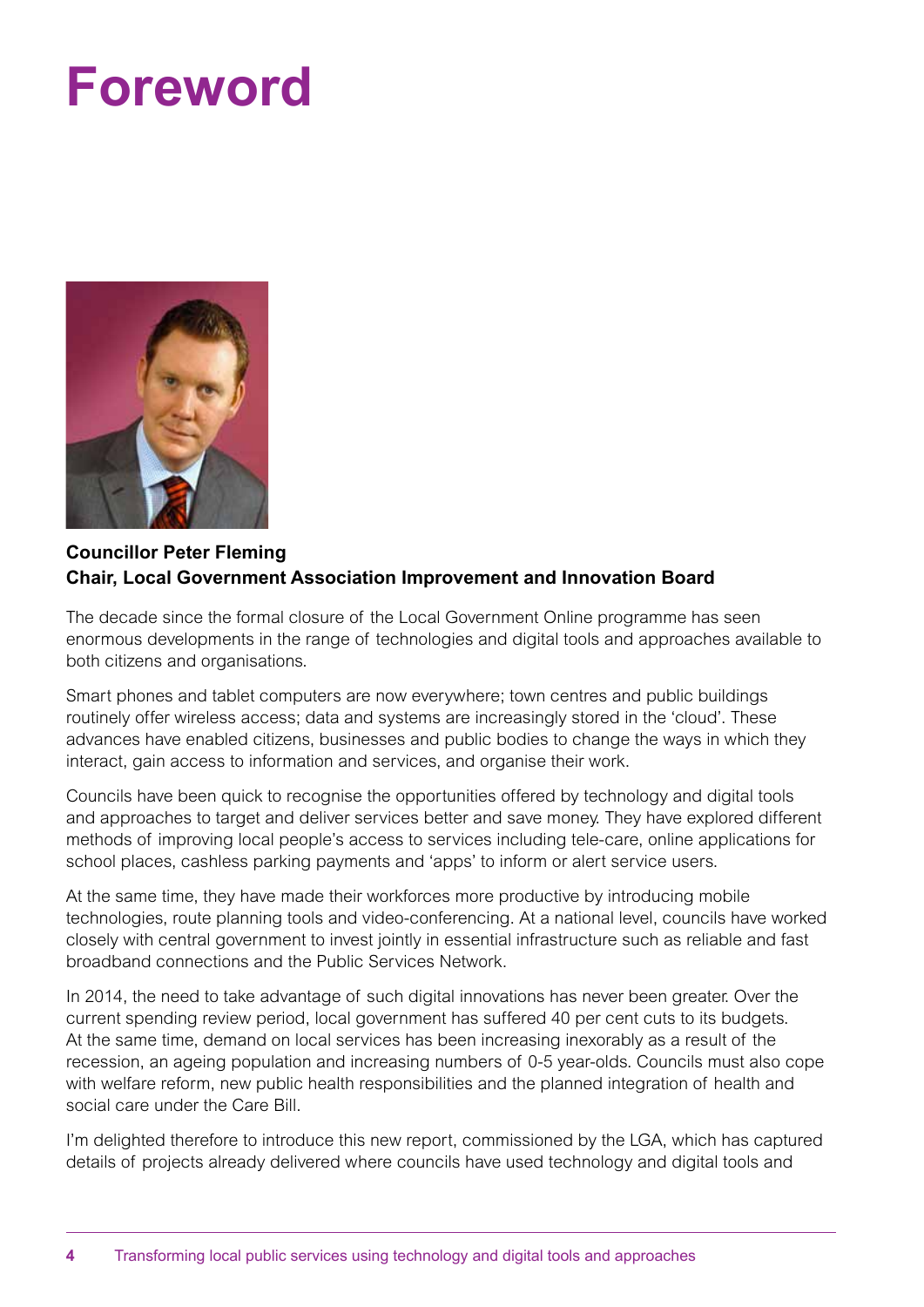approaches to improve and develop services in major ways and to generate efficiencies.

Our aim is to produce an overview of 'good practice' which shows the approaches different councils have taken, the lessons they have learnt and the benefits – including savings – that have been generated, both for service users and the councils themselves. The report is accompanied by 'vox pop' videos and more detailed case studies that other organisations can use.

We will be using the report and its supporting material to promote greater awareness of the good work already being done in local government and the savings being generated by the sector. The report will be launched at the LGA Conference in July and a range of the exemplar projects will showcase their work in the conference's Innovation Zone, as well as at other sector events. We look forward to seeing you there.

**Councillor Peter Fleming Chair, Local Government Association Improvement and Innovation Board**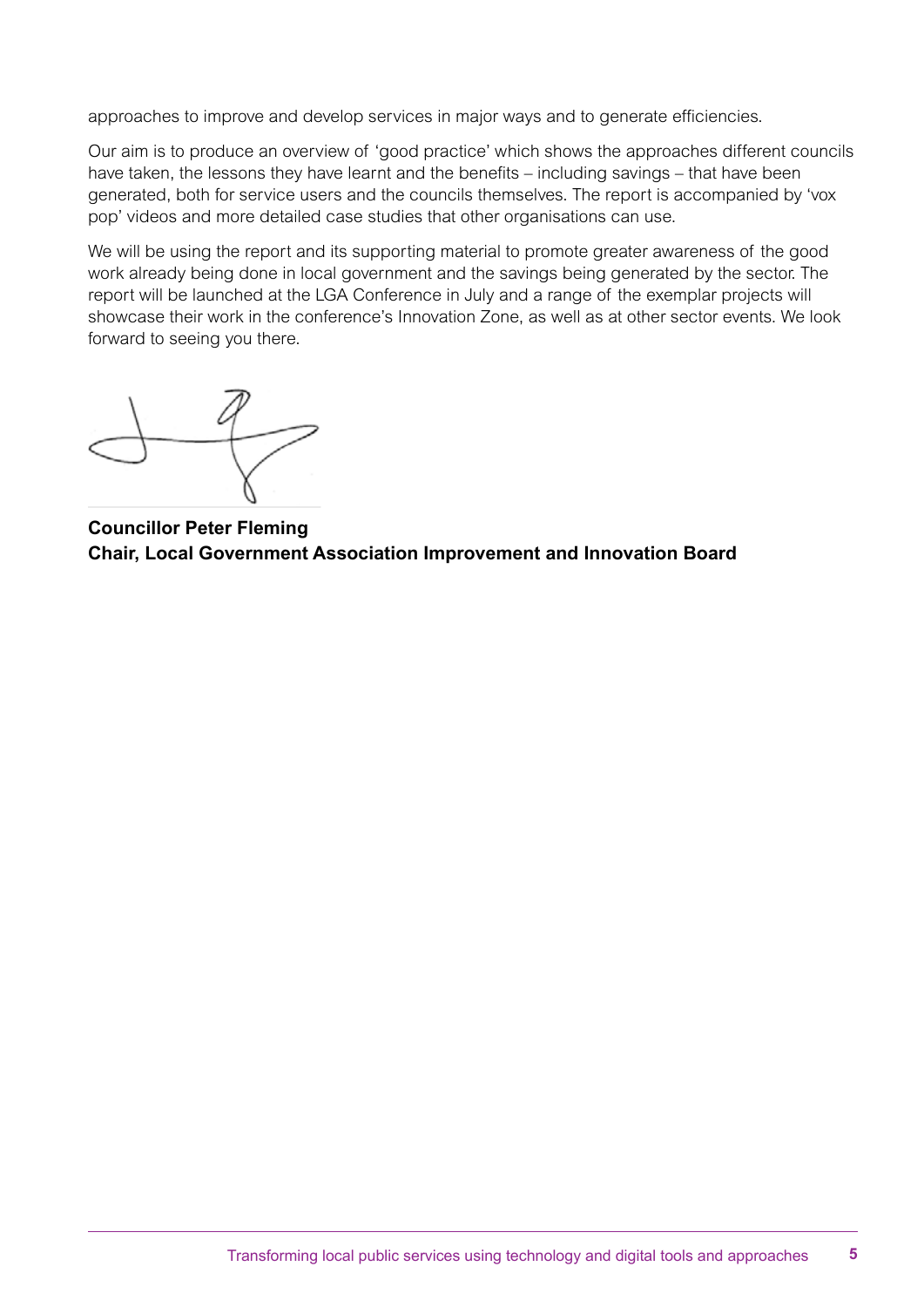# **Summary**

From typewriters to smart phones, technology has always played a vital role in the way local government manages its business. As councils face the twin challenges of decreasing funding and increasing demand, they have found new ways of utilising technology to deliver services more effectively and enable their staff work in new ways, increasing productivity and reducing costs.

By 2015, central government funding for councils will have been cut by 40 per cent over the period of this Parliament. The Institute for Fiscal Studies anticipates that the spending cuts will continue until 2020. This comes at a time when the impact of the economic downturn, demographic change, major government initiatives including Universal Credit and Troubled Families, new public health responsibilities, and fundamental changes to the local government finance system are compounding the pressures on councils.

Councils deliver an estimated 80 per cent of local public services, and are located in and form part of the communities they serve. They are rising to the challenges they face and transforming the way they deliver services by redesigning, reorganising and reforming. An important part of this process is bringing their deep understanding of local needs together with technological innovations to offer better management of demand, more reliable and efficient handling of routine transactions, and greater use of shared data.

This report seeks to highlight examples where councils have used technology and digital tools and approaches in ways that clearly demonstrate an impact both in terms of improved outcomes for citizens and financial savings. There are nearly 50 such examples in this report, where 'digital' or technological innovation has been successfully combined with the intelligent use of customer insight and other complementary approaches such as demand management, lean and systems thinking and collaborative procurement. A selection of more detailed case studies is available on the LGA website.

In the back office, councils are effectively utilising procurement frameworks to secure the technology and digital resources they require in new ways. This includes cloud-based services, from email and applications ('apps') to the government's G-Cloud procurement service – among many others, the London Borough of Hillingdon saved £750,000 a year through moving to Google Apps. The potential of 'open source' systems is also being exploited – Shropshire Council's Project WIP open source website service saved £204,000 over an initial five-year period.

In the face of budget cuts, increased tax burdens for landfill, and challenging targets to improve recycling, councils are exploiting GPS mapping technology to improve the quality and cost of waste collection, achieve better procurement, and develop more efficient service partnerships. Forest Heath District Council and St Edmundsbury Borough Council saved £300,000 annually and improved services, the District of East Northamptonshire Council saved £200,000 annually, and Middlesbrough Borough Council saved £150,000 a year, all using similar technologies.

The development of transactional services online and on mobile devices is flourishing. Hammersmith and Fulham's online self-service portal has saved £1.15 million annually, with 70 per cent of households registered. The London Borough of Barking and Dagenham has achieved a 100 per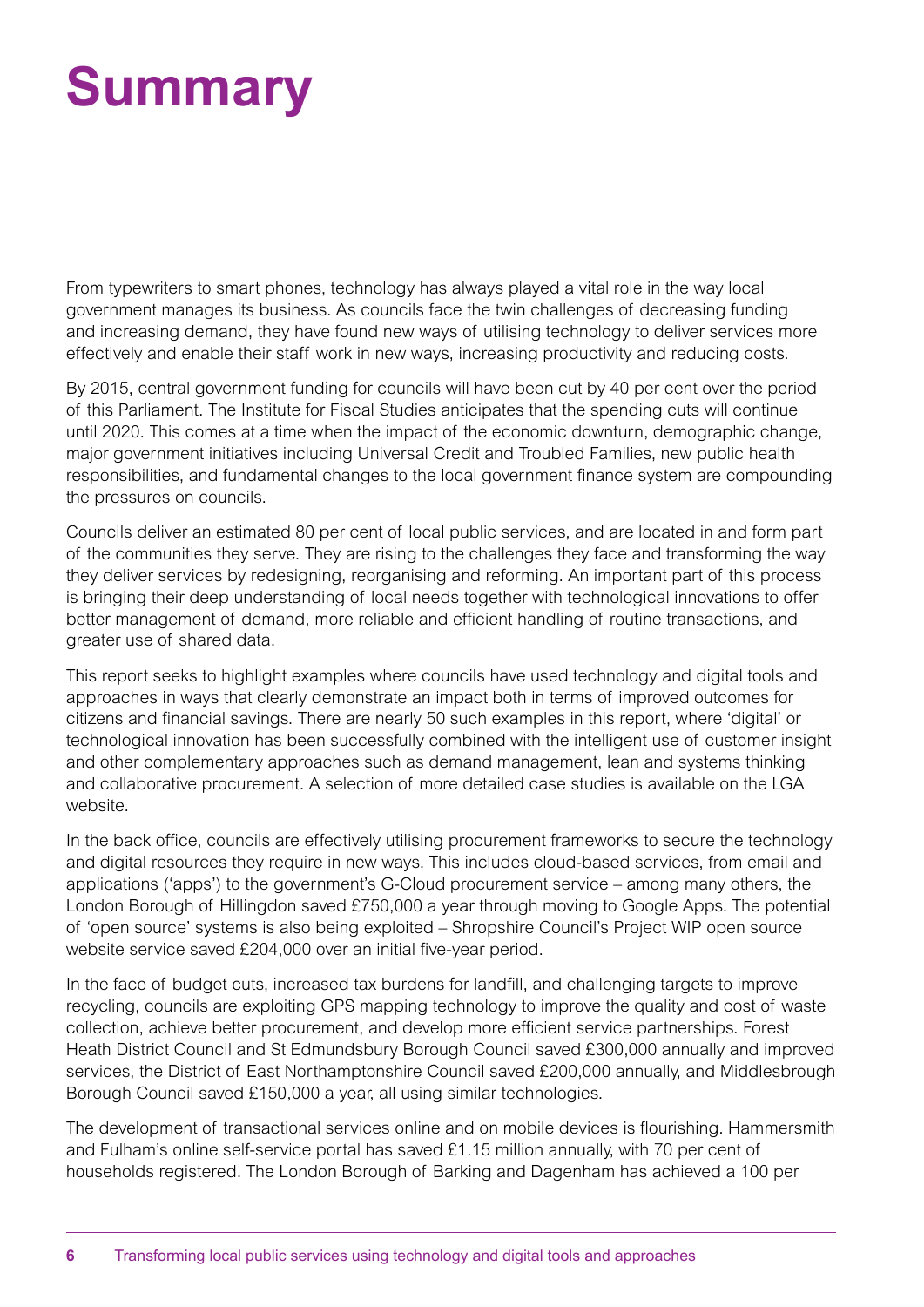cent digital shift for benefit claims, reducing processing time by 30 days and saving £617,000 annually, while the London Borough of Harrow has saved £1.55 million over four years through a wide range of online services. Spelthorne Borough Council used the Engage mobile app to meet customer expectations for online access, encourage channel shift and improve service delivery. The app was developed and implemented in less than five months and saved the council approximately £43,800 last year.

Councils have demonstrated their creativity and ability in adapting this technology to manage demand. East Riding of Yorkshire Council takes payments through self-service thanks to their mobile-accessible website and self-service kiosks. This has generated savings of £91,500 over a three-year period.

Bristol City Council used mobile technology in a different way. By providing its neighbourhood-based staff with tablet devices with appropriate software and apps, the council enabled them to report issues while out in the community. As a result it has reduced the hours staff spend in the office and increased reporting of local issues, as well as supporting digital take-up in the community.

Technology has also improved access to services. The London Borough of Lewisham's web and mobile application LoveLewisham enables residents to report environmental issues, leading to a 73 per cent reduction in graffiti, and a 33 per cent drop in call-centre activity, saving £500,000 over the past five years. Telford and Wrekin Council, in rural Shropshire, set up the Everyday app in less than four months. The app, which is able to work offline when a mobile signal is not available, has saved £5,000 in contact costs.

The most vulnerable can be supported to gain access to appropriate services. The Universal Credit local authority pilots introduced a whole range of approaches, supported by technology, to work with those claiming benefits. Birmingham City Council reduced rent arrears by £134,000 year-on-year through a new triage process and personalised 'digital log books'. Rushcliffe Borough Council, North Dorset District Council and Melton Borough Council focused on digital inclusion through organising training in literacy and ICT skills.

Making joined-up services accessible in one place has been highly successful in the London Borough of Croydon, where the 'family-focused' website, Family Space, enables easier access to information on local children's' services. Similarly, the national Tell Us Once project, which enables people to report a birth or death just once and has been implemented in over 90 per cent of councils, is delivering total benefits of £22 million annually.

Councils have also saved significant amounts through the use of telecare and assistive technologies, which help to manage the significantly increased demand on health and care services by supporting the growing elderly and physically disabled population to live independently. Councils that have implemented telecare successfully across the country include Blackburn with Darwen, which has saved £10 million in the last four years, and the London Borough of Hillingdon, which has saved £4.597 million to date by integrating telecare and reablement.

Technology can also help to bring people together. The Casserole Club in Barnet uses a sophisticated website to match volunteer cooks with people who would benefit from a home-cooked meal. The project is saving money on home delivery and strengthening neighbourhoods. Cheshire East Council, working with Age UK, has developed an online social media and information site for people living with dementia, helping users to continue living independently and enjoy an improved quality of life. Central Bedfordshire Council with Cambridgeshire County Council ran a pilot offering elderly residents the Mindings app on tablet devices in free trials. The app allows people to keep in touch with family members living alone, and the trial showed significant improvements in quality of life.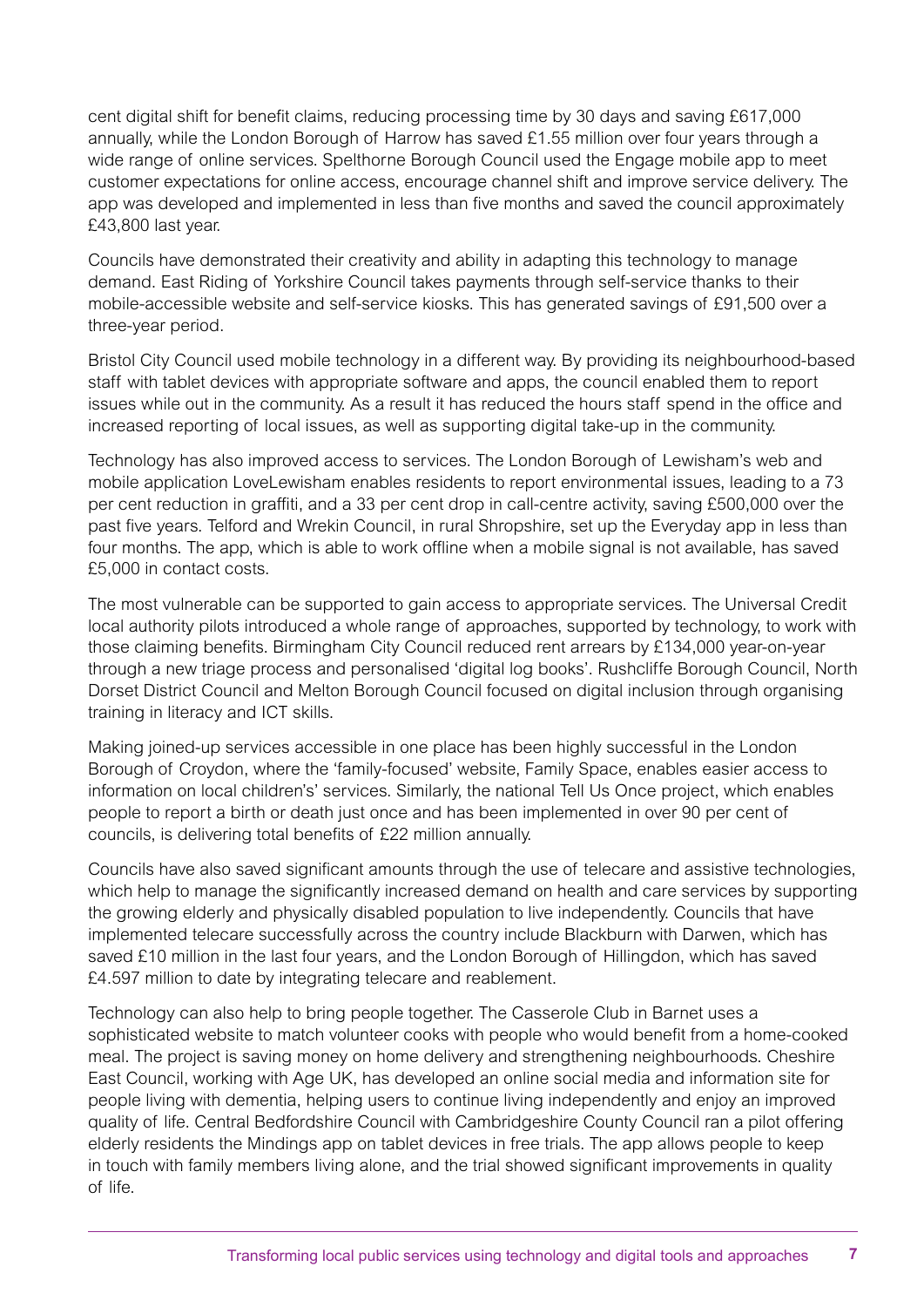Joining up around the client is also supported by technology. In Suffolk County Council, customer insight tools were used to better understand the needs of troubled families, saving more than £450,000 over four years in cost avoidance. Staffordshire County Council has co-developed Patchwork, an online tool which allows front-line staff to quickly log in and see which other agencies are supporting their clients. There are 64 agencies, supporting almost 2,350 clients, signed up to Patchwork.

And technology can support cross-organisation and collaborative working. Lewes District Council is using 'pam' collaboration software to enable staff across all partner agencies to work in a more joined-up way. Suffolk Coastal Port Health Authority developed a dedicated ICT system to better manage the process of checking imported produce at Felixstowe. This has now generated savings of £200,000 a year since it went live in 2009 and has been licensed to other Port Health Authorities.

Technology can also be used for continual improvement, as in Leeds City Council, where live web chat provides support to website users. As well as web chat being cheaper than a phone call, the council learns from the problems identified, and to date over 400 changes to the website have been made as a result in just eight months.

Councils are continuing to lead in using technology and digital tools and approaches to improve citizen service and overcome the challenges they face. As local government's roles and responsibilities continue to develop, with increased emphasis on community facilitation and support, commissioning and market making, communications, branding and quality assurance, such tools are likely to become ever more important.

The LGA will continue to work with partner bodies both in local and central government, and in the wider public sector, to promote the good practice already evident in what councils are doing, and to address barriers to progress. Work is already underway to set out a vision of future local government service delivery, taking full advantage of the potential of technology and digital tools and approaches to improve services and save money.

#### **Acknowledgements**

This report was researched and prepared by RedQuadrant, and edited by David Hunter. The LGA would like to thank RedQuadrant and all the councils and suppliers who provided information and assisted with research.

A large number of other reports have been used in the development of this report (see appendix 1). We believe, however, that this is the only comprehensive sector-wide review since the days of Local Government Online which ran from 2000 to 2005. We hope that this report and the associated case studies prove a useful resource for the ongoing transformation of local public services with appropriate use of technology.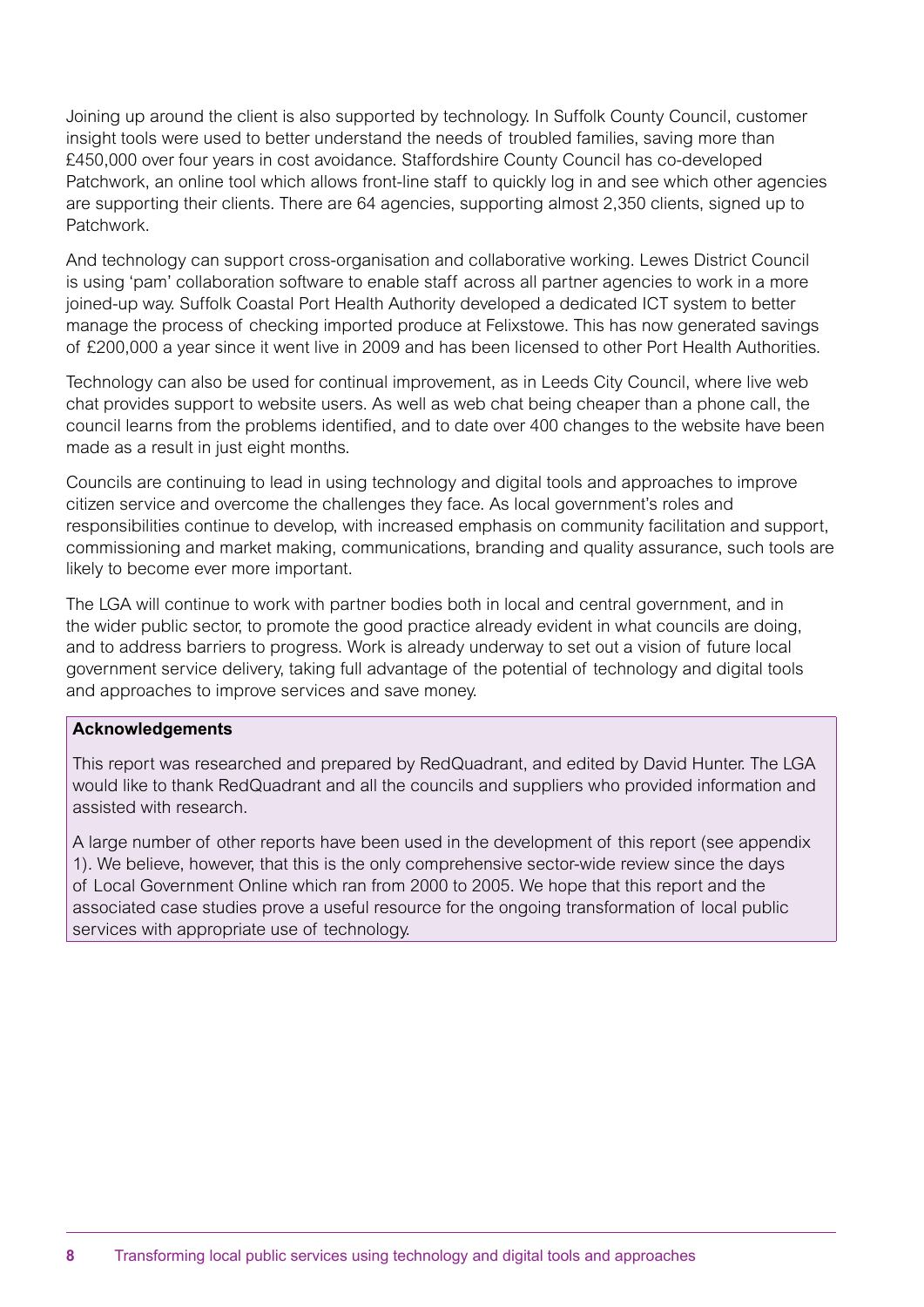# **Chapter 1 – introduction**

## 1.1 Local government's vital and unique role

Located in and forming part of their communities, councils are ideally placed to find the best approaches to meeting local needs. Responsible for delivering an estimated 80 per cent of public sector transactions in their areas, they also have a particular obligation to design their services in the most accessible, economic and 'user-friendly' way, and a vital role to work closely with other public, private and voluntary sector partners to ensure that local services are built around the citizen rather than the needs of service deliverers.

At a time when public services face fundamental challenges, technology and digital tools and approaches are central to achieving all of this. For councils and their partners, these tools can enable:

- a deeper understanding of local patterns of need and interaction with government, allowing resources to be managed, planned and directed to where they will have the greatest impact
- more effective management of demand for example, enabling user self-service and supporting peer-to-peer advice-giving and assistance via social media
- more reliable, speedy, and precise handling of routine, repetitive tasks allowing costly and scarce professional expertise to be targeted at cases which need judgement or at new and unexpected situations
- faster access to, and sharing of, data between councils, customers, and partner organisations, avoiding the need to collect the same information many times over and saving time on research and information collation
- new ways of working that potentially reconcile the goals of providing a better quality of customer experience while cutting costs.

As digital technologies become ever more pervasive and increasingly form part of people's daily lives, it is essential that councils continue to exploit their potential. At the same time, 'digital' – often a catch-all for any use of digital, technological, and online services – is not a panacea for all ills, and should complement other approaches such as demand management, lean and systems thinking, and collaborative procurement.<sup>1</sup> The needs of local citizens who are unable or unwilling to use this technology must also be addressed.

In practice, local government has a long history of applying technology in innovative ways and of leading public service change. This report therefore aims to provide up-to-date evidence of the impact and benefits that technology and digital tools and approaches are delivering in local government – including the difference they are making to the lives of citizens and the financial savings generated by councils.

<sup>1</sup> See, for example, NESTA's report on innovation in general in local government – Small is beautiful, innovation from the frontline of local government, July 2010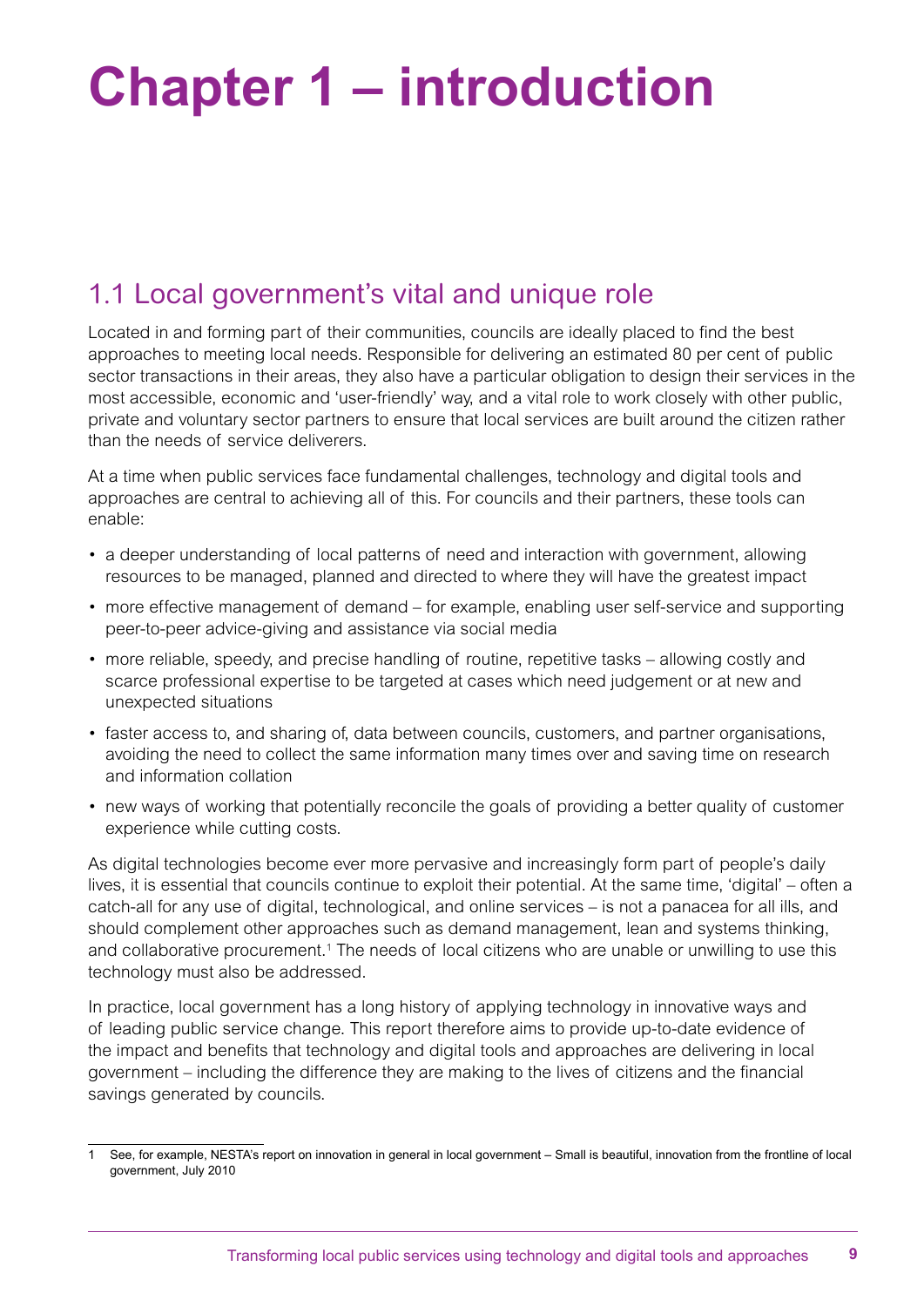In particular, by highlighting a range of practical examples, we hope to share the good practice already present in the sector and to encourage its adoption by a wider range of councils.

## 1.2 A challenging context

The context for the report is a difficult one, particularly given the pressures on local government finances. Funding was reduced by 33 per cent in real terms over the course of the 2010 Spending Review, followed by confirmation of a further 10 per cent cut for 2015/16. By next year, central government funding for councils will have been cut by 40 per cent over the period of this Parliament. In June 2013, the Institute for Fiscal Studies anticipated that government spending cuts would continue until 2020.2

The economic downturn has had a direct impact on local residents and users of council services. Redundancy, a reduction in working hours, and increasing levels of housing rent arrears and other debts all add to the pressures on services as citizens turn to their council for help and advice. Migration too has placed new demands on many councils, as they seek to accommodate new residents.

Meanwhile, the implications of demographic change are becoming evident. The population is growing, and more of us live longer, resulting in a greater strain upon public services to provide care and support in later life, making closer integration of health and social care an imperative. Increases in birth levels and the number of under-fives are creating an additional set of needs and demands.

At the same time, the Department for Communities and Local Government (DCLG) has made fundamental changes to the local government finance system, with reforms to business rates and council tax benefits.<sup>3</sup> Universal Credit and Welfare Reform are being introduced, and councils are playing a central role in national programmes such as Troubled Families and the work of the Public Service Transformation Network, while new public health responsibilities place further demands on councils' resources.

The Local Government Association (LGA)'s Future funding outlook report illustrates the overall picture in stark terms:



#### **Income against expenditure 2010/11 to 2019/20**

2 Local Government Association, Future funding outlook for councils from 2010/11 to 2019/20, July 2013

3 Comptroller & Auditor General's Report, Financial sustainability of local authorities, Session 2012-13, HC 888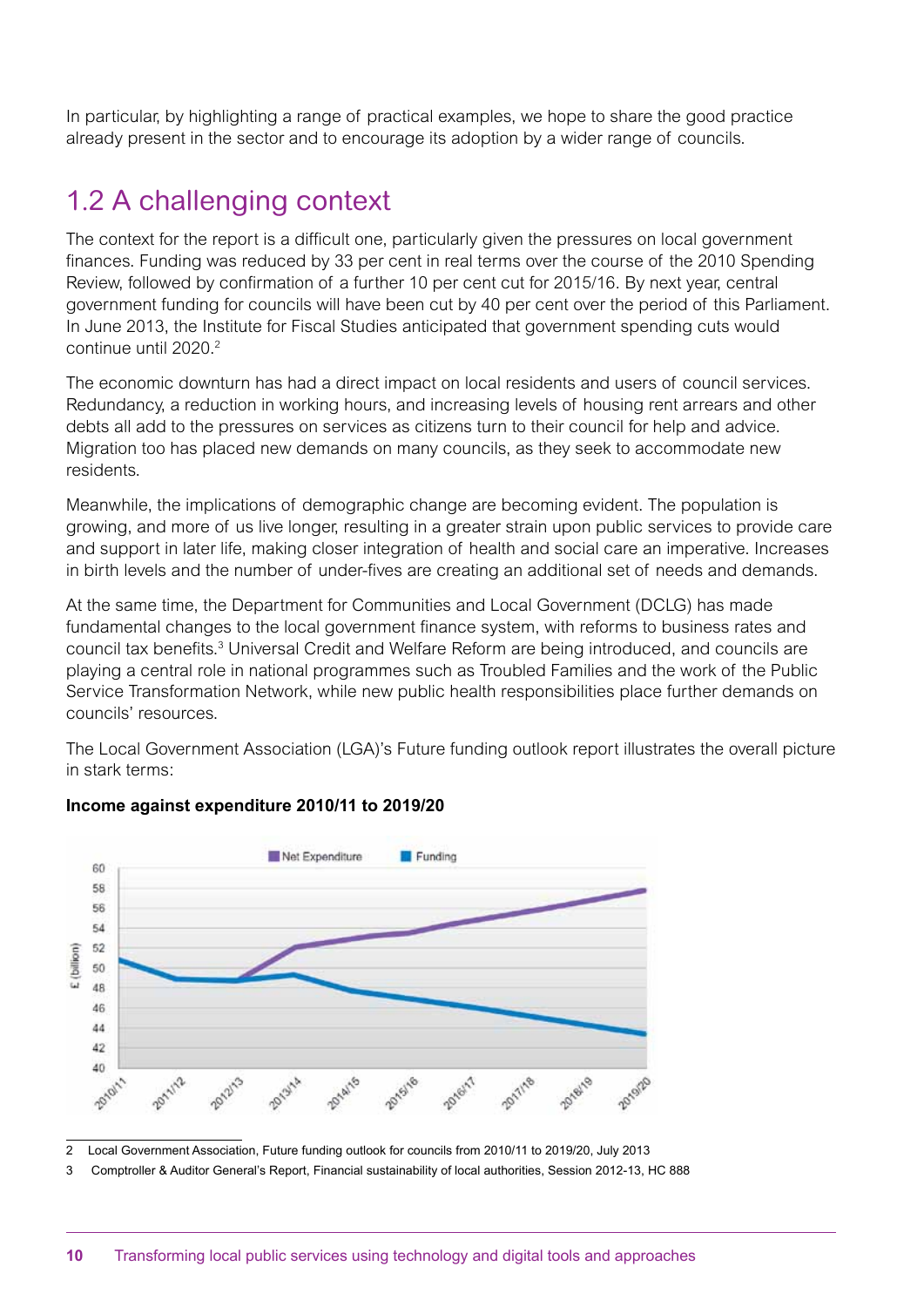Consequently, 'business as usual' is surely no longer an option. As the LGA's report notes: ". . . a sustainable future for local government in the face of funding cuts and spending pressures is dependent upon changes in the way we think about funding local government, and how we manage the system". This sentiment is reflected in the fundamental re-appraisal of their role that many councils are undertaking.

Fortunately, there is rich evidence councils are rising to the challenge and using a wide range of approaches both to save money and improve service quality.

For example the LGA's national shared services compendium and map highlights 387 examples of successful shared service arrangements resulting in £357 million of efficiency savings across at least 90 per cent of English councils.<sup>4</sup> Similarly, the Capital and Assets Pathfinder programme has estimated projected savings of £4 billion across a total council asset base of over £20 billion and has supported strong outcomes from economic growth to service redesign.<sup>5</sup>

In 2013, the LGA's publication Rewiring Public Services: Rejuvenating Democracy<sup>6</sup> set out proposals for even more far-reaching changes in governance, funding structures, and service delivery, while the original four pioneering Whole Place Community Budget pilots have already shown that integrated services can both better meet local people's needs and yield considerable efficiencies.<sup>7</sup>

In this respect, the rapidly changing technological and digital landscape, while doubtless a challenge, also offers many opportunities to implement innovative customer-focused approaches that deliver both improvement and efficiency. This report seeks to offer practical examples of how this might be done.

## 1.3 The structure of the report

Chapter 2 provides a brief history of local government's involvement with technology and digital initiatives, concluding with some remarks on the current digital landscape. It will become clear that councils have much to be proud of and, in many cases, have provided the basis for national government initiatives.

Chapter 3 then examines the major challenges set out above – financial and demand pressures, demographic and policy changes – in the context of the fast-changing technology landscape to highlight the practical ways in which leading councils are exploiting the potential of technological and digital tools and approaches in order to deliver more effective, joined-up and efficient services.

A final chapter then draws out some overall themes from current initiatives and offers some pointers as to how technology might be used in the future. An appendix gives a brief bibliography of relevant publications, including the LGA's own work on customer-led transformation.

Threaded through the report are examples and brief case studies drawn from current local government practice and based on a series of interviews and visits carried out in April and May 2014. Fuller versions of the case studies and a range of short video interviews from the participating councils are available as a supplement to the main report on the LGA website.

<sup>4</sup> http://www.local.gov.uk/productivity/-/journal\_content/56/10180/3511353/ARTICLE

<sup>5</sup> http://www.local.gov.uk/productivity/-/journal\_content/56/10180/3510701/ARTICLE

<sup>6</sup> Local Government Association, Rewiring Public Services: Rejuvenating Democracy, June 2013

<sup>7</sup> West Cheshire, Essex, Greater Manchester, and in London the Tri-borough of Hammersmith and Fulham, Kensington and Chelsea, and Westminster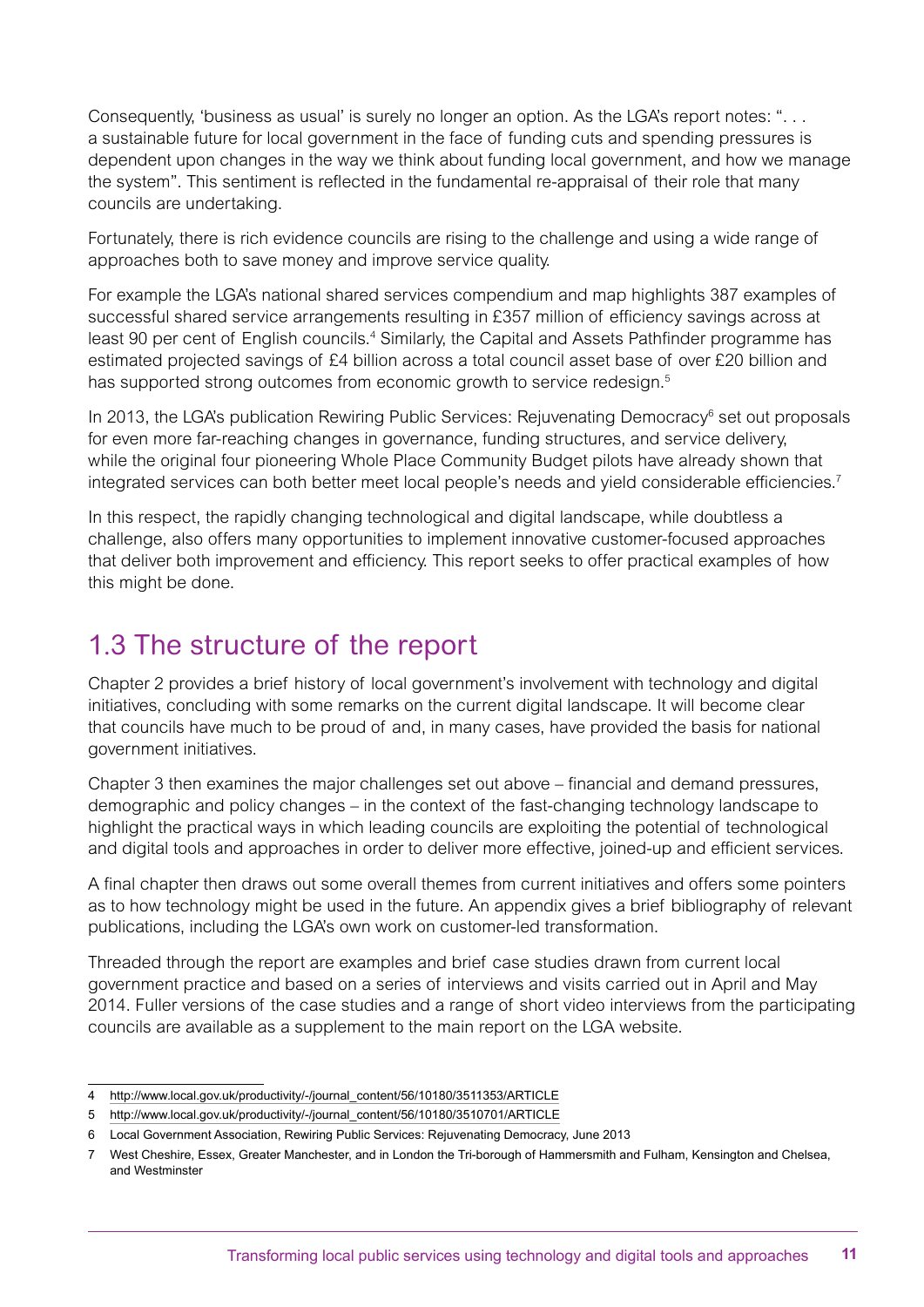## **Chapter 2 - Technology, digital programmes and initiatives in local government**

## 2.0 Local government

The use of technology and digital tools in the public sector is far from new. Local government in particular has shown a consistent desire to exploit information and communications technology (ICT) in its day-to-day operations.

We outline here four broad eras of technology and e-government spanning recent decades, and highlight key milestones in the journey councils have taken to harness new technology and use it to achieve both efficiency savings and better outcomes for service users.

### 2.1 The 1970s to 1990s

It was in this era that councils for the first time made extensive and routine use of technology. However, its application was largely internal, focused on running individual back-office systems such as finance and housing repairs. Use of ICT for external customer service provision was relatively limited until towards the end of the period since the general population did not have access to the kinds of sophisticated technology we increasingly take for granted today.

Even so, this period demonstrates local government's early interest in understanding and exploiting the potential of information technology. The Foundation for Information Technology in Local Government (FITLOG) was established as an independent research organisation with a brief to engage councillors and senior managers on the use of ICT for service improvement in local government. Meanwhile, in 1986, the Society of Information Technology Management (Socitm) was formed, with a membership primarily drawn from council IT managers. The first of its influential reports on IT Trends appeared in the following year.

Both organisations played an important role in identifying and sharing best practice across the sector and in fostering the innovative use of technology, a role that Socitm and representative bodies such as the LGA continue to fulfil today.

## 2.2 The late 1990s onwards

The late 1990s saw a step change in the growth of the internet, the rise of personal computing in the home and major advances in areas such as telephony and call centre technology. Again, local government took an early interest in the potential of these developments to improve customer service and, in particular, how contact was managed. In 1998, FITLOG published its influential Calling Local Government report, about council call handling, while Socitm's Better Connected series of reports on local government websites also began during this period.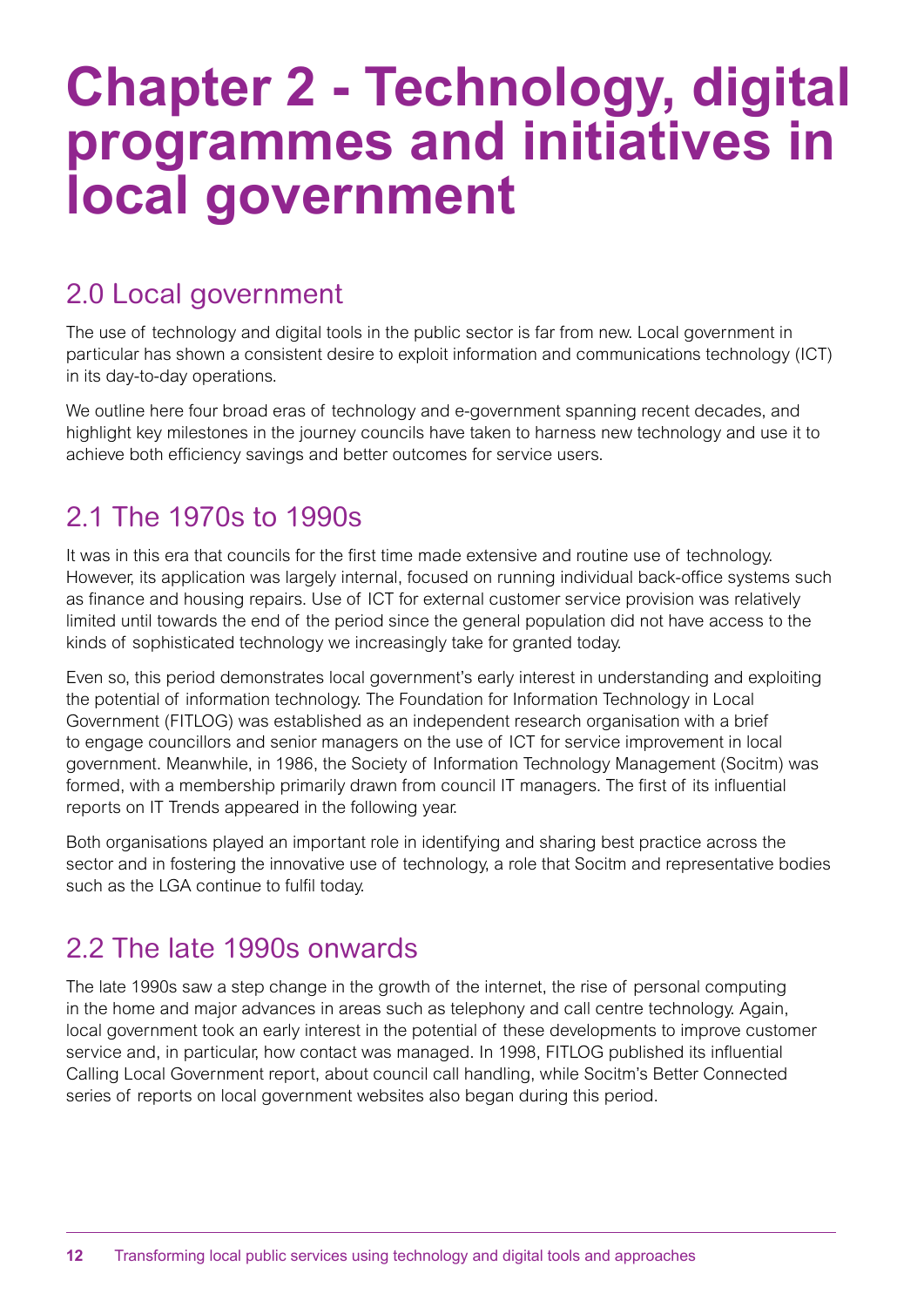By 2004, **Newport City Council** had won the prestigious Customer Service Contact Centre of the Year prize for centres under 100 seats, beating off competition from a variety of major private sector organisations.

It was against this background that the Cabinet Office's Office of the e-Envoy was established in 1999 by the then Prime Minister Tony Blair.<sup>8</sup> Its goal was "to improve the delivery of public services and achieve long term cost savings by joining up online government services around the needs of customers",<sup>9</sup> and its stated ambition was to ensure that 100 per cent of government services including those provided by councils – were available electronically by 2005, as set out in the UK Online Strategy.

Although the 100 per cent target can be judged as naïve in retrospect, and was later modified, this era heralded a significant change of focus by the public sector in response to wider developments in technology and the ways in which people were now using it in their everyday lives – for instance, carrying out online transactions via the internet, or making use of smart cards.

A positive outcome from this new direction was the delivery of the most comprehensive national technology programme to date in local government which enabled major investment in councils' ICT infrastructures. The Local Government Online programme (LGOL), which ran between 2000 and 2005 and was backed by a central government investment of £670 million, helped councils to exploit technology to make significant improvements to the experiences of both customers and staff and realise quantifiable savings.<sup>10</sup> This was a period of considerable innovation, in which many subsequent initiatives had their origins.

As part of the **LGOL programme**, individual councils were supported to take advantage of the latest advances in:

- customer contact centres, including the use of customer relationship management systems
- • websites, in particular to provide transactional capabilities for citizens to self-serve
- other emerging technologies, such as smart cards, mobile devices and digital TV that offered new ways for councils and citizens to interact.

All of this activity was set within the context of developing integrated customer service and customer contact strategies at local level, and laid the foundations for the increasingly sophisticated analyses of customer segments, contact channels, services and customer insight approaches which have been used more recently.

In parallel, 22 national projects focused on a range of council 'priority services', including e-procurement, online schools admissions (see case study), planning and regulatory services online and e-benefits, as well as on major e-government building blocks such as information sharing, knowledge management, e-standards and workflow. Their aim was to ensure that all councils had access to key electronic services and strategic enablers, without having to build them from scratch.

The main LGOL programme concluded in December 2005, but ownership of the programme outputs was retained by local government and remains to date the most comprehensive collation

<sup>8</sup> Superseded by the E-Government Unit in 2004

<sup>9</sup> http://webarchive.nationalarchives.gov.uk/20100807034701/http://archive.cabinetoffice.gov.uk/e-envoy/index-content.htm

<sup>10</sup> http://webarchive.nationalarchives.gov.uk/20120919132719/ http://www.communities.gov.uk/localgovernment/efficiencybetter/localegovernment/products/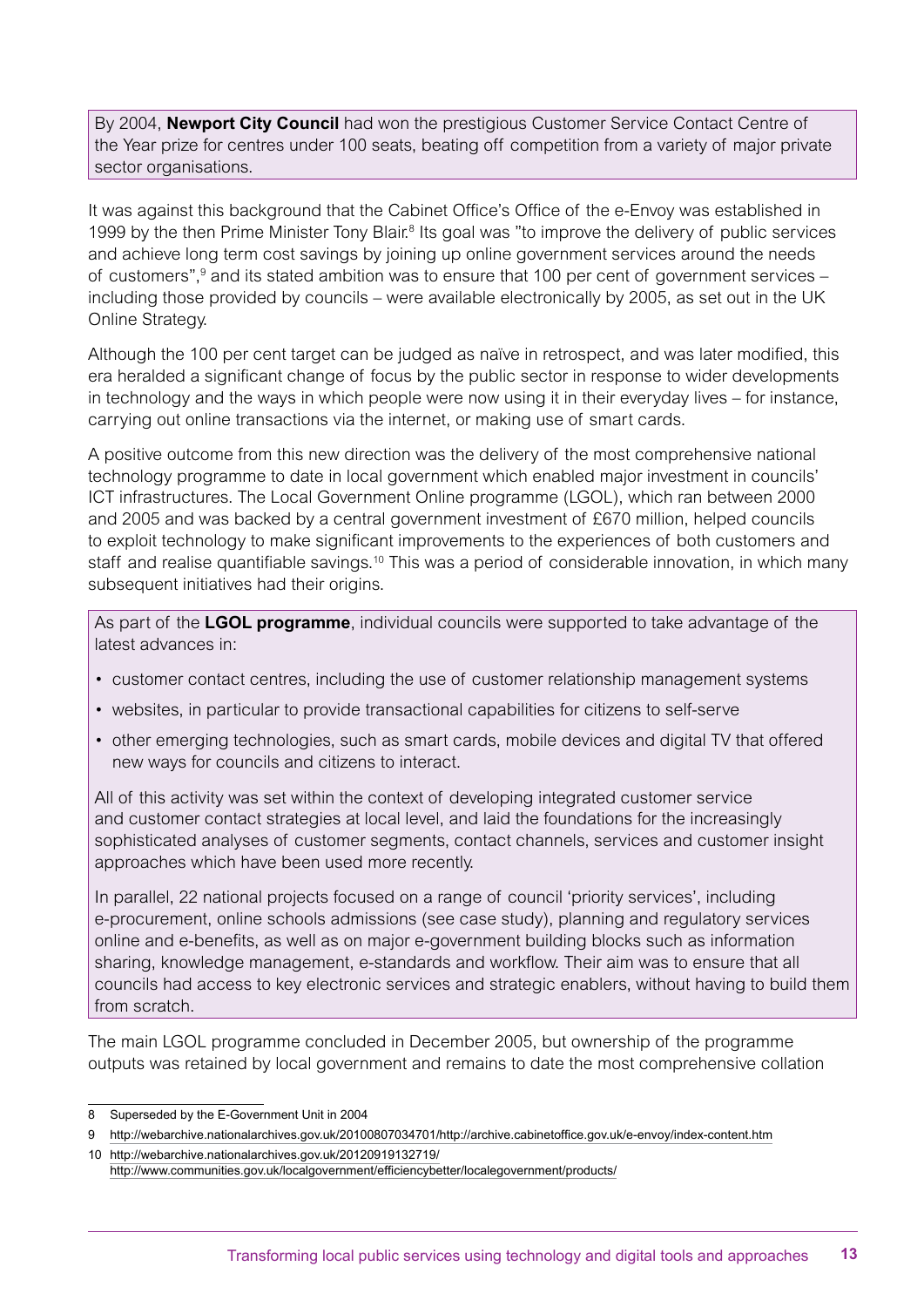of local e-government case studies and reports. Many of the individual projects, such as online school admissions, continued to be developed and implemented after the formal end of the LGOL programme.

**Hertfordshire County Council** Connect Digitally – online free school meals and online schools admissions

The award-winning Connect Digitally programme was a central/local government partnership funded by the Department for Education and led by Hertfordshire County Council. Its focus was the national digital transformation of two educational services – applications for secondary school admissions and free school meals – delivering significant customer benefits as well as providing evidence of cashable savings for both local authorities and central government departments. The programme realised initial returns on investment within 18 months of its inception in April 2009. Realised and projected savings totalled £76 million overall, against a £5.6 million investment.

The programme's core approach was to transform transactional services by:

- moving towards digital as the default channel
- driving down service delivery costs
- realising benefits and cashable savings
- reducing bureaucracy, and
- improving service quality for parents and carers.

Connect Digitally had its origins in the e-Admissions project, one of 22 e-government projects that formed part of the Local Government Online (LGOL) programme. It sought to use customer insight and technology to transform the traditional paper-based application process associated with applying for a school place into a streamlined process that was quick, convenient and accessible for parents and carers and which delivered financial savings for councils.

Following the outstanding success of e-Admissions, the Department for Education requested a follow-on programme. The new programme's objectives were to continue to drive change for school admissions and increase online take-up, while also transforming the application process for free school meals. In addition, Connect Digitally led work on transforming online payments for educational services and cashless catering. Individual councils also achieved significant savings. As a specific example, Hertfordshire County Council made savings through online school admissions in the following areas (figures calculated by comparing 2008/09 financial year costs with reduced 2014/15 costs):

- secondary school brochures and leaflets reduced printing costs of £15,400 per year
- primary school brochures and leaflets saving £10,000 per year
- junior and middle school brochures and leaflets saving £7,000 per year
- allocation letter saving £25,250 per year
- manual entry of paper application saving £20,000 per year

This represents a total saving in 2014/15 of £77,650. Smaller savings were made in previous years, so the cumulative saving since 2008/09 has been £169,050.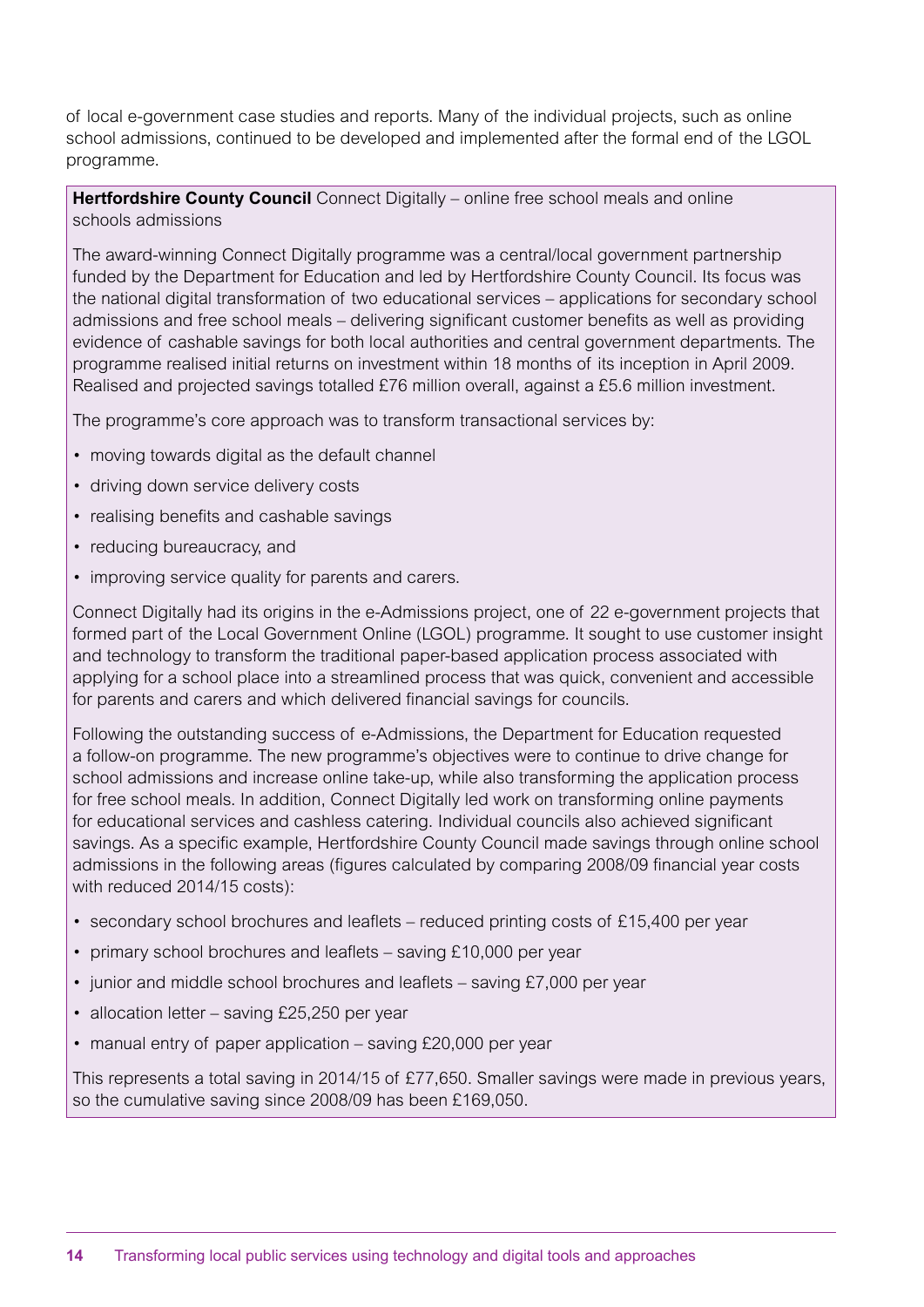## 2.3 2005/2006 onwards

The LGOL programme laid the groundwork for a period of very active customer-focused innovation in the use of technology at local level. Councils recognised that:

- People often have complex, inter-related needs that should be addressed in the round by public service partners working in a joined-up way.
- • Contact via the internet, by phone, or face-to-face are all options that customers may choose to use at different times and should be part of an integrated multi-channel contact strategy.
- There is a constant need to drive efficiencies through the sharing of information and resources, including technology.

E-government was only a first step – transformation was the real goal. This shift of emphasis from putting services online and investing in infrastructure to the transformation and design of services around the needs of citizens was mirrored at a national level by the publication in November 2005 of the new Cabinet Office e-Government Unit's report Transformational Government, Enabled by Technology.11 The six-year strategy "set out how effective use of technology to deliver services designed around the needs of citizens and businesses can make a real difference to people's lives".

Sir David Varney's December 2006 report, Service Transformation: A better service for citizens and businesses, a better deal for the taxpayer, which examined how public services could be made "more responsive to the needs of citizens and businesses", further underlined the new perspective. Sir David deliberately sought out examples of good practice from the front line and his research team visited a number of the best local government customer service operations, recognising that much of the ground-breaking work in the use of technology was already evident in local government.

Following the **Varney Report**, the Cabinet Office established a number of cross-department groups to drive transformational change in public services. Local government mirrored these by establishing: the Local Government Delivery Council (LGDC), the Local Government Contact Council (LGCC), and the Local Government Customer Insight Forum (LGCIF). These bodies remain effective forums for championing both customer focus and the use of technology and digital tools and approaches across the sector.

The transformational potential of technology and digital tools and approaches was a constant theme during the remaining years of the Labour government. Programmes such as the Digital Challenge (DC10) championed the potential of ICT to meet the needs of local communities and individual citizens, including socially excluded groups, while the Smarter Government White Paper of December 2009 had as a key action the acceleration of "the move to digitalised public services that are personalised, flexible, cost-efficient and save people time" and led to initiatives such as 'Tell Us Once' in which local government played a leading role.

**Sunderland City Council** was a successful Digital Challenge authority. One of its schemes utilised the data network available on 3G mobile phones to link carers and the people they cared for to a 24-hour contact centre. The centre could track and monitor the cared-for person to allow the carer some time off. Another scheme put a desktop video conferencing system in the hands of local voluntary groups and refugees to talk to each other for free over the internet.

"We were particularly praised for the way we looked at what our communities needed. This isn't about a monolithic council telling people what they need. We didn't start with the technology," said Steve Williams, Head of ICT at Sunderland City Council.

<sup>11</sup> http://webarchive.nationalarchives.gov.uk/20060213215315/cabinetoffice.gov.uk/e-government/strategy/index.asp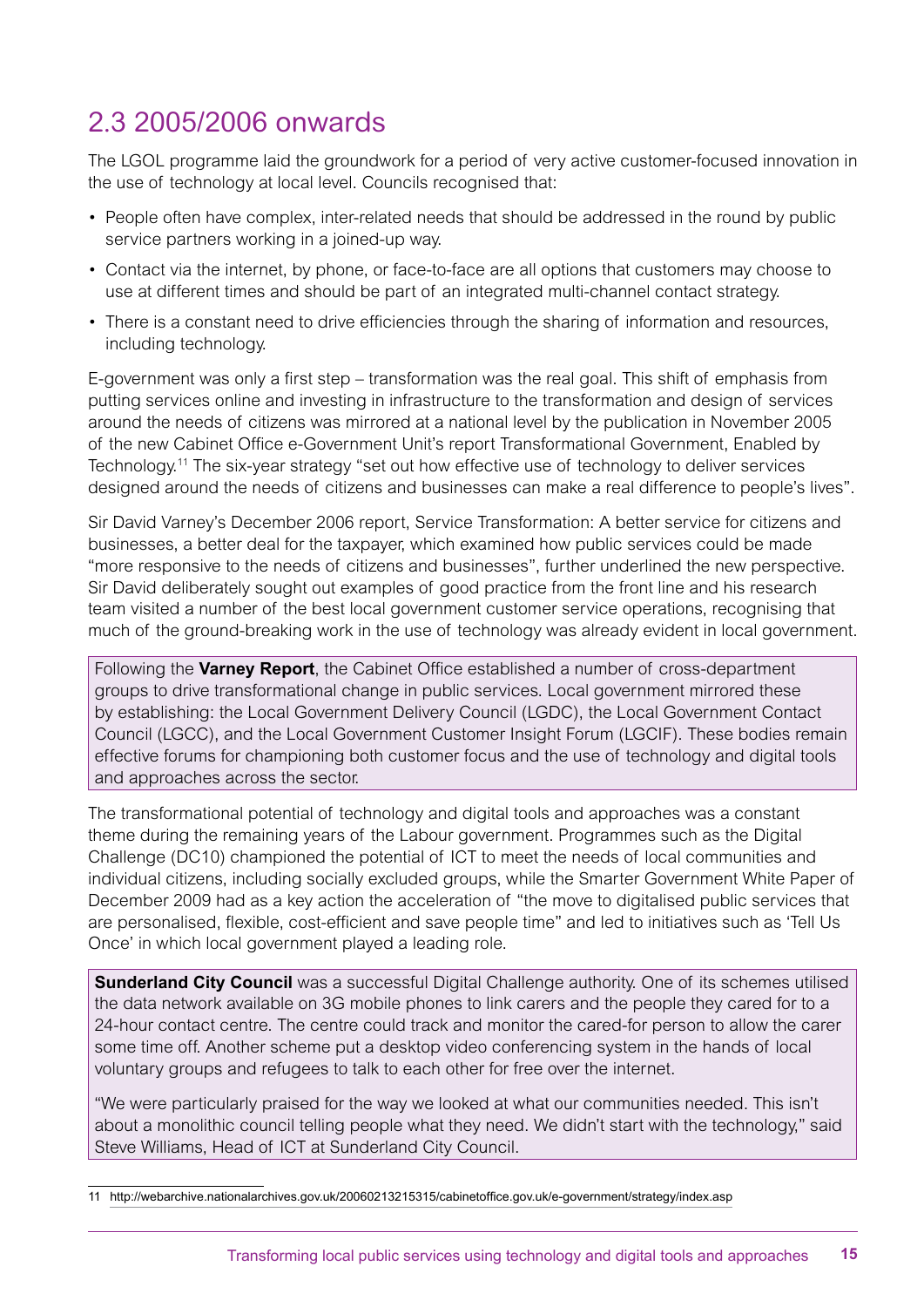Meanwhile, the continuing work led by councils at a local level to use technology to join up services around the citizen and to drive cost savings was captured in a series of reports and case studies produced between 2007 and 2010 under the direction of the Local Government Delivery Council as part of the Front Office Shared Services (FOSS) programme.12

As the foreword to the final report stated, "the wide-ranging FOSS projects we have studied over the past four years . . . have demonstrated how a locally-led approach, based on understanding citizens, working effectively with them and other partners and thinking creatively about delivery mechanisms really can deliver practical benefits to local people". The outputs of the programme remain very relevant today.

**Tell Us Once (TUO)** is a cross-government initiative developed by a partnership of local government, DWP, HMRC, DVLA and Passport Services to provide a service where people can inform government just once of a birth or a death.

DWP leads the service which is delivered through face-to-face contact in councils, via telephone or online service and reduces the number of contacts an individual has to have with Government when reporting a change of circumstance (currently a birth or a death). The service is faster and cheaper than the traditional methods of telling government about such events. Other benefits include easier verification of birth/death registration details, and reductions in fraud, error and processing times leading to savings for councils, government and the citizen.

The service began to be rolled out in 2011 with councils opting to offer Tell Us Once based on locally approved business cases. It is not mandatory for councils to offer Tell Us Once, nor is it mandatory for citizens to use it. However, the current 90 per cent coverage in the UK and customer take-up of approximately 75 per cent is testament to the value of this service experienced by both councils and citizens alike. Tell Us Once was developed following the cross-government approval of an evidence-based business case which showed that around two thirds of all benefits would be realised in the local government sector. Latest estimates are that Tell Us Once is delivering total benefits of £22 million annually.

The service achieved a 98 per cent customer satisfaction rating in the Tell Us Once customer survey 2013, and councils are also benefiting from the efficiencies in back-office processing that the service enables.

Kirklees Council has offered Tell Us Once for two years and almost 90 per cent of all people registering births and deaths in Kirklees use the service. As a direct result of the use of the service, the following benefits have been achieved:

- 809 housing issues have been resolved
- 1,610 Blue Badges have been safely returned following the death of the older person
- 2,579 adjustments have been made to Housing Benefit
- • 3,534 new parents have been contacted by Family Information Services
- 3,754 new library members have been enrolled
- • 4,740 changes have been made to the Electoral Register.

<sup>12</sup> http://www.local.gov.uk/home/-/journal\_content/56/10180/3510980/ARTICLE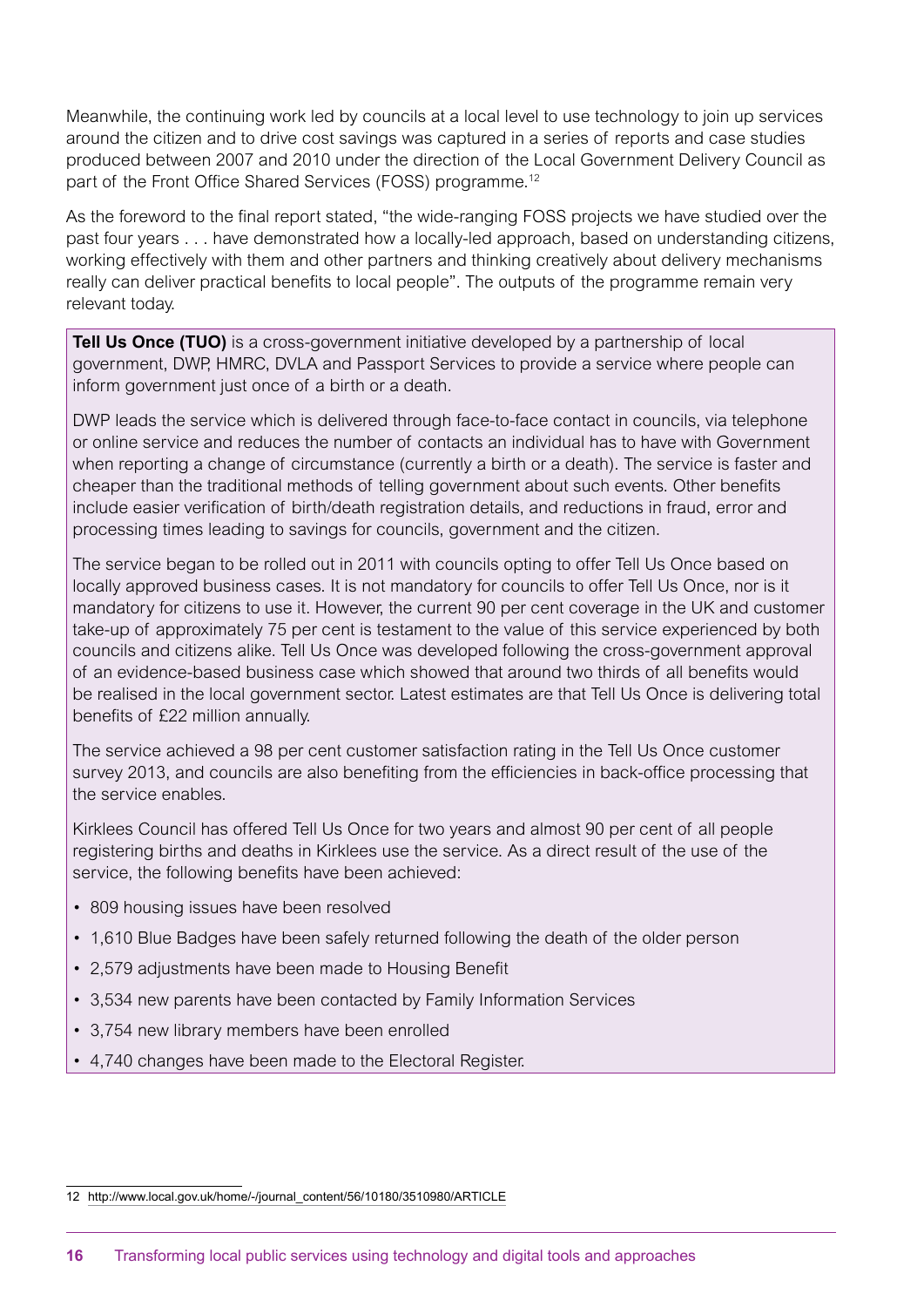## 2.4 2010 – an age of austerity

The unprecedented cuts to local government funding introduced by the Coalition Government after the 2010 general election in response to the pressures on public finances have accelerated the drive in councils towards using technology and digital tools and approaches in ever more innovative ways.

At a national level, the Government, like its predecessor, recognised the financial efficiencies to be gained by the shift to online and digital channels (with estimated potential savings of £1.7 to £1.8 billion each year).13 Following the March 2012 Budget, which contained a commitment to making central government services 'digital by default', the Government published its Digital Strategy in December of the same year, setting out how it would "re-design its digital services to make them so straightforward and convenient that all those who can use them prefer to do so".<sup>14</sup>

The term 'digital by default' has a clear transactional focus and is the goal for services with over 100,000 transactions per year. Although not mandated for local government, the approach builds in many ways on the work that councils have been doing for years – a combination of appropriate channel choice and good design that not only reduces cost by 'shifting' services on to cheaper channels, but also improves the customer experience by allowing swifter and more convenient selfservice interactions at any time and from any place.

Councils are well aware that this approach needs to be implemented differentially and with care – there will always be more complex customer needs and service requests that can only be resolved using specialist expertise or customised approaches. For example, someone wanting to find out about adoption may carry out some initial research via the website and then register their interest online – but the interviewing process needs to be in-depth, face-to-face and with an expert. Poorly designed digital services can also drive up costs as a result of failure demand. Another consideration is the support that some citizens require to go online and carry out their business successfully. This has been recognised by the Digital by Default programme which rightly includes activity to support greater access to digital channels through 'assisted digital' provision and the fostering of greater digital inclusion.

With these caveats, public services, and councils in particular, continue to make the journey from developing infrastructure and building blocks, through providing digital access and subsequently using technology to transform specific services, to an emerging 'holistic' design approach that focuses not just on technology but also upon organisational culture, operations, and communications, as well as customer abilities, needs and outcomes.

## 2.5 The online landscape today

The period since 2010 has seen enormous changes both in technology and the way in which it is used. The Office for National Statistics (ONS) figures published in February 2014, for instance, suggested that 44.3 million adults in the UK (87 per cent of the total), including 99 per cent of all 16 to 24-year-olds, had used the internet in Q4 2013, an increase of 1.2 million over the same quarter in 2012.15 From online banking to downloading music to ordering groceries on-the-go, digital tools are increasingly allowing people to conduct everyday tasks how, when and where they like.

<sup>13</sup> Full findings set out in https://www.gov.uk/government/publications/digital-efficiency-report

<sup>14</sup> https://www.gov.uk/government/publications/government-digital-strategy

<sup>15</sup> http://www.ons.gov.uk/ons/dcp171778\_353031.pdf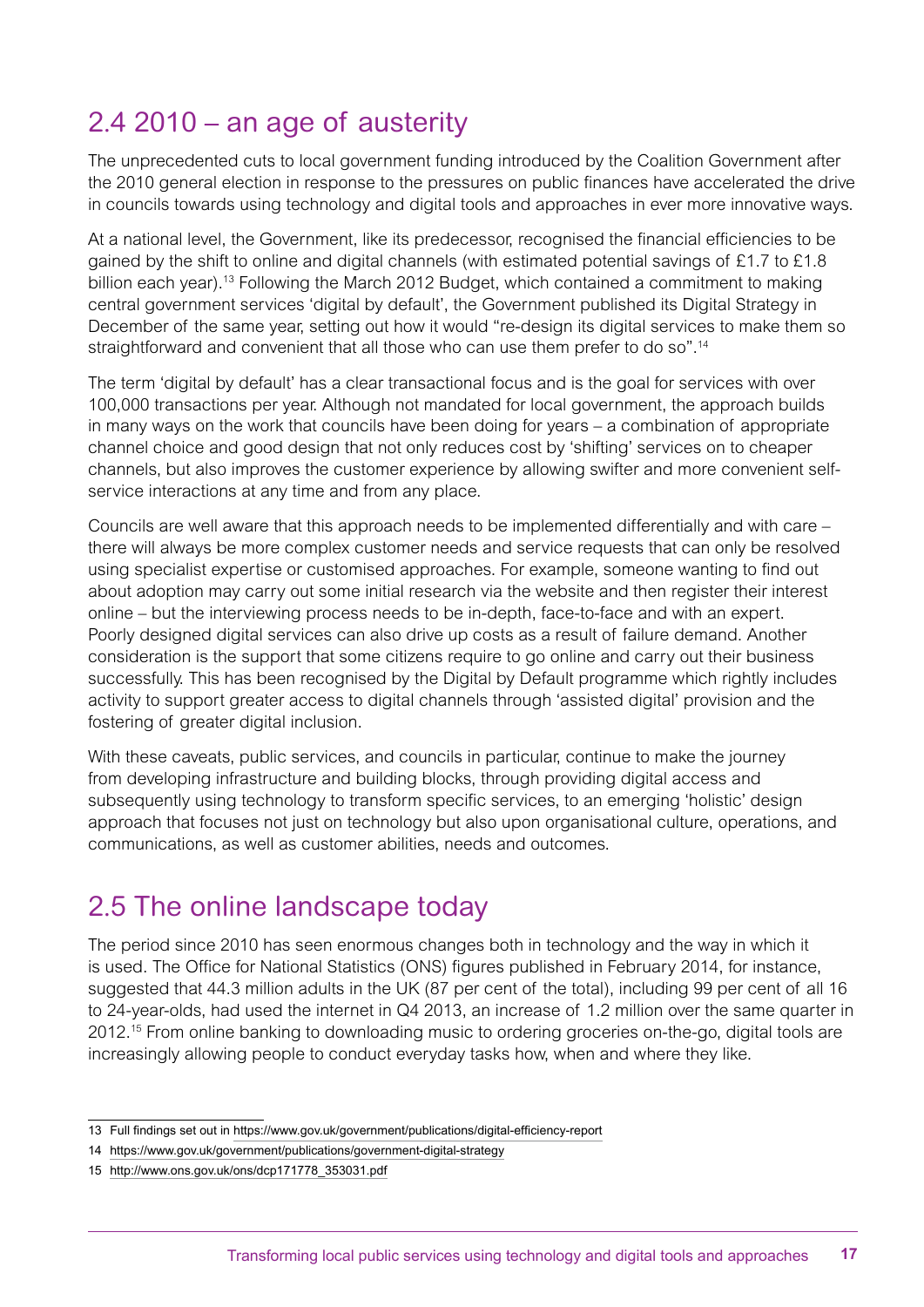**Ofcom's Communications Market Report** of August 2013 painted the following picture:

- "Huge growth in take-up of smart phones and tablets is creating a nation of media multi-taskers, transforming the traditional living room of our parents and grandparents into a digital media hub.
- People are still coming together to watch TV in the living room 91 per cent of UK adults view TV on the main set each week, up from 88 per cent in 2002. But, an increasing array of digital media is now vying for their attention. People are streaming videos, firing off instant messages and updating their social media status – all while watching more TV than before.
- • These activities are mostly carried out using smart phones, with over half of adults (51 per cent) now owning these devices, almost double the proportion two years ago (27 per cent).
- • At the same time, tablet ownership has more than doubled in the past year, rising from 11 per cent of homes to 24 per cent. The average household now owns more than three types of internet-enabled device, with one in five owning six or more." 16

Other important developments are also underway. They include:

- an increasing focus on how large volumes of information might be mined to spot trends and unusual connections (Big Data)
- new integrated and standardised pan-public sector connections that should allow different public services to work more closely together and to share information securely (the Public Services Network)
- radically different methods of storing data and gaining access to software services that potentially allow for very significant cost reductions (cloud computing)
- the roll-out of the infrastructure required to support massively greater access to services we now take for granted but which were not seriously considered thirty years ago – superfast mobile broadband, satellite location technology and Wi-Fi across urban environments, as well as improved battery life and access to power for personal technology.

#### **Route planning tool**

In the face of budget cuts, increased tax burdens for landfill, and challenging targets to improve recycling, councils are increasingly exploiting mapping technology to improve the quality and cost of waste collection, achieve better procurement, and develop more efficient service partnerships. Forest Heath District Council and St Edmundsbury Borough Council saved £300,000 annually and improved services through using better geographical data to optimise the routes for refuse collection and cleaning; the District of East Northamptonshire Council saved £200,000 annually using Ordnance Survey technology; and Middlesbrough Borough Council saved £150,000 a year using a similar technology supplied by provider web asp.

Case study available on LGA website.

In another innovative use of technology, Surrey County Council has piloted the early stages of a technology developed by the City of Boston in the USA to track potholes using motion sensors on mobile devices. This technology needs to be refined further, but demonstrates the unexpected ways in which suddenly pervasive technology can be adapted or used to support public services.

• concerted efforts, supported by a co-funded central and local government programme managed locally, to extend superfast broadband coverage to as many citizens and businesses as possible.<sup>17</sup>

<sup>16</sup> http://stakeholders.ofcom.org.uk/market-data-research/market-data/communications-market-reports/cmr13/uk/ OFCOM is the independent regulator and competition authority for the UK communications industries

<sup>17</sup> https://www.gov.uk/government/policies/transforming-uk-broadband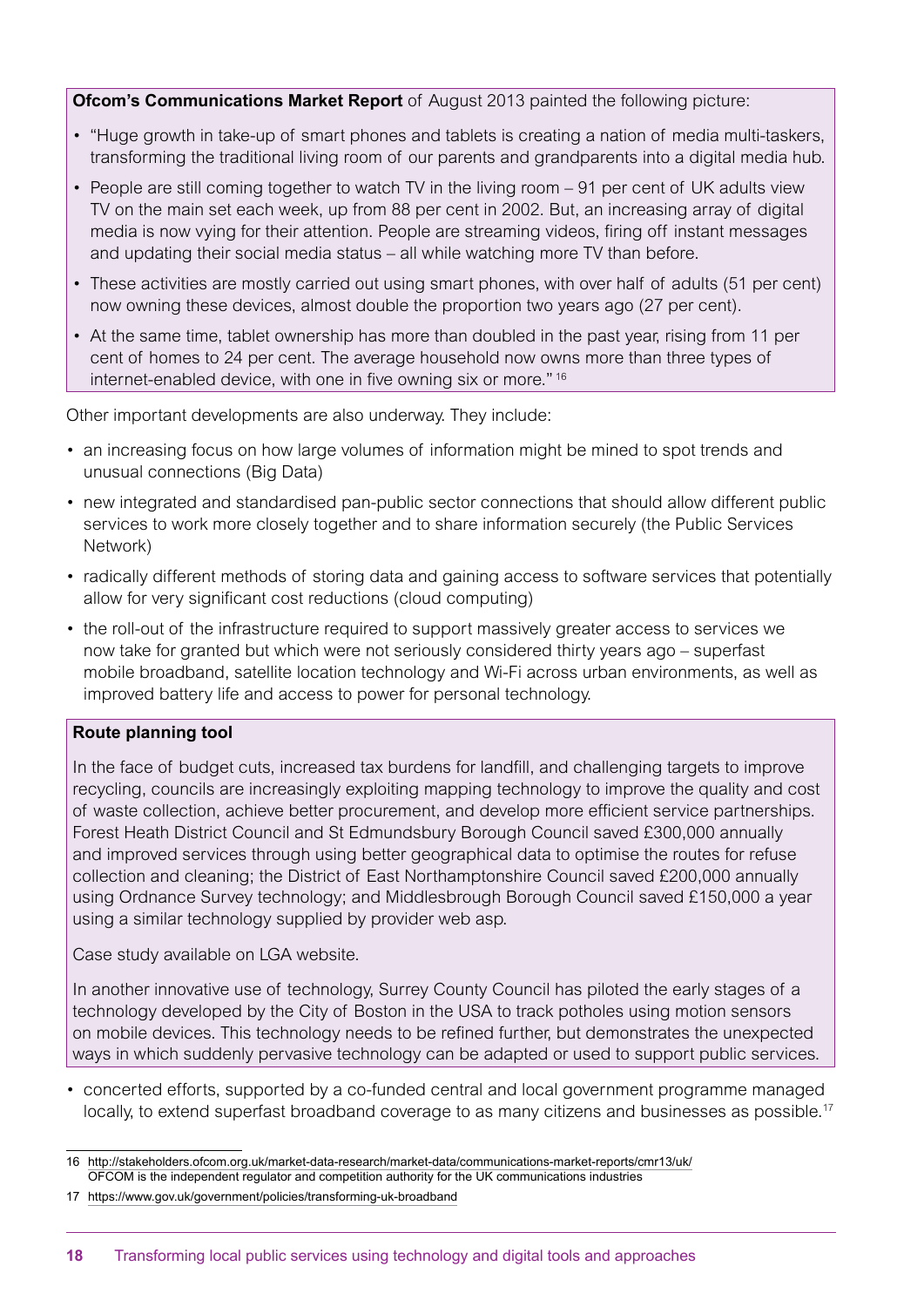#### **The UK Broadband Programme (UKBD)**

Despite the UK having the highest take-up and coverage of superfast broadband among leading European economies,<sup>18</sup> lack of adequate broadband coverage continues to pose real problems especially in rural parts of the country and is a significant contributory factor to both digital exclusion and people's failure to access government services through digital channels. Therefore in 2013, the Department of Culture, Media and Sport (DCMS) announced the investment of £530 million to bring high-speed broadband to rural communities, reaching 90 per cent of homes and businesses, £250 million to extend superfast broadband to 95 per cent of the UK, and a further £150 million in 'super-connected cities'.<sup>19</sup> These investments were match-funded by councils, who worked closely with suppliers to implement broadband initiatives locally. However, progress remains slow<sup>20</sup> and it is clear that the 'digital divide' is still an issue in areas of the country despite the overall progress on broadband coverage that is being made nationally.

The importance of these initiatives cannot be overstated. As one council chief executive recently remarked, "Broadband now sits alongside electricity in its importance to rural areas."

The current online landscape is complex, therefore, but also full of opportunities.

## 2.6 Some final reflections

While there continues to be great progress in applying technology and digital approaches in public services, much remains to be done. We should also remember that there is still a significant minority of people who cannot or do not wish to embrace technology and digital access to services, but whom councils and other public bodies cannot afford to neglect. A broad range of approaches is required including 'assisted digital' for those for whom self-service is not an option.

An **ONS survey**, published in February 2014, found that 6.7 million adults (13 per cent of the UK total), over half of whom were disabled, had never used the internet.<sup>21</sup>

Nonetheless, a clear message emerges from the brief and simplified history set out in this chapter – that local government has been consistently in the vanguard of using technology to improve and join up services and drive down costs, typically ahead of national policy and often of central government practice, while sector representative bodies such as the LGA, Socitm, the LGDC, LGCC and LGCIF have provided effective mechanisms for sharing this practice.<sup>21</sup>

This innovation continues today, as evidenced by the projects highlighted in the recent Customer-Led Transformation Programme run under the direction of the LGA (see box) – perhaps not surprising, given that councils carry out the vast majority of transactional services in government and are at the 'front line' of customer interactions.

Meanwhile, there is already a great deal of practical experience and evidence of how public services can harness technology and digital tools and approaches to meet the enormous challenges they face, as the next chapter will demonstrate. Much of the infrastructure, and many of the standards and protocols, for instance for sharing information, are also in existence.

Perhaps, then, the greatest challenge ahead is a cultural and organisational one – ensuring that local government's potential contribution to developing radically new public service models is recognised

<sup>18</sup> See Ofcom's European Broadband Scorecard, March 2014 http://stakeholders.ofcom.org.uk/binaries/research/broadband-research/scorecard/European\_Broadband\_Scorecard\_2014.pdf

<sup>19</sup> https://www.gov.uk/government/policies/transforming-uk-broadband3

<sup>20</sup> See National Audit Office, The rural broadband programme, July 2013 http://www.nao.org.uk/report/the-rural-broadband-programme/

<sup>21</sup> http://www.ons.gov.uk/ons/dcp171778\_353031.pdf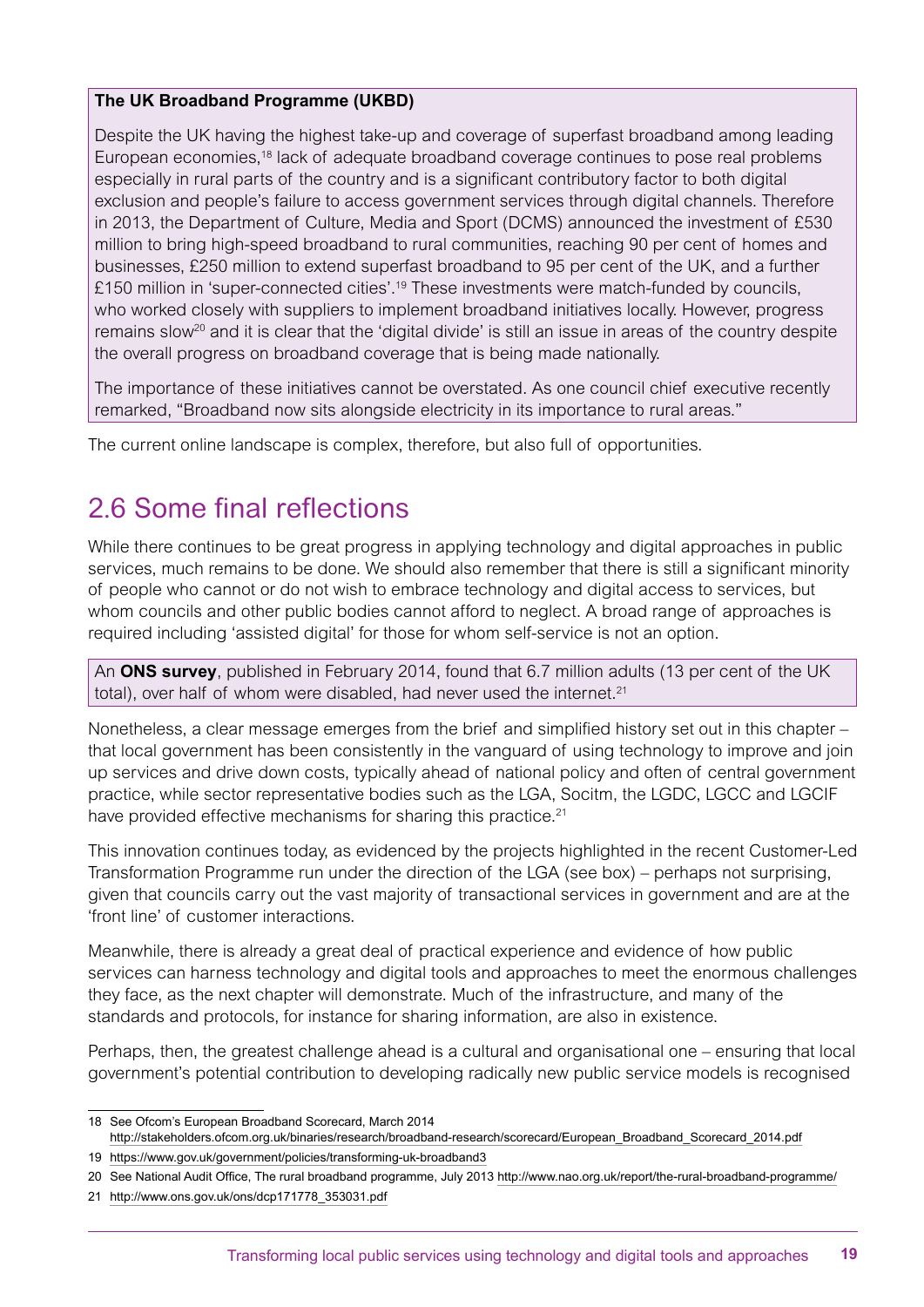and mainstreamed, and that there is effective collaboration with, and support from, central government departments and agencies to join up services around our shared customers.

Between 2009 and 2011, the **Customer-Led Transformation programme**, under the direction of the LGDC and LGA, invested £7 million to support local government embed the use of customer insight and social media tools and techniques in the way it worked. Across the four phases of the programme, the 63 projects involved delivered, or supported the delivery of, over £331 million of financial benefit to the public and public services, including £61.5 million of savings directly from the projects.<sup>22</sup>

<sup>22</sup> Full details of the programme and its outputs can be found at http://www.local.gov.uk/productivity/-/journal\_content/56/10180/3510959/ARTICLE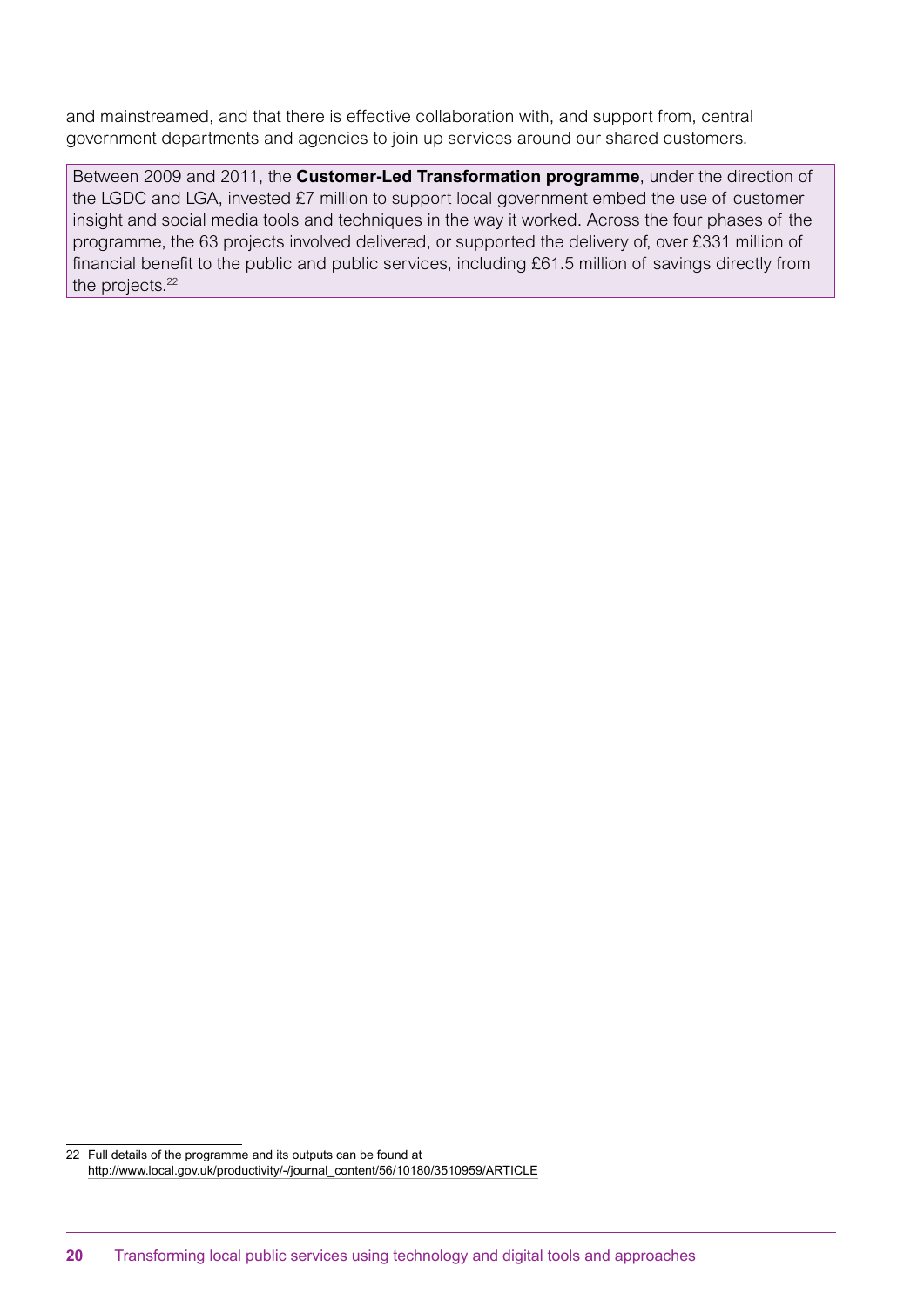## **Chapter 3 – the challenges and opportunities currently faced by councils**

### 3.0 How new technology and digital tools and approaches can help

In Chapter 1 we touched briefly on the pressing issues facing councils today. In Chapter 2 we then highlighted local government's long history of exploiting technology and digital tools and approaches in order to improve services and reduce costs.

This chapter examines a range of key challenges in more detail, using case studies to illustrate how leading councils, working with partners, are once again applying technology and digital tools in innovative ways to reshape how local services are designed and delivered.

## 3.1 Meeting the financial imperative

The need to reduce costs remains a given. However, finding efficiency savings, although vital, will not be sufficient – local government and the wider public services must also focus on reducing, avoiding or diverting demand, as the LGA's recent work on demand management has made clear.<sup>23</sup>

Important strands of activity include:

## 3.1.1 Bringing down the cost of ICT

Councils are exploring a number of ways to reduce their costs for ICT, for instance through shared service arrangements, collaborative procurement and better management of contracts, as well as by permitting staff to use their own devices.

Meanwhile, advances in high-speed broadband and in data storage now offer councils the opportunity to buy ICT services as and when required, rather than having to invest in a fixed infrastructure of hardware and software that is both expensive to buy and costly to maintain.

These advances in 'cloud computing' bring their own challenges – over data security for instance – but are now a recognised part of the business world. Central government too has established a G-Cloud framework where suppliers offer their services to the public sector via CloudStore.

**The London Borough of Hillingdon** became the first English council to move to Google Apps, saving £750,000 a year, and Norfolk County Council undertook the largest roll-out of Google Apps for Education, in terms of user numbers, deploying it to 148,000 registered users – school staff and children – in 2012. Wiltshire Council is using the cloud-based Microsoft Office 365 suite of apps and cloud-based Exchange Online email (a competing cloud-based email and document service) across over 4,000 employees, and the London Borough of Lambeth has also moved to Microsoft Office 365.

23 http://www.thersa.org/\_\_data/assets/pdf\_file/0019/1540126/RSA\_Managing-Demand\_Revision4.pdf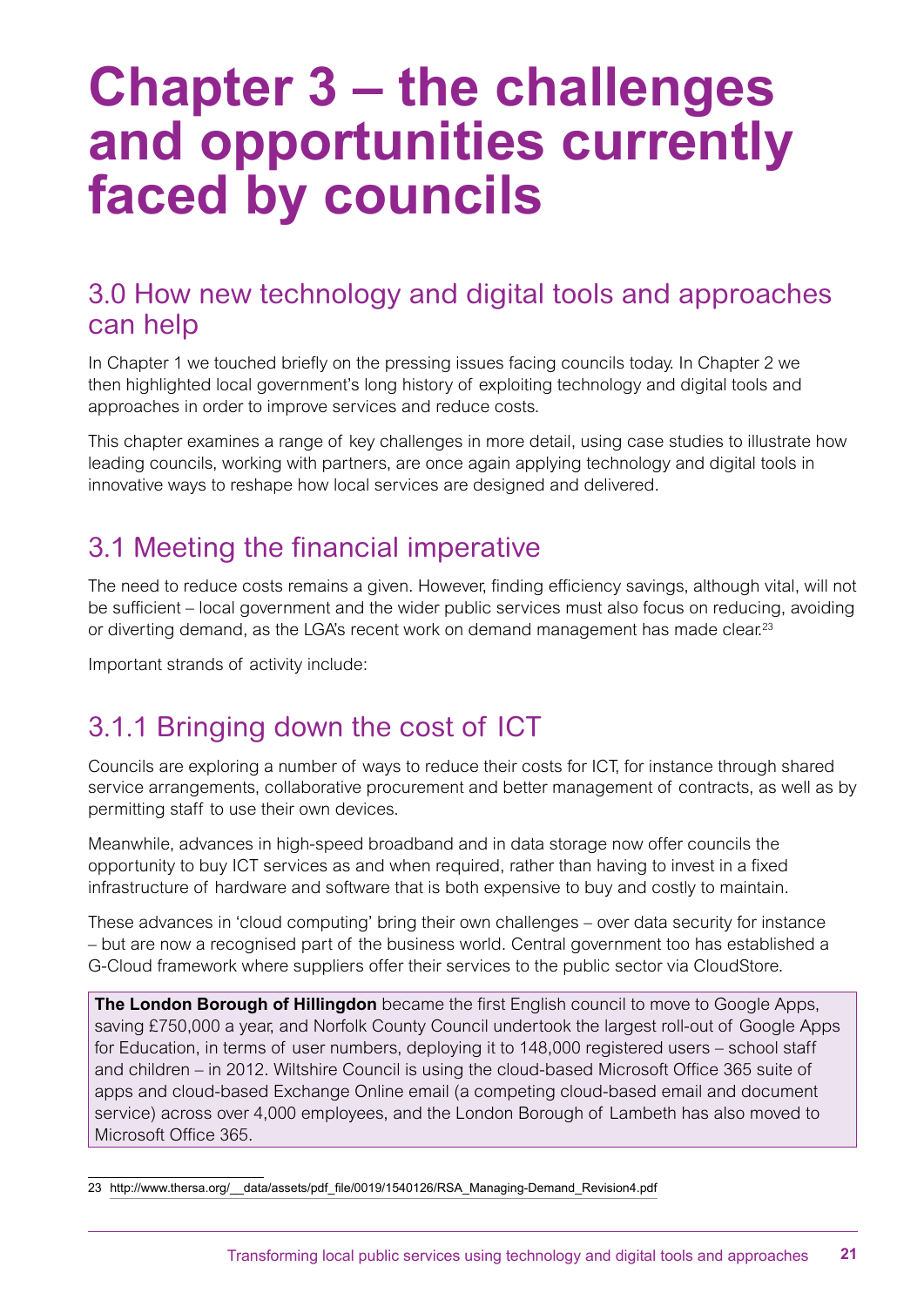A further emerging trend is for public bodies to invest in 'open source' systems that allow the organisation itself to make changes to the software, rather than having to rely on the original developers. This approach in principle should enable faster, more flexible and cheaper systems development and maintenance, although issues such as who is responsible when things go wrong need to be carefully considered.

Local government has made extensive use of **G-Cloud and open source**. Both Westminster City Council and the London Borough of Hounslow have procured a range of Salesforce services – in the case of Hounslow, saving £600,000. Wiltshire Council procured, implemented, and trained staff in a new legal case management system in six months end-to-end; Shropshire Council's Project WIP website service saved £204,000 over an initial five-year period; and Solihull MBC, using Red Hat Linux for over a decade, have saved more than £1 million since 1999.

## 3.1.2 Reducing the costs of customer contact

Ever since technology became widely and publicly available, and from the very beginning of e-government, significant efforts have gone into reducing the processing costs of managing customer contact in the so-called 'front office', where the public first make contact with a council. Savings figures are often based on the kinds of figures set out below.

| <b>Source Channel</b> | Socitm Insight<br><b>May 2012</b> | Socitm Insight<br><b>Dec 2009</b> | <b>NWeGG</b><br>2006 | <b>Consultant study for</b><br>council partnership<br><b>April 2009</b> |
|-----------------------|-----------------------------------|-----------------------------------|----------------------|-------------------------------------------------------------------------|
| Face-to-face          | $£8.62$ per<br>transaction        | £8.23 per visit                   | £7.81                | £5.51                                                                   |
| Phone                 | $£2.83$ per<br>transaction        | £3.21 per call                    | £4.00                | £2.53                                                                   |
| Web                   | $£0.15$ per<br>transaction        | £0.39 per visitor                 | £0.17                | £0.17                                                                   |

As noted in section 2.4 above, there is significant risk in the assumption that these figures tell the whole story of the cost of delivering the service, or even the cost of dealing with the customer in order to initiate the service. It is only when services can be fully automated end-to-end, with no additional work required, and can be designed sufficiently well that they are completed in a single transaction, that this simplistic view of 'front office' costs will paint an accurate picture of the real cost to councils. Nevertheless, with two-thirds of the 600 million plus customer contacts received by English councils each year now coming through online and digital channels (Socitm, 2012), and 24 per cent of web visits being to carry out transactions, for example paying parking fines or reporting a missed bin, significant changes and savings have been delivered.

Thus, while the main focus of this report is on innovative approaches to technology that go beyond simple 'channel shift', it is important to acknowledge that truly significant work has been undertaken, delivering real savings and improvements across local government, to enable and encourage online transactional customer contact that works for the customer and the council.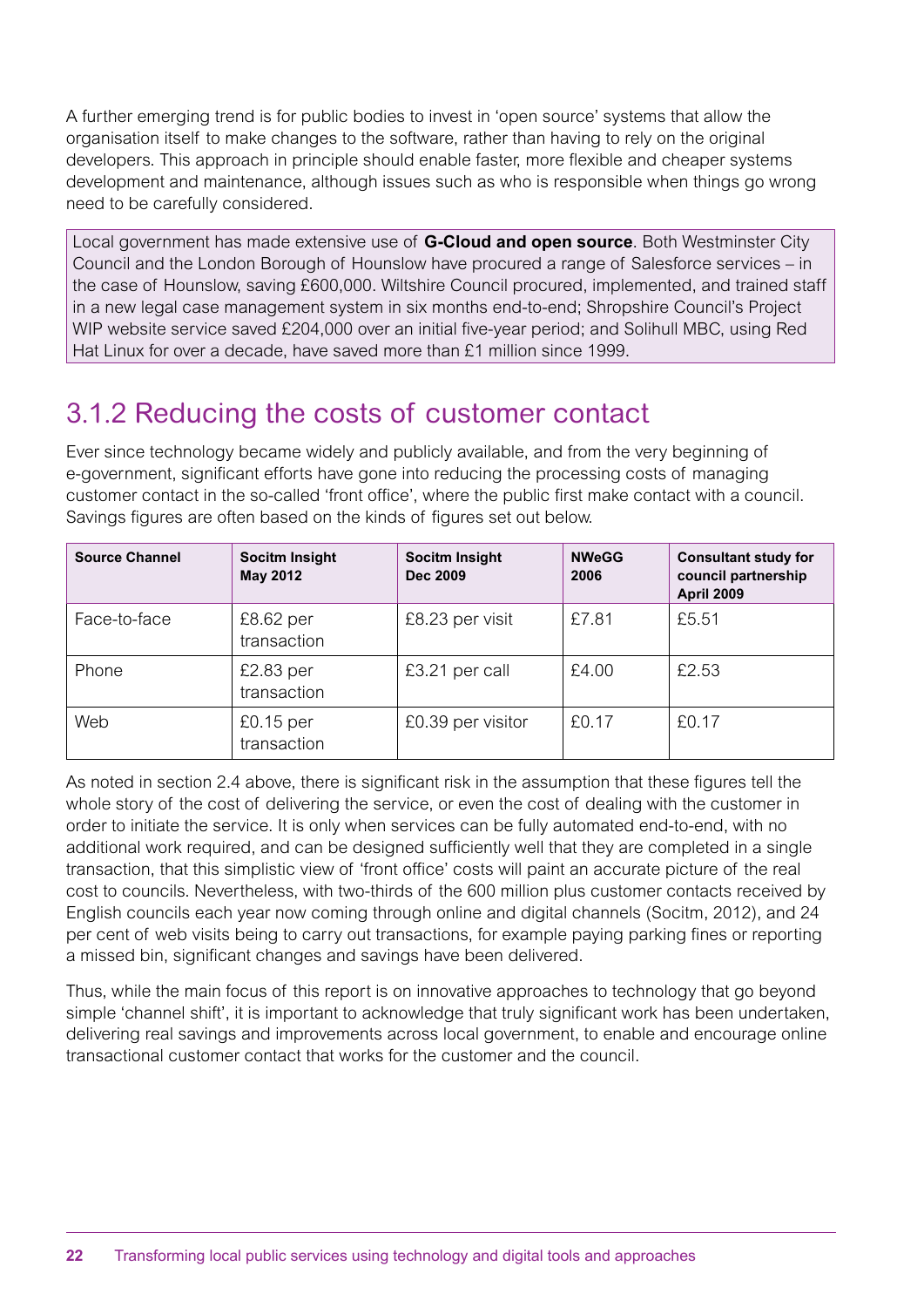**The London Borough of Lewisham** created LoveLewisham – a web application and set of mobile apps for reporting and managing a range of environmental issues, such as graffiti and fly-tipping. Established in 2004, LoveLewisham allows residents to report issues and monitor progress on a public web site (www.lovelewisham.org). LoveLewisham has been integrated into back-office systems, and is used by significant numbers of the front-line workforce. It receives and assigns reports for council services, contractors and other agencies, and makes it easy for residents, visitors and councillors to report environmental issues and reduce time and money spent on administering casework and complaints. The approach has been rooted in getting the front-line workforce to embrace mobile technology and report issues beyond their job role. This has required a cultural shift and an emphasis on technology as a transformational tool. It has also required operational services taking ownership of the technology and app specification. The app has significantly supported the achievement of:

- a 73 per cent reduction in graffiti (since 2006) and improved graffiti removal times from 2.78 days in 2003 to less than 0.5 days now
- a 53 per cent reduction in fly-tipping
- a 22 per cent reduction in casework in related services
- a 33 per cent reduction in call-centre activity, saving £500,000 over the past five years.

The app has also supported improved operational efficiency (reduced need to pre-inspect reports), and has eliminated the use of overtime to collect missed bins (refuse workers now post reports showing collection problems), saving an additional £300,000.

"You highlight the problem, you see it get done (via LoveLewisham) with photographic evidence. Can't see much of a problem with that. Unless someone at Lewisham is exceptionally handy on Photoshop."

**East Riding of Yorkshire Council** has been a leader in combining technology with effective customer insight and service redesign to deliver tangible savings while improving the customer experience. As part of the development of the corporate website to be completely mobileaccessible, their next generation face-to-face Community Hubs use self-service kiosks (with support where required) to deal with customer demand and free staff to focus on complex requirements. The council has delivered a nationally acclaimed face-to-face customer service network for many years. The Community Hubs provide integrated customer service, library, and leisure facilities. The council worked directly with its supplier to develop and deploy multifunctional, responsive, self-service kiosks – a unique concept within both the public and private sector as while a number of payment machines can be bought off the shelf, a kiosk offering the required combination of payment and web-based self-service facilities simply did not exist.

- • Customer contact data was used to identify the priority services required by the local communities in which the kiosks would be placed. These needs were then mapped against the digital services currently available online which were in turn re-purposed for deployment via a touch screen kiosk incorporating responsive design. These touch screen kiosks use the same responsive design approach to provide a seamless transition from one device to another while maintaining the East Riding identity and customer trust across devices.
- Self-service kiosks have been successfully installed in the recently opened Community Hubs in Withernsea and Hessle. Geo-mapping technology helps users to easily report enquiries and customers are using the kiosks to self-serve for a range of council services, such as reporting a missed bin, booking a bulky waste collection, reporting a housing repair and making payments of council tax. As more customers self-serve, fewer staff are required to work within the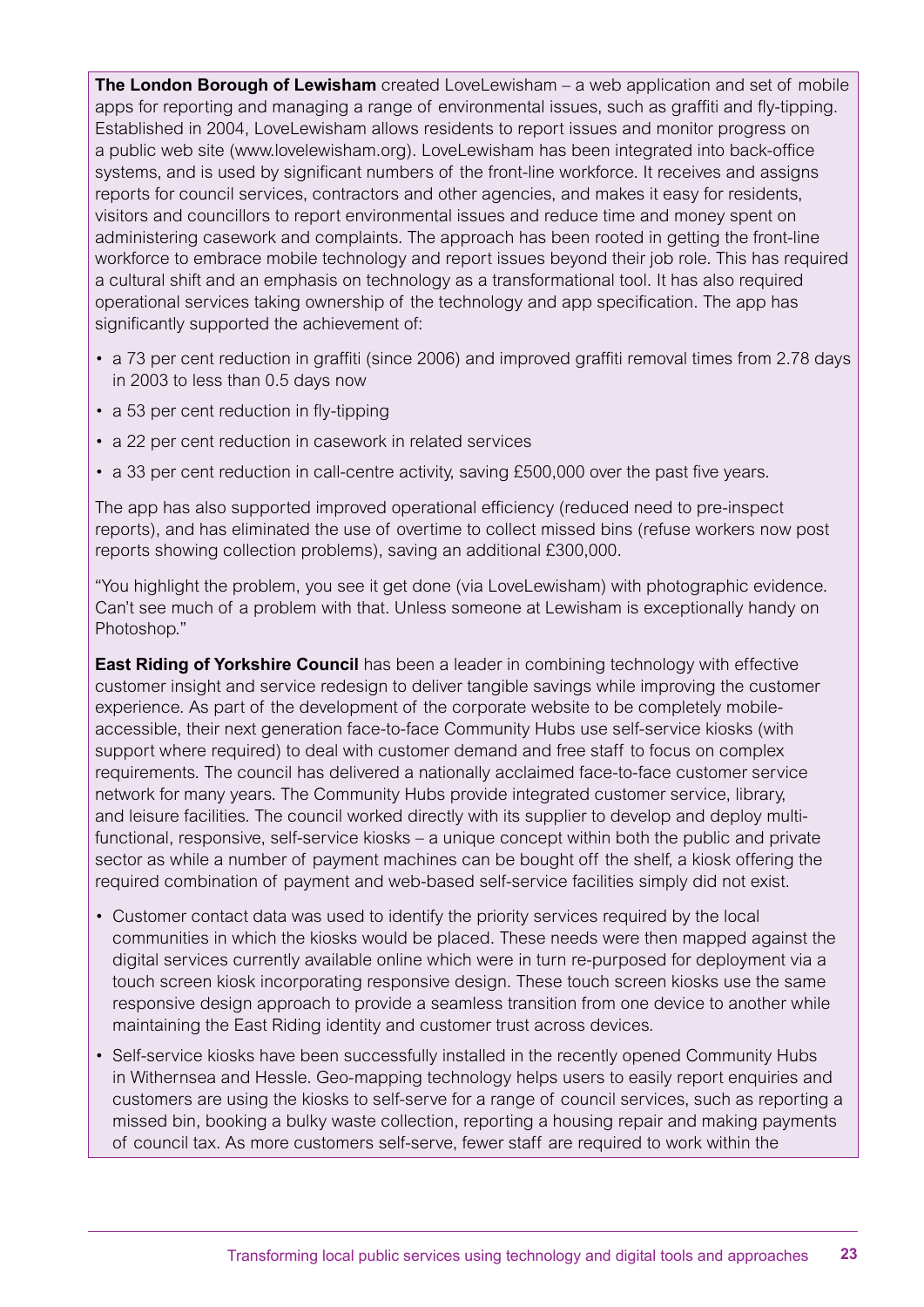Community Hubs with the remaining staff freed up to deal with more complex enquiries centred on the council's most vulnerable users. The savings over a three-year period are £91,500, which is a reduction in 5.14 full time equivalent staff. All payments in the Community Hubs are now being made through self- service. One self-service kiosk took £250,000 of payments in the first six months of operation.

• Thirty per cent of all traffic to eastriding.gov.uk now comes from a mobile device, a growing proportion. During a recent tidal surge, this proportion peaked at 50 per cent of all access. Using customer insight, customer testing, and a responsive design approach, 2.1 million visits have now been received through the responsive mobile site.

"Very easy to use mobile web site, a delight to use, your web team can be congratulated" (payments)

"Web site easy to use, I found what I wanted and more" (senior railcards)

Case study available on LGA website.

**Spelthorne Borough Council** identified the need to deliver a mobile app to meet customer expectations, encourage channel shift and improve service delivery. The app allows the council to provide customers with access to services, news, transactional tasks and updates via their smart phones, wherever and whenever it is convenient. The council has benefited from the app which has resulted in:

- an 18 per cent increase in internet payments compared with 2012/13 for Council Tax
- a 42 per cent increase in internet payments compared with 2012/13 on sundry debt, which includes garden waste, and a 3 per cent increase in sundry debt recovery in the same period
- a 10 per cent reduction to calls into customer services since the introduction of the app. Customer contact savings have been delivered in the region of £33,000 for 2013/14 with a reduction of 1.4 FTEs in the call centre for 2014/15. It is expected that these savings will continue.

During the flood emergency in February 2014, the volume of work the app absorbed would have cost approximately £10,800 for three extra staff to handle the additional calls during the month.

Case study available on LGA website.

**Bristol City Council** used mobile technology in a different way – to increase the efficiency of its mobile neighbourhood based staff, reducing office-based hours and increasing reporting of local issues. Sixty mobile officers were identified to receive iPhone and Android tablet devices, pre-loaded with Looking Local's MyCouncil app and a range of other standard software solutions enabling each officer to complete their daily tasks without having to visit an office. The range of staff had their roles modified to include mobile reporting of local issues such as fly tipping, and were provided with a short training session on their device and the app. Between June 2013 and May 2014, 565 reports were submitted, resulting in a cost saving of £2,356 and an increased level of reporting from staff. Office hours were reduced for a quarter of the staff, part of a larger programme of facilities reduction which is due to save the council an estimated £10 million over three years.

At the same time, local champions were identified by neighbourhood-based staff, and training was given to these champions to enhance digital take-up in the community. This contributed to an increase in targeted online transactions of 22,000 over the same time period – an estimated saving of £91,700 compared to telephone reporting.

The company behind the app, Looking Local, is wholly owned and managed by Kirklees Council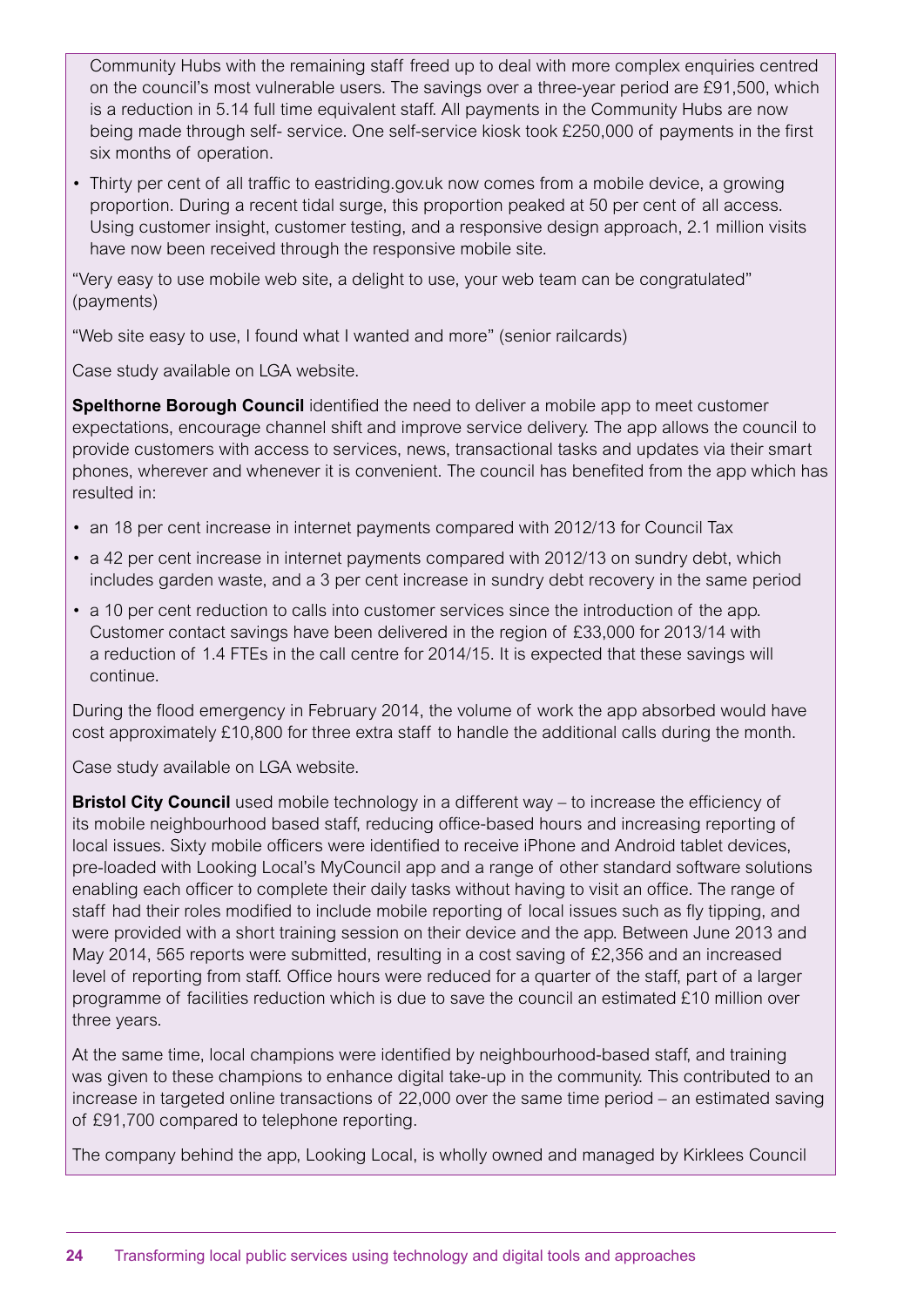of sector-specific smart phone apps. Their main Looking Local app was used 1.36 million times and is a not-for-profit organisation, with all subscription fees going into the management, maintenance and development of the overall technical solution. Their interactive solutions allow content, transactions and services via interactive television, (Sky and Virgin Media), on mobile, Facebook, via specially designed browsers for internet-enabled games consoles, and via a variety in 2013, nearly 60 per cent of which were for transactional services. Around 45 per cent of usage occurred outside traditional business hours, and around 25 per cent occurred at the weekend. This indicates a saving from self-service as opposed to telephone reporting in the region of £0.8 million. They also provide and manage around 55 dedicated smart phone apps for local public service partners.

Case study available on LGA website.

A significant number of councils have implemented online 'platforms' – integrated websites, transactional forms, and customer accounts that link to back-office systems to allow customers to complete requests, notifications and transactions. Socitm Insight measures the progress of councils nationally each year in its Better connected good practice survey and report, currently in its 15th year. Councils with relatively developed online or digital platforms include the following:

**The London Borough of Hammersmith and Fulham** developed an integrated, secure, online customer self-service portal (the Agilisys Digital Platform), with a single sign-on for five high-usage services: council tax, benefits, resident and business permits, visitor permits and environmental reporting. An additional eight council services, and mobile and interactive voice recognition access, were included in the second phase. The portal has achieved £1.15 million net savings per annum, with 70 per cent of parking permit renewals completed online and 70 per cent of all households registered.

**The London Borough of Barking and Dagenham** has achieved a 100 per cent digital shift for benefit claims. Initially claims took 42 days to process but now only take 12 days, with 70 per cent of claims resolved within a day. There has been a 75 per cent reduction in avoidable contact at the contact centre, and net cashable savings £617,000 per annum through implementing a digital platform.

**The London Borough of Harrow**, whose customer services team handles close to two million enquiries each year, resolves 92 per cent at the first point of contact. Their MyHarrow account provides secure transactions over the web to both residents and businesses, with a scalable authentication that means the user only has to provide proof of identity appropriate for the transaction they want to complete. Since the system is designed for mobile devices, with forms included, 30 per cent of transactions are now carried out in this way. Meanwhile Harrow's decision to fully integrate its customer relationship management system with a web chat 'pop up' to support customers having difficulty navigating the system or struggling with complex forms has helped the council to save £1.55 million in contact costs over four years.

Case study available on LGA website.

**Telford and Wrekin Council**, one of the councils in the UK with the fastest growing population, has introduced 'Everyday', a cross-mobile application from Bronze Labs. The app allows residents to report problems in their streets directly to the council. This information is passed seamlessly to the council's systems and linked to the customers' accounts. The app works offline (critical in rural Shropshire) and was set up in just fifteen weeks in order to introduce a new 'channel' for the winter. Through organic growth only and without direct advertising, 2,311 reports of street scene and antisocial behaviour were received in the first quarter of 2013/14, saving £5,000 in contact costs.<sup>24</sup>

Case study available on LGA website.

<sup>24</sup> See http://www.telford.gov.uk/info/200129/customer\_services/1748/everyday\_telford/5 and http://www.bronzelabs.co.uk/portfolio\_page/ everyday-telford-council-smartphone-reporting-app/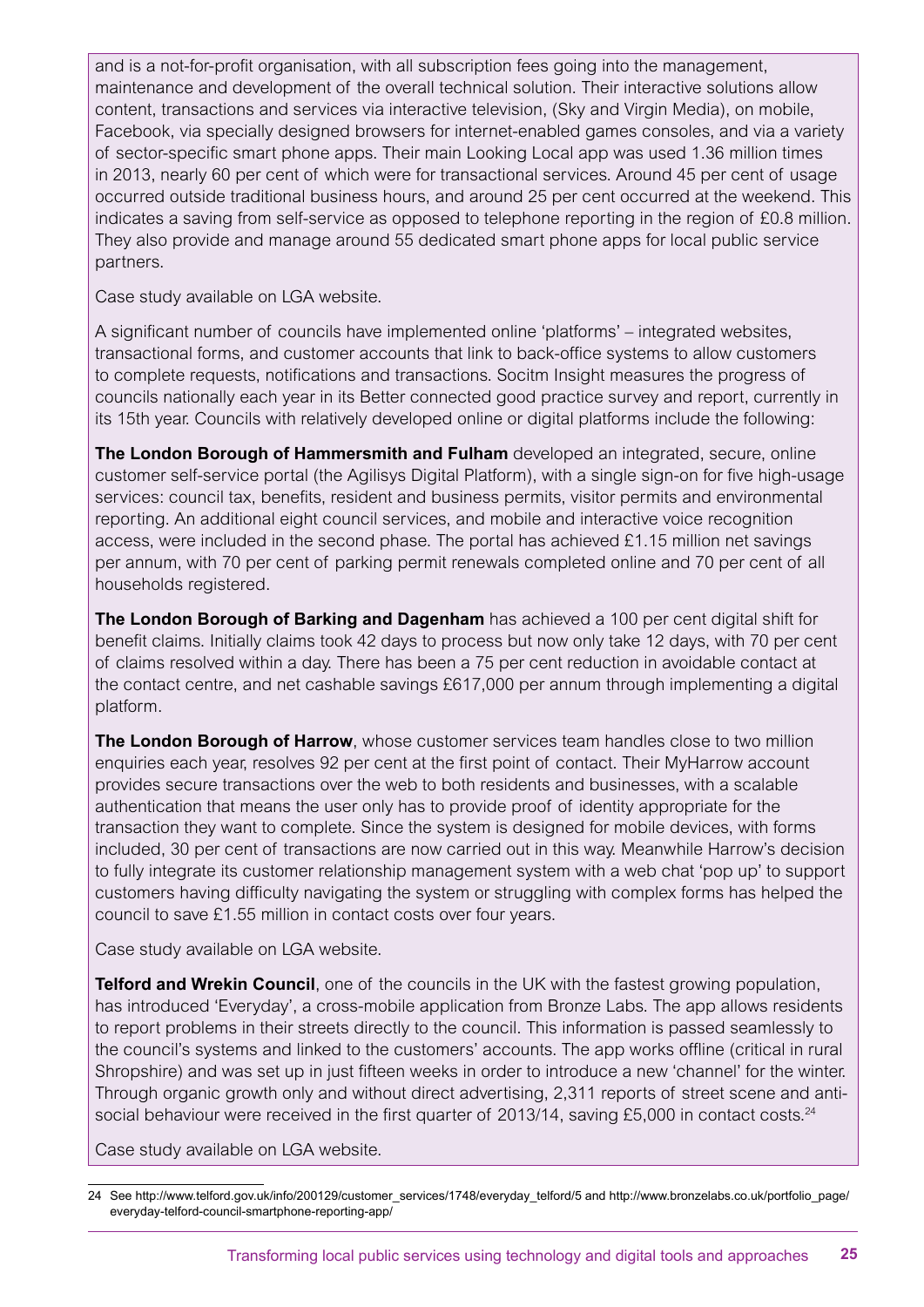### 3.1.3 Sharing resources across public bodies

The aim of the Public Services Network (PSN), which builds on the previous Government Secure Intranet (GSi), is to reduce costs across UK government and, by allowing different parts of government to share information securely, to enable new, joined-up and shared public services for the benefit of citizens. This is essential for many local services and for key national programmes such as Universal Credit and Troubled Families.

In principle, therefore, the PSN should help to address the duplication of information and resources that has long bedevilled the UK public services, saving time and money for both public bodies and citizens. Clearly, the network cannot achieve this on its own – greater trust between different parts of the public sector will also be required, based on substantial cultural and behavioural change, particularly in certain government departments and agencies.

In the meantime, public bodies continue to develop and share other systems and capabilities.

#### **Suffolk Coastal Port Health Authority** – Felixstowe container port system

Felixstowe is one of the UK's busiest ports, receiving 41 per cent of food imported to the UK. Suffolk Coastal Port Health Authority (SCPHA) is responsible for checking the products. In 2008 it was using a 15-year-old IT system that was already inhibiting the effectiveness of the organisation. Port Health replaced this outdated system with a new information management service (IMS) that was developed in-house and which significantly improved effectiveness and generated savings.

SCPHA now has the Port Health Interactive Live Information System (PHILIS) that requires less paperwork, both for staff and for food importers themselves. Thanks to the developers working closely with the users, PHILIS is still evolving so that increased legislative and external audit requirements have been met without expanding the staff base. PHILIS has generated productivity gains of up to 22 per cent or annual savings of around 17,000 working hours. The project has been subjected to an OGC Gateway Review by audit (with a copy passed to the Audit Commission), with the benefit realisation analysis showing double-digit savings in staff time. Total savings have amounted to £200,000 a year since it went live in 2009.

Suffolk Coastal Port Health has also started to license the system to other Port Health Authorities, including Mersey and London, generating total extra income of £80,000 a year.

Case study available on LGA website.

### 3.1.4 Reshaping services

Advances in a range of technologies and approaches, including mobile devices, digital cameras, CCTV and data analytics, combined with changes in working methods, are already allowing some local services to be radically reshaped in ways that reduce costs and provide a more streamlined and transparent service for users.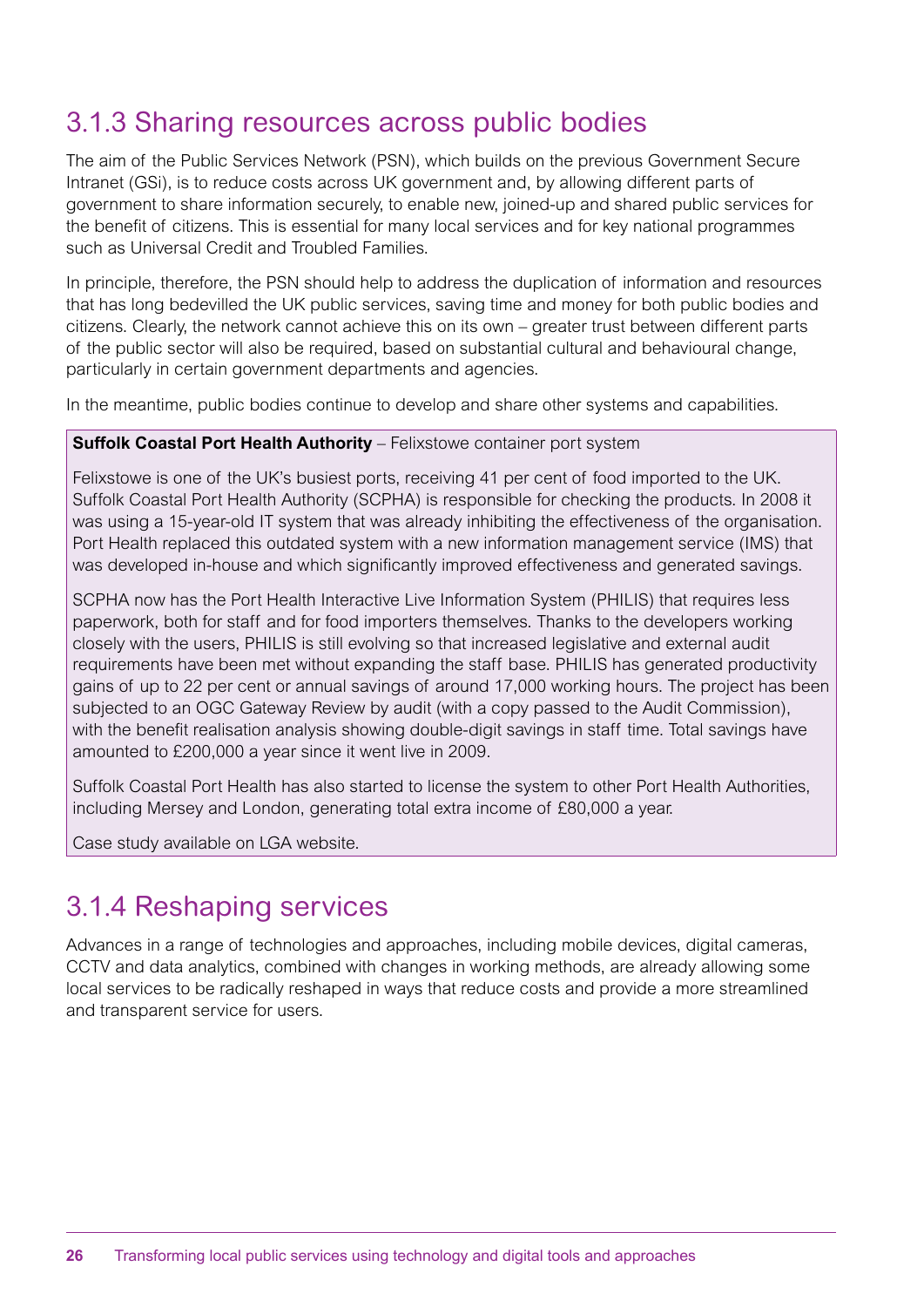#### **Westminster City Council** – Cashless payment for parking

Westminster City Council experiences significant pressures on its parking throughout the year. To help meet this challenge, the council has been leading the way in using innovative technology to reduce congestion and improve parking convenience for its customers. This is part of a long stream of digital innovation which has transformed the way parking has been managed across the country – from ticket printers and increasingly sophisticated hand-held devices that can store and record audio and visual evidence and locations, to the new wave of technology that includes smart sensors in parking bays to sense occupancy and increase effective use parking space (and maximise income), and number plate recognition technology which will make physical parking permits redundant.

Westminster's initial focus on making traditional parking enforcement and charging processes more robust and efficient led over time to using technology to radically redesign its approach. Cashless parking payments were introduced across the council, saving over £6 million a year by preventing theft and £1.5m per year through reducing the costs of servicing and maintaining meters and of collecting and processing cash. This has enabled the next steps to be taken in transforming the service from 'negative' enforcement to using parking bay sensor technology to improve customer service, make better use of under-utilised spaces and transform parking wardens into 'Marshalls' whose role involves using real-time data to help people find a parking place.

Case study available on LGA website.

## 3.1.5 Managing demand

As work by the LGA has suggested, only by addressing the demand for public services, as well as their supply, will councils and their partners be able continue delivering local public services in any sustainable way. Technology can help in a number of respects:

• by enabling greater self-service, for instance by making a wider range of both information and opportunities to transact available via council websites

**Leeds City Council** – Enabling and developing self-service through live web chat in Leeds

Leeds' live chat is about providing support to website users to help them complete their business with the council online. It encourages customers to change their behaviour and stay connected, even when they reach a point where they are not clear as to how to proceed. Advisors can chat with customers while they are online, helping to guide them through the process and preventing the need for the customer to telephone the council or visit in person, either of which costs the council more money. Customer advisors can deal with three enquiries simultaneously, making live chat much more efficient. The council has so far saved £18,360 over eight months from August 2013 to March 2014.

The savings figures, however, miss the real benefits that come from both the reduction in further calls that would have been made had the improvements to the website inspired by feedback from the chats – resulting in 400 changes to the website in eight months – not been made, and the 'conversion' of web users to true self-servers. Post-chat surveys show consistently that 70 per cent of customers say they would have telephoned had they not used web chat, and a further 20 per cent would have emailed.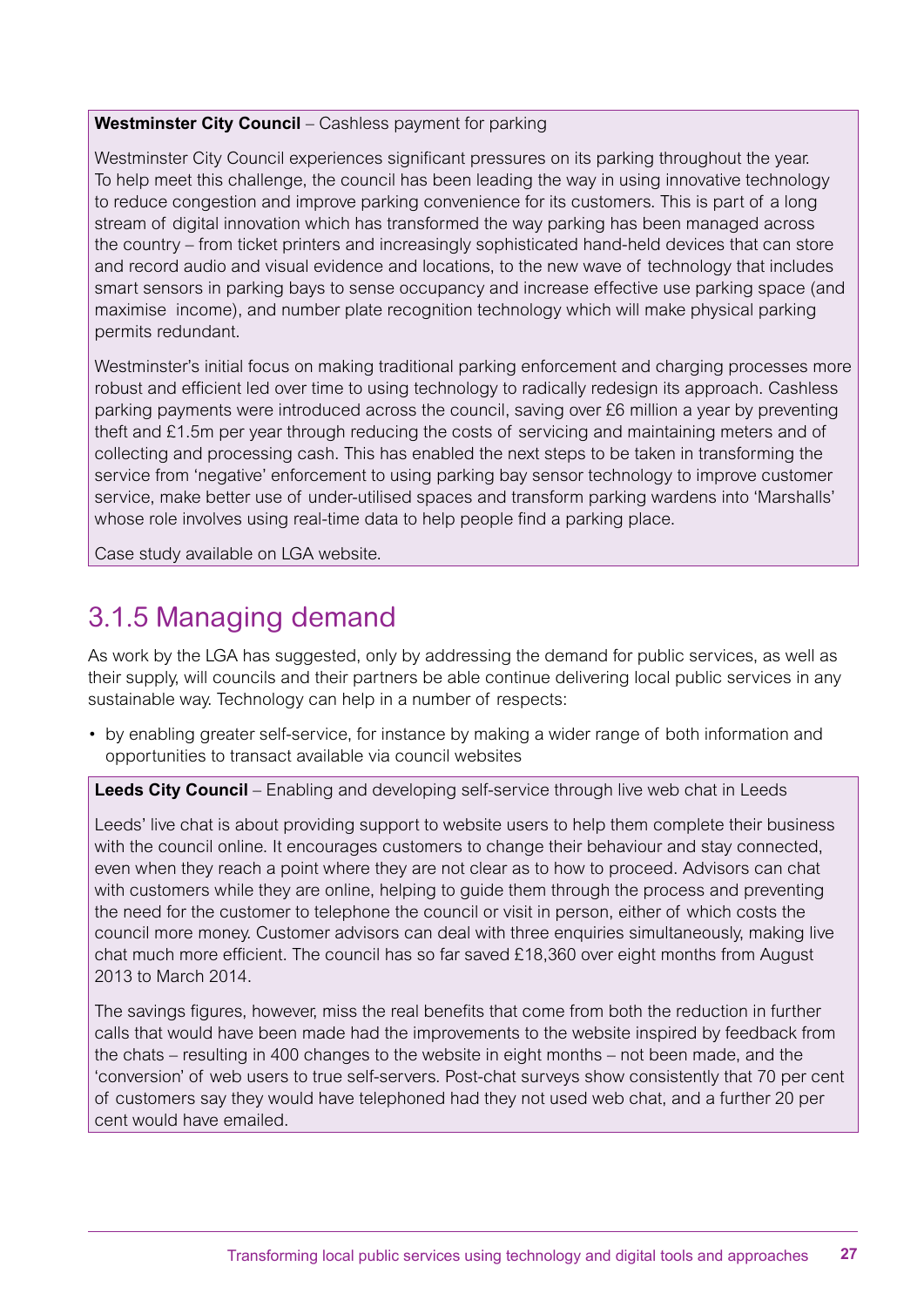**Dorset County Council** is another example of the successful use of web chat. The council introduced a web chat strategy with a pilot project covering free school meals and the Dorset Waste Partnership. These areas were chosen to enable targeted, results-driven analysis of demand for web chat where customers could not readily access information or successfully complete an online transaction. By analysing specific questions asked in web chats and associated customer journeys online, Dorset has been able to change website pages to include additional information, reducing customers' need to contact the council for basic content. The pilot use of web chat shows efficiency savings are possible for Dorset — leading to the conclusion that web chat will have paid for itself through savings within the first year of operation.

Case study available on LGA website.

• by helping people to resolve their own queries and issues without direct council intervention, for example by encouraging local people to use social media to ask questions and to receive answers from their peers

There are many innovative examples of self-help facilitated by local government through technology and digital innovation:

**Fylde Forum**, set up thanks to the LGA's Customer-Led Transformation Programme,<sup>25</sup> provides a combination of forum and live chat which remains innovative four years after inception. The site is available at http://getsatisfaction.com/fylde. As well as providing local people with the opportunity to have their say on service issues, figures from the project show a reduction in calls over four years, producing savings of about £10,000.

**Cornwall Together** is a team effort, conceived by the Eden Project and backed by Cornwall Council, Community Energy Plus, Age UK, Citizens Advice Bureau, uSwitch, energyshare, Unison, St Austell Brewery, and the NHS. This coalition successfully used a dedicated website for social marketing, and created a viral campaign that encouraged households to switch energy provider within a critical time window. In the first round, more than 1,000 people saved an average of £133 on their annual energy bills – with some households saving over £700. This simple approach and the support of the community in a short timescale enabled more than £150,000 to go back into the pockets of Cornish households. Fuel poverty is a major issue in the area, so this was a significant economic and social intervention. The second round increased the total savings to over £280,000.26

**Derby City Council** has developed self-service online forms and provides access via dedicated computers for those residents seeking financial assistance. The approach supports self-service and assisted self-service for those in the greatest need and makes applying for crisis loans and community care grants simpler and more convenient. The crisis elements of the Social Fund, designed to help people meet the cost of immediate expenses including energy bills, funerals and maternity costs, became local government responsibilities in April 2013 as a result of the Welfare Reform Act 2012. Derby's approach targets a client group which would perhaps have been considered among the least likely to use digital services, and provides a way to reduce the cost of this service.

<sup>25</sup> Individual case studies from the Customer-Led Transformation Programme are at http://www.local.gov.uk/productivity/-/journal\_ content/56/10180/3510959/ARTICLE and the evaluation of the overall programme is at http://www.local.gov.uk/productivity/-/journal\_ content/56/10180/5681477/ARTICLE

<sup>26</sup> http://www.cornwalltogether.com/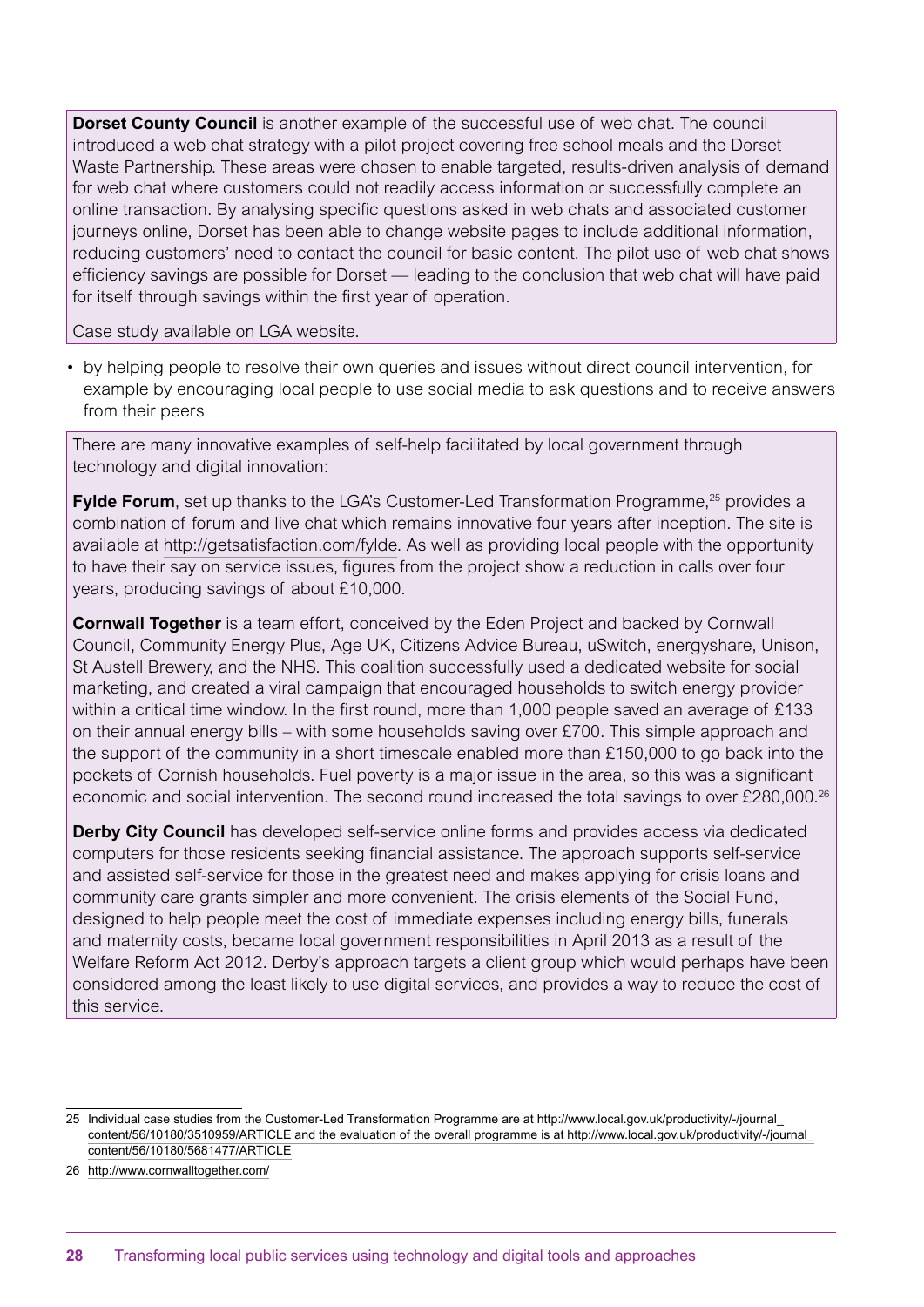During the floods of February 2014, a 'hack day' was organised across central, local and voluntary sectors that engaged developers from all kinds of organisations and successfully built a series of useful and effective websites and apps which enabled citizens to help themselves in finding, using, and contributing real information about the floods.<sup>27</sup>

• by providing an approved and well-publicised platform where other public bodies, private and third sector organisations or even local volunteers, can offer their services on a paid or unpaid basis to people requiring them.

#### **The London Borough of Barnet** – Casserole Club

Casserole Club is primarily about reducing demand for existing services. It is a local volunteer scheme supported by a web platform that helps people share extra portions of home-cooked food with others in their area who might not always be able to cook for themselves. The speciallydesigned online platform allows residents in selected postcode areas to register as a cook. Volunteer cooks are able to create a basic profile on the site with information about what they might like to cook and how often. Once they are registered and have gone through a Disclosure and Barring Service check and have completed the food hygiene quiz online, they can search for diners they would like to cook for. On average, it would cost a council £4.90 to provide a meal. Over the eight-month period since it was set up by the London Borough of Barnet, 100 diners have received an average two meals a week from a neighbour, which equates to savings of at least £50,960. During the cook's visit, he or she may also spot problems, for example, where the diner is poorly or potentially at risk. For example, one Casserole Club cook noticed a gas leak at the house of one of club's older diners. This not only prevented a serious incident which could have led to hospitalisation or indeed a death, it also avoided a possible serious case review which can cost up to £100,000. The other benefits are in terms of social isolation, mental health and malnutrition, complex and linked issues which cannot easily be quantified in financial terms. We know that loneliness and isolation can lead to a lower quality of life. By matching people in need of meals with cooks in their area, not only does the Club provide a home-cooked meal, but by sharing food, club members are also beginning to strengthen neighbourhoods. For Casserole Club, sharing food is a means to build local relationships, and because the service lets local communities share easily, it has the ability to adapt and develop anywhere in the UK and beyond.

Case study available on LGA website.

Clearly, such approaches do not absolve councils and their partners of their responsibility to intervene directly where people require the type or level of support that only local government can provide. And it remains important that citizens who are not confident in the digital world can still gain access to services. But technology should help to focus resources where they are most urgently needed.

### 3.2 Planning for the impact of demographic change

Figures released by the Office for National Statistics in November 2013 showed a projected UK population increase of 9.6 million over the next 25 years from an estimated 63.7 million in mid-2012 to 73.3 million in mid-2037, with 5.4 million more births than deaths (57 per cent of the rise) and 4.2 million in net migration into the country (43 per cent).

<sup>27</sup> http://www.theguardian.com/technology/2014/feb/17/uk-flood-relief-apps-hack-day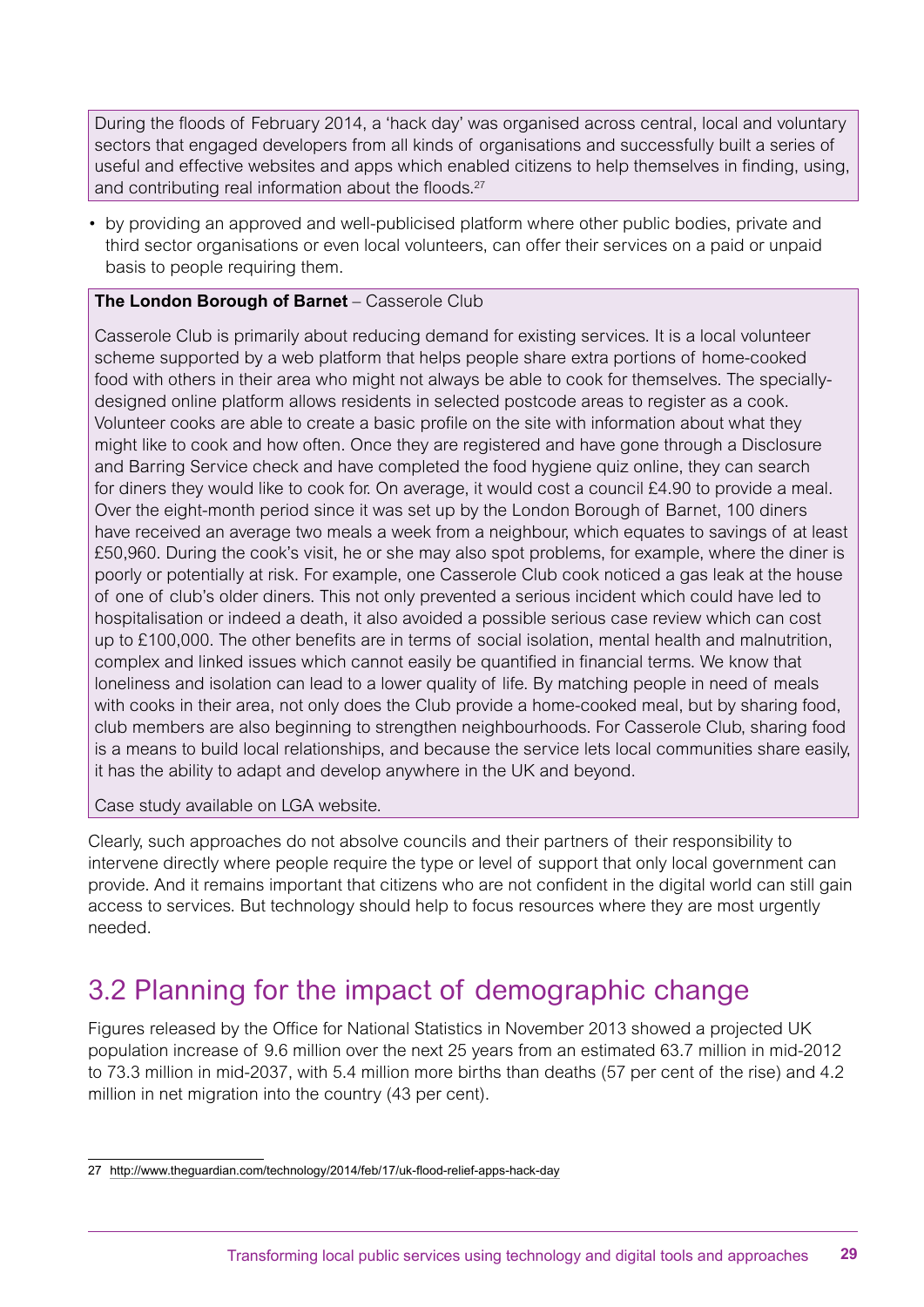The rising UK birth rate is a cause for concern as well as celebration. Annual mid-year population estimates for 2011 and 2012, published by the ONS in August 2013, showed that there were more babies were born in the UK in 2011/12 than any year since 1972.28 In all, 813,200 UK births were recorded in the year, contributing to population growth that was, in absolute terms, the highest in the EU.

These figures have clear implications for demand for housing, school places, health and other public services, as well as for the advice and support the public sector will need to offer parents and families. There are already examples of where technology and digital approaches can help.

#### **The London Borough of Croydon** – Family Space

The London Borough of Croydon has developed a 'family-focused' website, Family Space, for parents and professionals, which enables easier access to a range of different sources of information about children's services locally, for example details of schools and child-minding.

By managing demand that would otherwise have to be met on the phone (an estimated £32 more expensive per inquiry) the council saved £136,000 in handling customer enquiries in the first seven months of the website's operation. Following the same model and based on increased uptake, this means that a £450,000 saving was made in the 2013/14 financial year.

#### Case study available on LGA website.

The ONS figures released in November 2013 also projected an increasingly ageing population with the average age increasing from 39.7 years old in 2012 to 42.8 by mid-2037. The number of people aged 80 or older was projected to more than double over the same period to 6.2 million, with a parallel 31 per cent growth in the number of people of state pension age, reaching 16.1 million by 2037.

The House of Lords Committee on Public Service and Demographic Change warned in March 2013 in its report Ready for ageing? that the UK was "woefully underprepared" for the social and economic challenges presented by an ageing society.29 For example, with the number of people living with long-term medical conditions set to rise sharply, a "radically different model" of care would be needed to support people in their homes and to prevent pressure on the NHS.

One legislative response by Government was the Care Bill, published in May 2013, which brings together existing legislation into a new set of laws to build the health and social care system around people's wellbeing, needs and goals, as well as introducing a range of other measures.<sup>30</sup> The Bill is part of a broader landscape of health care reform, aimed at addressing the fragmented delivery of services in some parts of the health and care system. The £3.8 billion Better Care Fund was announced by the Government in June 2013 to provide a single pooled budget to support health and social care services to work more closely together in local areas, with a particular emphasis on shifting resources from acute services into community and preventative settings.<sup>31</sup>

The issue of an ageing UK population is a particularly serious one for councils given the crucial role they play in providing often resource-intensive and costly services to this potentially vulnerable and

<sup>28</sup> http://www.ons.gov.uk/ons/rel/pop-estimate/population-estimates-for-uk--england-and-wales--scotland-and-northern-ireland/mid-2011 and-mid-2012/stb---mid-2011---mid-2012-uk-population-estimates.html#tab-Key-Points

<sup>29</sup> http://www.publications.parliament.uk/pa/ld201213/ldselect/ldpublic/140/14002.htm

<sup>30</sup> The LGA has published detailed guidance for councils on preparing for the implementation of the Care Bill at http://www.local.gov.uk/ web/guest/care-support-reform/-/journal\_content/56/10180/5761087/ARTICLE

<sup>31</sup> http://www.local.gov.uk/web/guest/health/-/journal\_content/56/10180/4096799/ARTICLE#sthash.ENLf30TW.dpuf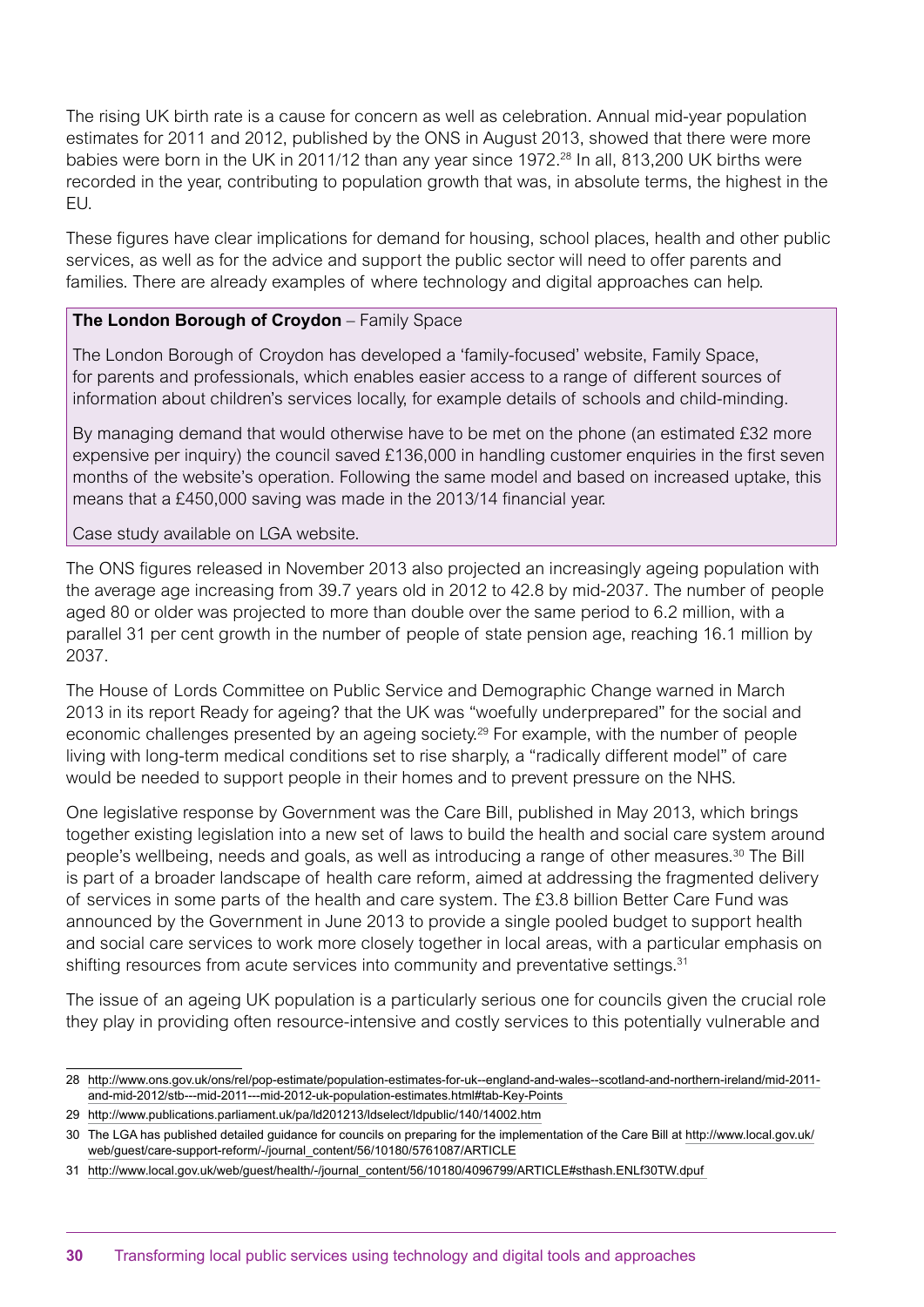needy customer group. It is therefore particularly pertinent that councils explore the opportunities afforded by technology and digital tools and approaches both to provide better support to older people and help reduce the rising cost of care. Technology can help in a number of ways:

- helping local government and its partners to identify those most in need of support, through the analysis of socio-demographic data, often on a collaborative basis across a number of public service agencies
- • supporting the commissioning process and the development, design and management of care packages
- supporting new community-based ways of delivering care services, either directly by the public services or though arrangements with providers from the private or third sectors
- • enabling greater integration of healthcare and social services systems and the secure sharing of sensitive data across different partners
- helping older make contact with their peers, giving them access to information about relevant services while at the same time potentially addressing issues of isolation and loneliness.<sup>33</sup>

#### **Telecare and assistive technologies**

As the number of elderly and physically disabled people is expected to rise in coming years, councils are looking to technology to manage the significantly increased demand on health and care services. Telecare and assistive technologies, which can allow elderly and physically disabled residents to continue to live independently in their own homes while receiving the care they need, can play a significant role in dealing with these challenges. Councils that have implemented telecare successfully include Blackburn with Darwen, which has saved £10 million in the last four years, while the London Borough of Hillingdon has saved £4,597,000 to date by integrating telecare and reablement.

Case study available on LGA website.

#### **Cheshire East Council** – DemenShare

Cheshire East Council, working with Age UK, has developed an online social media and information site for people living with dementia, from those diagnosed to their families and carers. $32$ The site offers 24-hour access to information and enables users to share resources and build networks of support. This helps people living with dementia, including carers, to continue living independently and enjoy an improved quality of life. There are currently 580 registered users and the site has proved popular with carers and GPs. As well as peer support, better outcomes and a reduction in the need for hospital-based services, the site has provided GPs and commissioners with better insight and connection to their customers.

See also the Customer-Led Transformation Programme case studies

<sup>32</sup> http://www.local.gov.uk/c/document\_library/get\_file?uuid=6e8633a3-17a5-4211-8cd5-7aead7bb8aaf&groupId=10180

<sup>33</sup> http://www.supplymanagement.com/news/2012/nepo-meets-social-care-aims-with-national-framework http://www.iewm.net/wp-content/uploads/2013/07/Ian-Taylor-Why-a-Social-Care-eMarketplace-Framework-.pdf http://online.gateshead.gov.uk/docushare/dsweb/Get/Document-31451/ITEM7+-+Social+Care+Presentation.pdf http://www.pro5.org/assets/files/p/pro5awardsnationalframeworkfortheprovisionofsocial\_589.pdf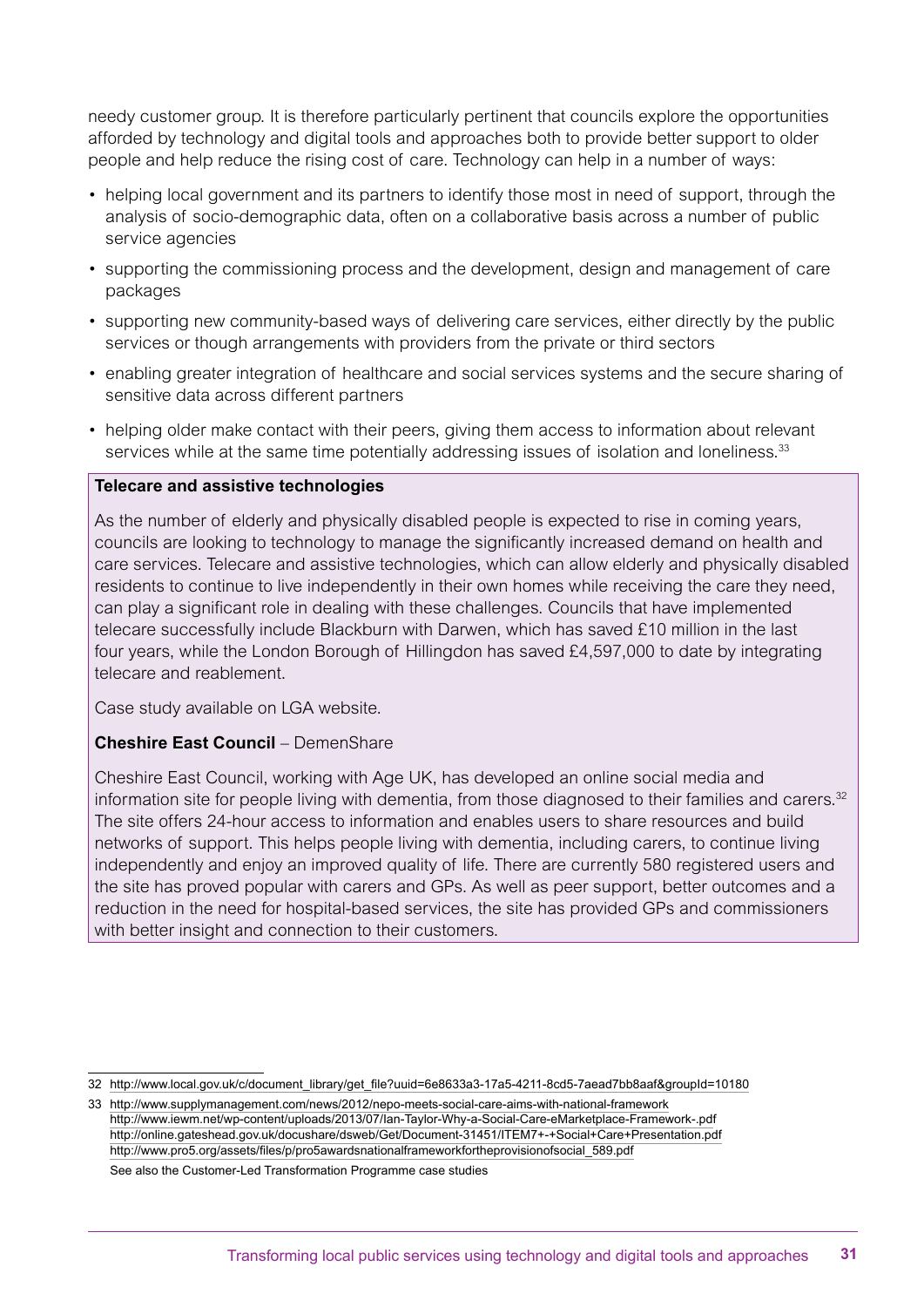#### **NEPO social care portal**

Personal budgets were introduced by central government to allow customers to choose between public, private and third sector social care. However, in many cases customers appeared confused by the system and were unaware of many of the options available to them and take-up was low. In 2012, the North East Procurement Organisation (NEPO) launched a national framework that councils can use to set up social e-markets.<sup>33</sup> These e-markets enable customers to view and select social care services from a wide range of providers, including public sector, private sector and third sector organisations. The four-year framework is worth £6 million and can be used by councils across the country to create e-market platforms for their residents in need of social care. Thirteen suppliers were appointed to the network and then categorised into four 'lots' according to the extent of the service they provide. Councils can choose which lot to use, depending on the size and scale they desire for their e-markets. The framework was designed through collaboration between a variety of stakeholders, including voluntary and community sector organisations and local councils.

**Scarborough Borough Council** has utilised customer insight to create a multi-service delivery tool, which can provide all key services required by elderly people and vulnerable adults after just one interview/assessment.<sup>34</sup> The wellbeing service reduced the number of people who presented at hospital, as well as the number of excess bed days, improved the customer experience and the signposting of services, increased the appropriate use of services and reduced duplication and the number of interactions required to deliver services. Savings are calculated at £161,130 based on standard analysis of preventative interventions carried out by the Department of Health.

#### **Kent County Council** – Improved Blue Badge processing

The Blue Badge service provides a range of parking concessions for people with severe mobility issues who have difficulty using public transport. The badge gives priority parking to the holder which enables the holders to park close to where they need to go. The scheme operates throughout the UK and is administered by councils like Kent County Council, who are responsible for determining and implementing administrative, assessment and eligibility procedures in accordance with the statutory guidelines provided by the Department of Transport.

There are 77,000 Blue Badges in circulation in Kent and every year over 23,000 applications are processed. New security measures (introduced to reduce the incidence and cost of fraud, which was running nationally at £46 million per year) added to the expense and time taken to process applications, causing significant delays. The online national Blue Badge Improvement Service (BBIS) has provided direct digital access for the public to apply, as well as secure eligibility checking and processing for the council. Along with removing payments by cheque, Kent has saved over £300,000 and significantly speeded up the process of getting eligible people their badges.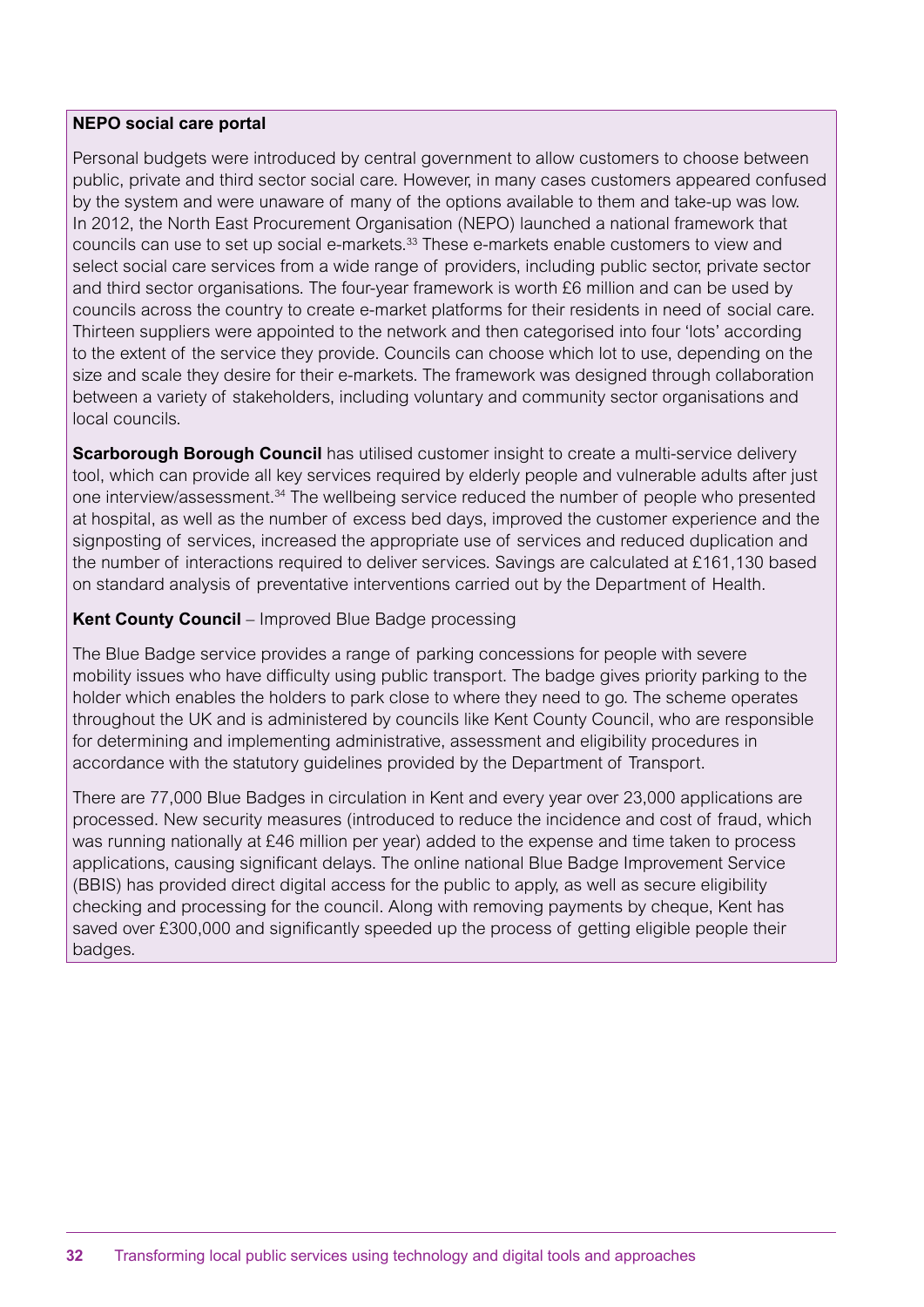Engagement of older, isolated people through technology and digital innovation

**East Riding of Yorkshire Council** and **Central Bedfordshire Council** with **Cambridgeshire County Council** undertook pilots on the use of technology to support elderly individuals suffering from loneliness and social isolation, which we know is damaging to their health. Individual participants were identified by GPs.

Cambridgeshire County Council and Central Bedfordshire, supported by the East England Local Government Association, offered socially isolated elderly residents a free trial of an iPad with the Mindings app installed (Mindings runs on Android tablets, PCs, Macs, laptops and iPads). Mindings has been described as "Facebook for the technologically shy". It allows people, for instance relatives, friends and carers, to send messages and captioned photos to an individual. Forty-three per cent of participants in the trial reported Mindings having an impact on their happiness and 38 per cent said it improved their quality of life. Overall 81 per cent felt happy at having technology made available to them and many expressed an interest in further exploring possibilities now that iPad had been 'demystified' for them.

This is part of the prevention/early intervention agenda, specifically aimed at helping clients create or maintain social and family links, engage with interesting sources of information and activities using apps and the web, and reduce reliance on mainstream public services. Improving the mental wellbeing of older people can assist them in living independently and reduce demand on public services.

These longer-term projects are not directly delivering savings (although individuals are accessing services online), but are trying to improve the lives of those with long term/chronic illnesses, enabling them to live longer in their own homes, combating loneliness and social isolation and reducing reliance on mainstream council and health public services, thereby saving money for the public purse. Supportive training and technology have been shown anecdotally to improve quality of life and encourage self-management among those aged over 55 (the average age of participants is over 70), with multiple on-going health conditions, and typically living alone.

The Arts Council conducted and evaluated a similar trial, using volunteers from Birmingham and Cornwall library services, to provide laptops and training to older people in their homes, which showed similarly positive results.<sup>34</sup>

## 3.3 Supporting the changing policy landscape

The Coalition Government has introduced major programmes of reform in areas such as social welfare where local government has traditionally played a very significant role. Their successful implementation will depend on the continuing active support of councils and effective use of digital tools and approaches. Indeed, the structure of a programme such as Universal Credit (see section 3.3.2) is based on the assumption that most users will go online, making it in many respects a 'digital' initiative.

## 3.3.1 Troubled Families

The Government's Troubled Families programme, worth over £452 million over three years and launched in 2011, set out to improve the lives and outcomes for those families experiencing multiple

<sup>34</sup> http://www.artscouncil.org.uk/media/uploads/pdf/OpeningUpANewWorldFullReport.pdf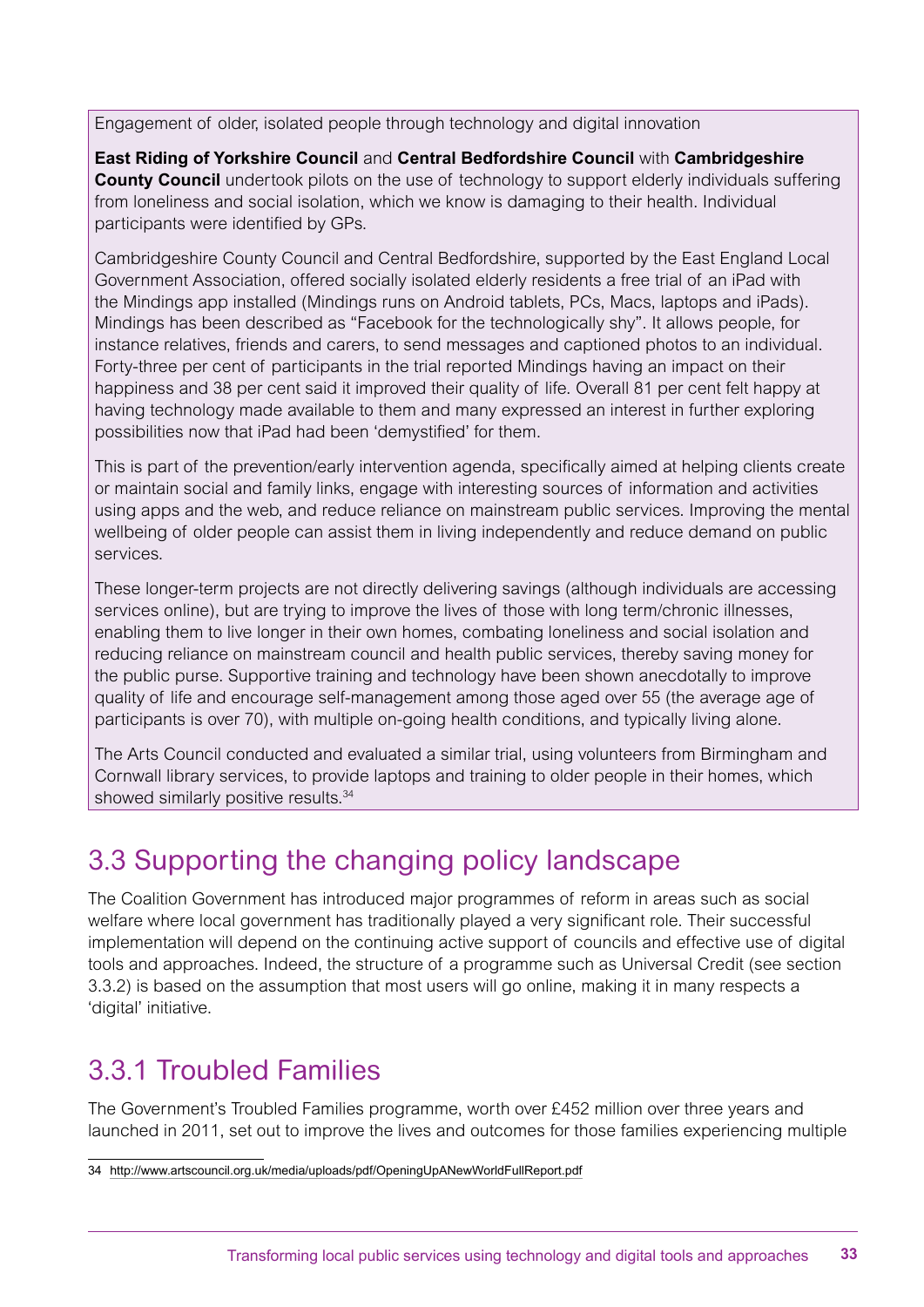difficulties by better co-ordinating the work of the different organisations working with these families. This built on the work started by councils who were piloting various approaches with their public sector partners in their local area. The Troubled Families programme identified 120,000 families in the UK with severe and multiple problems, with the objective to improve their life chances and significantly reduce the estimated £9 billion cost to the public sector. In order to do this the programme pays up to £4,000 per family on a payment-by-results basis.

Councils have welcomed this opportunity to help them address these issues as they had long recognised the barriers to the implementation of effective local solutions, such as the lack of integration between local service providers, the failure to deal with family problems holistically, and the need for a dedicated key worker to work closely with a family. The DCLG programme has reflected this, giving councils the lead role in coordinating services locally and enabling existing work to be built on and scaled up.

Technology is an important part of supporting troubled families. The possibilities include:

- using technology to identify the families most in need, for instance by enabling socio-economic data and information on existing interventions from a range of public service providers to be collated and analysed
- • giving family support workers the tools and the information required to coordinate their interventions both with the family itself (for instance, through implementing a single assessment process) and with key professionals in relevant agencies
- • providing vulnerable and less affluent families themselves with better access to information on available benefits and support, for instance on ways of addressing fuel poverty, or to other local services, such as libraries – see the examples on preceding pages for access to digital and online services for older people
- linking family members to peer or mentoring groups via mobile devices or social media.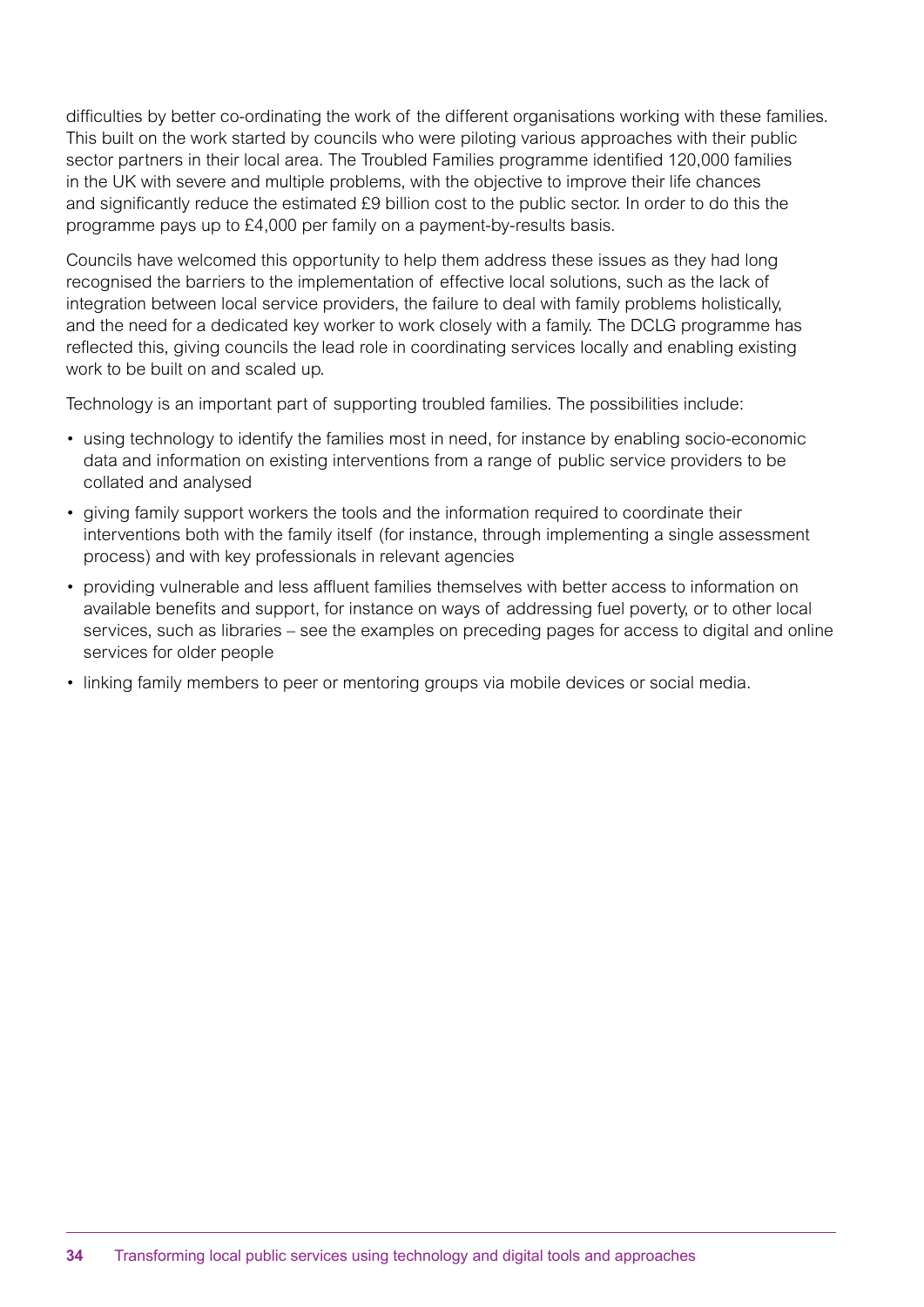#### **Suffolk County Council** – High demand families<sup>35</sup>

Suffolk County Council introduced a programme in 2008 to improve the service provided to families whose dependence on public services was unusually high. This was one of the original Total Place pilots and a precursor to their later work on Troubled Families. The programme focused on using customer insight tools to better understand the needs of these families and help them to support themselves, thereby improving the living standards and opportunities for family members while alleviating strain on public funds. The project effectively combined use of modern technology, such as mapping socio-demographic data, with simple techniques, such as role play and observing customers using services. Over £450,000 was saved over four years in cost avoidance as the families' demand for public services was reduced. The customer insight approaches developed became a core part of Suffolk's Leadership Academy which has helped to drive their overall transformation programme. Since the work began, Suffolk's service for children and young people reduced costs by £7 million in 2010/11 and saved a further £2.5 million in 2011/12 and 2012/13 while simultaneously increasing the capacity of the system to focus effort on priority cases.

#### **Staffordshire County Council** – Patchwork tool for joining up around clients at the front line

Patchwork is a tool which allows front line staff to quickly log in and see which other agencies are supporting their client. It is not a case management tool but designed to mimic familiar social media sites and reduce the risks of different services working in disconnected ways around the same client. In theory, disparate professionals from various public and voluntary and community sector agencies supporting vulnerable families not only know of each other's shared involvement in the case, but also how best to get hold of each other. But the reality can be very different. Using Patchwork, front-line staff in Staffordshire County Council can immediately discover which other professionals are supporting the same client, and find out how to get in touch with them. There are 64 agencies signed up to Patchwork and 350 professionals supporting almost 2,350 clients in Staffordshire. Futuregov developed the tool and it has been taken up by councils across the UK, and now Australia. The product is still being implemented, developed, and improved, and because of this and its nature as a cross-organisation tool, savings levels are not yet possible to estimate accurately.

#### **Lewes District Council** – cloud-based collaboration tool

Lewes District Council needs to save 26 per cent in the next six years, and is using 'pam', cloudbased, secure collaboration software from Alliantist, to work across staff, partners, and public. The pam tool allows professionals from different organisations working on the same case to capture and share information in real time, in a highly secure cloud-based environment, for better collaborative case management. Widely used in probation and in secure applications across criminal justice and local government, pam has been used on several projects, including a food waste campaign. Staff and external partners use the system to share a holistic view of what is being delivered. This 'whole system' view enables all agencies to work in a more joined-up way.

## 3.3.2 Welfare Reform and Universal Credit

The Welfare Reform Act 2012 provided for the introduction of a 'Universal Credit' to replace a range of existing means-tested benefits and credits for people of working age. In order to prepare claimants for the introduction of the changes, 12 local government-led pilots, involving 13 councils,

<sup>35</sup> http://www.local.gov.uk/c/document\_library/get\_file?uuid=b814a612-2f32-4b78-b54d-4530004298c9&groupId=10180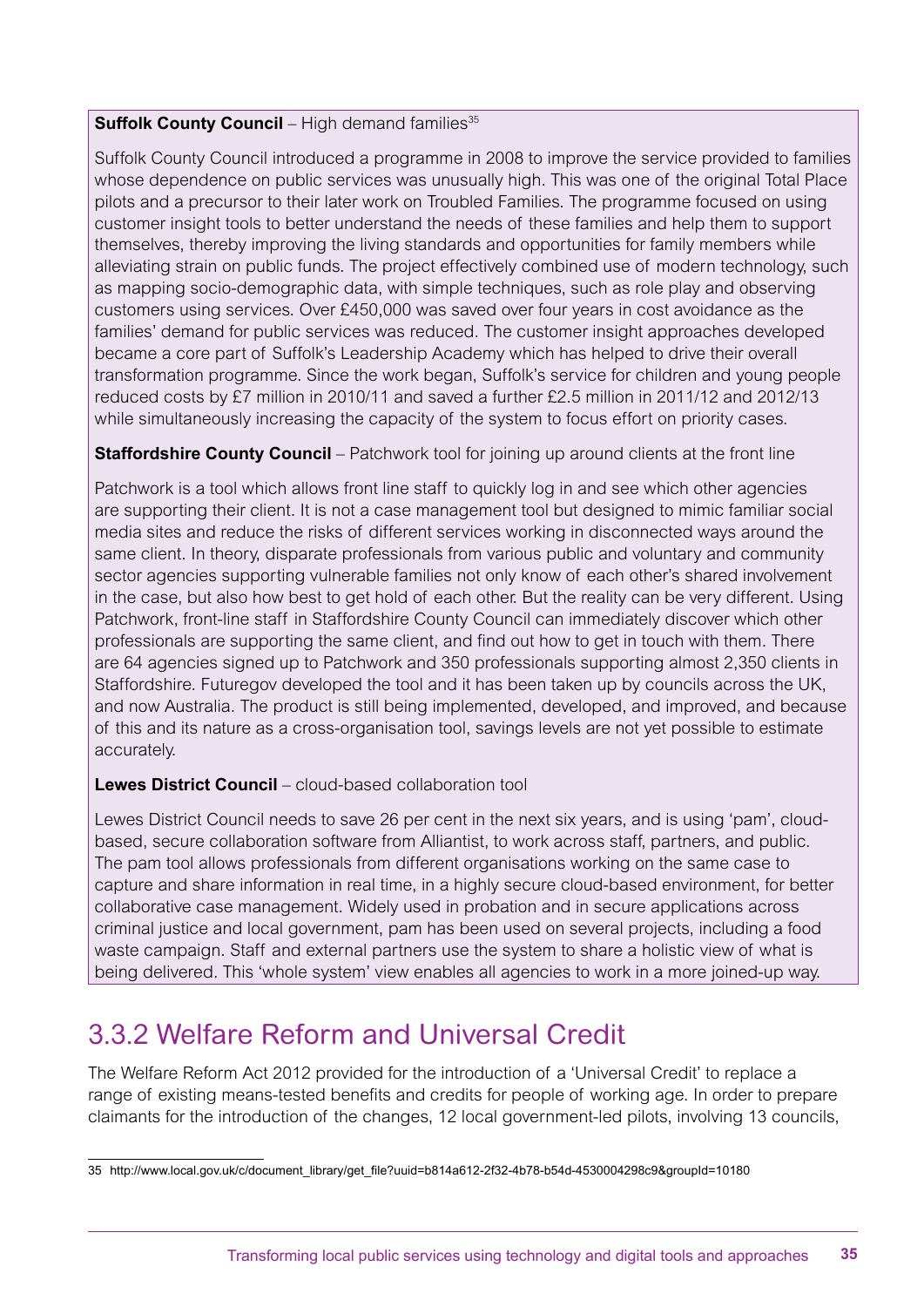ran between September 2012 and December 2013. Subsequent guidance for councils was published by the Government in conjunction with UK local government associations in March 2014, focusing on four key areas of service delivery: digital inclusion, triage, partnership working, and financial inclusion 36

Digital access and inclusion are of fundamental importance to the successful roll-out of Universal Credit in that the Government expects the majority of applications to be made online. Eleven of the 13 pilot councils had a primary/secondary aim of increasing digital inclusion. Seven pilots sought to make digital the preferred method of claiming benefit while another adopted a 'digital by default' approach to housing applications. A number also sought to increase online take-up of council services.

The lessons emerging from the pilots are particularly valuable in highlighting the work involved in extending the opportunities offered by digital approaches to more vulnerable customer groups. The pilots found that:

- Promoting an online 'self-sufficiency' strategy takes time and mediated support. As a starting point, partners need to engage with customers to gather information on their skill levels, to publicise the channel shift strategy and to encourage online usage through mediated support and training.
- Mapping exercises need to be undertaken in partnerships to identify partner provision within each council area, including Wi-Fi and PC locations and the level of mediated support available, and to identify gaps and duplication.
- • Carefully worded communications to customers outlining the benefits and advantages of online services, supported by initial help from staff where necessary, can help to move claimants to digital channels.
- The integration of services helps to provide better customer service and aids partnership working. Partners needed to take steps to fill gaps by increasing Wi-Fi access, improving the volume and positioning of internet-enabled devices while enhancing their customer service.

In summary, achieving digital inclusion is an incremental process which also requires the necessary training and skills development of staff supporting these customers. The issue of inclusion should underpin how councils design and deliver services and equip customers with the skills and infrastructure to access those services. Also, a cohesive channel shift policy can help to realise efficiencies while providing targeted assistance through the most appropriate methods.

<sup>36</sup> Local authority led pilots, preparing for universal credit implementation – Key questions and answers for local authorities. https://www.gov.uk/government/uploads/system/uploads/attachment\_data/file/295504/la-led-pilots-preparing-for-universal-credit.pdf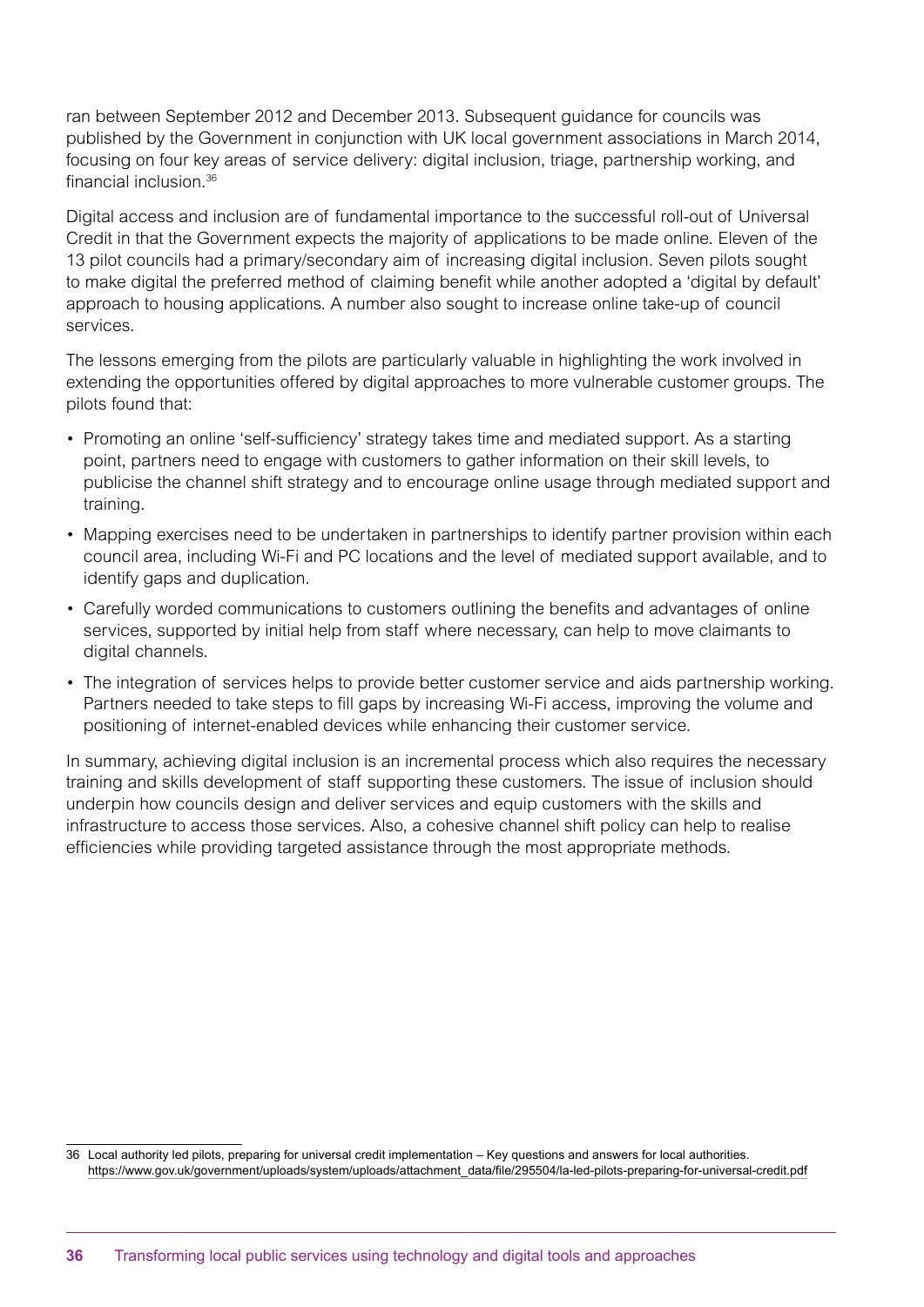#### **Universal Credit local authority pilots**

Between 2012 and 2013, twelve councils piloted the new universal credit scheme for benefits.<sup>37</sup> Universal Credit is a scheme whereby six different benefits currently provided are replaced with a single monthly payment. The approach is digital by default with customers applying online and support in ICT skills offered to those unused to working digitally. Councils who have been involved include the London Borough of Lewisham, Rushcliffe Borough Council, Birmingham City Council, North Dorset District Council and Melton Borough Council.

Councils combined face-to-face support with new technologies to encourage and support online application for benefits, and worked to identify the risks of the scheme and support customers in avoiding these problems.

**London Borough of Lewisham** has employed a wide range of technologies to improve their service, including:

- • commissioning a 'better off in work' calculator to assist customers in tracking the benefit cap and universal credit
- conducting a cross-borough mapping exercise against the four quadrants to identify existing support provision. This data was used to develop joint-working opportunities.
- • offering training in ICT skills to customers who were assessed as high-vulnerability in terms of their ability to access benefits online.

**Birmingham City Council** developed a new and more effective tenant 'triage' system. They looked at the whole customer journey and identified how to direct people appropriately and then nudge and support them in effective online service use. Tenants were provided with a personalised 'digital log book', an individual tenant portal owned by them. The triage process and digital log book helped to reduce rent arrears in the period to April 2013 by £134,000 in comparison with the previous year, with 97 per cent of tenants completing their forms electronically and 75 per cent of prospective tenants self-serving online and registering their details, which saves time and therefore money in tenancy interviews.

**Rushcliffe Borough Council** worked extensively with partners to provide the necessary support to their customers, which included collaborating with organisations that offered training in literacy and ICT skills. The council also launched a user-friendly website to assist customers in self-service for their universal credit. Channel shift was then further encouraged with a marketing campaign with the strapline "Don't stand in line, get on-line". The council has now removed the paper form.

**North Dorset District Council** improved digital inclusion for the scheme. Twenty-five per cent of claimants did not have broadband at home, especially in more rural areas, so the council offered computers in local libraries with access to broadband, with staff offering assistance. Organisations such as parish councils also provide help points. They redesigned the online form so that it could be completed in 35 minutes with reasonable ICT skills.

Many councils have taken the opportunity to provide assistance and support to customers. An unnamed divorced mother of three from Melton was supported in overcoming her drug addiction, debt and heavy drinking. She is now employed as a carer for the elderly. She says:

"The change has been massive and the support and help I've had is amazing!" <sup>1</sup>

<sup>37</sup> https://www.gov.uk/government/uploads/system/uploads/attachment\_data/file/295504/la-led-pilots-preparing-for-universal-credit.pdf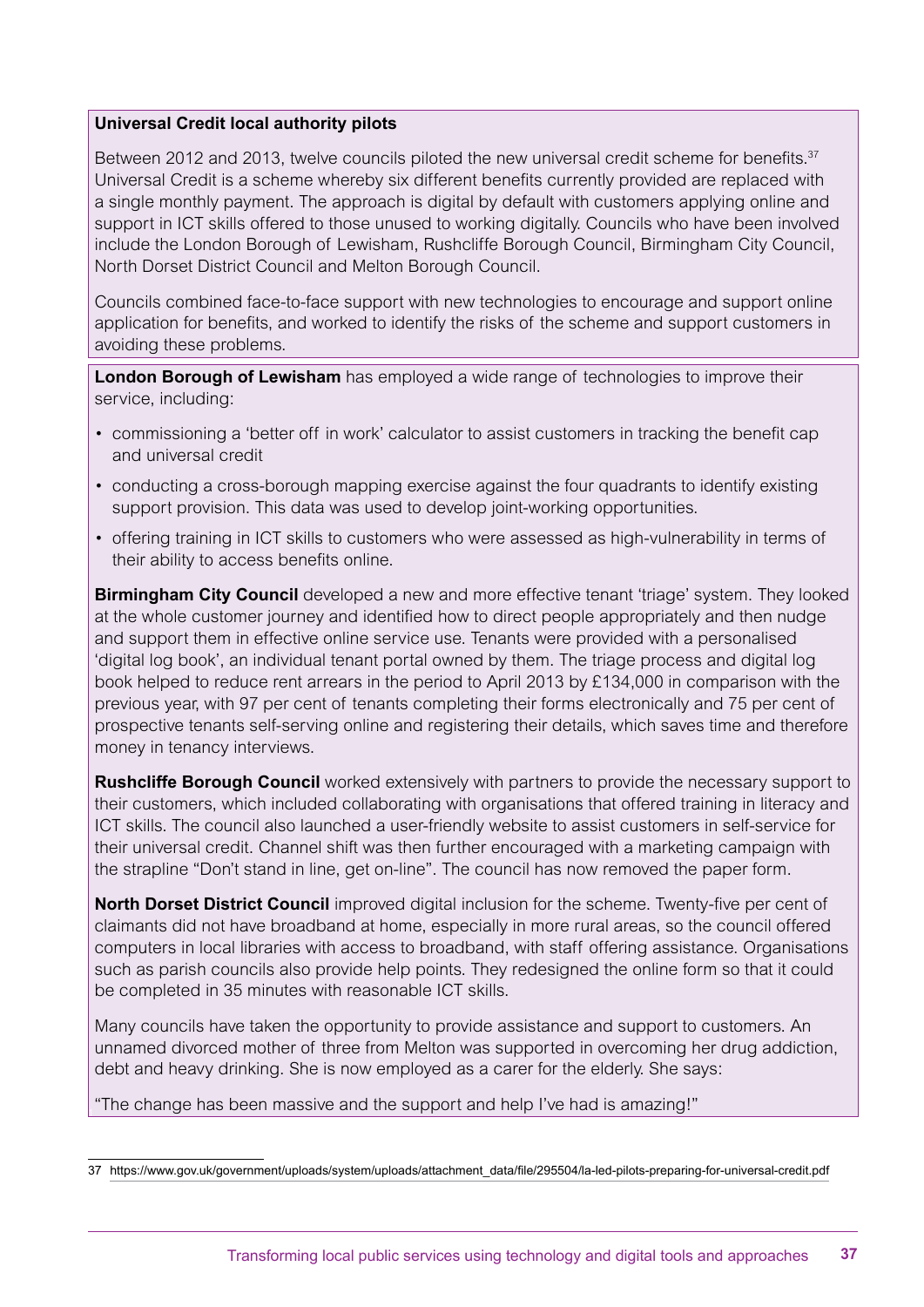## **Chapter 4 – findings from the evaluation**

## 4.1 Emerging themes

The examples in the previous chapter highlight how councils are at the forefront of applying technology to make local services both more customer-centric and efficient. In particular, there is clear evidence from the case studies referenced that applying technology effectively can generate actual cost savings.

In addition, a number of wider messages are apparent:

- Emerging technologies are supporting the move in many councils from a focus on direct service delivery towards a greater emphasis on playing a community leadership and enabling role in their local areas. Social media for instance are increasingly allowing individuals and groups to get in touch with each other, share information and resolve each other's problems.
- Meanwhile developments in mobile and web technologies are providing ever-expanding opportunities for citizens to self-serve or to interact with public services electronically, potentially reducing demand or diverting it to cheaper channels. They are also enabling staff to work effectively while on the move, sharing information across agencies, reducing operational costs and eliminating duplication, and improving productivity.
- The perspective of councils is becoming increasingly customer-centric in ways which encourage both efficiency and access to services. The increasing availability of data and engagement with citizens allows the customer to be seen in the round, not just through their use of transactional services. Services, for example for older vulnerable adults or young mothers, are starting to be designed primarily around their needs, not in service 'silos'.
- The approach to the design of digital services is increasingly about designing for mobile first, with a responsive approach which flexes to the web – with the choice and balance of appropriate channels, including the web, informed by understanding gained through customer insight.
- Increasingly, councils are having the confidence, and facing the requirement, to 'switch off' some of the traditional face-to-face and telephone means of accessing services, where they have good evidence that supported self-service, ranging from assistance in libraries and community centres to web chat and voice recognition, does provide an effective solution. But there remains a need to make sure that the whole community are enabled to access the services they need, so a route for exceptions will always be required.
- Initiatives such as the PSN and UKBD are providing an essential infrastructure that will allow greater access to the public services online as well as enable councils and government as a whole (and potentially, at some stage, private and community sector partners) to connect efficiently with each other, to share information securely and to build services more closely around citizens' needs.
- The trend towards ease of use in technology for instance, in tablet computers is also making it easier for some potentially excluded groups, such as older people, to take advantage of digital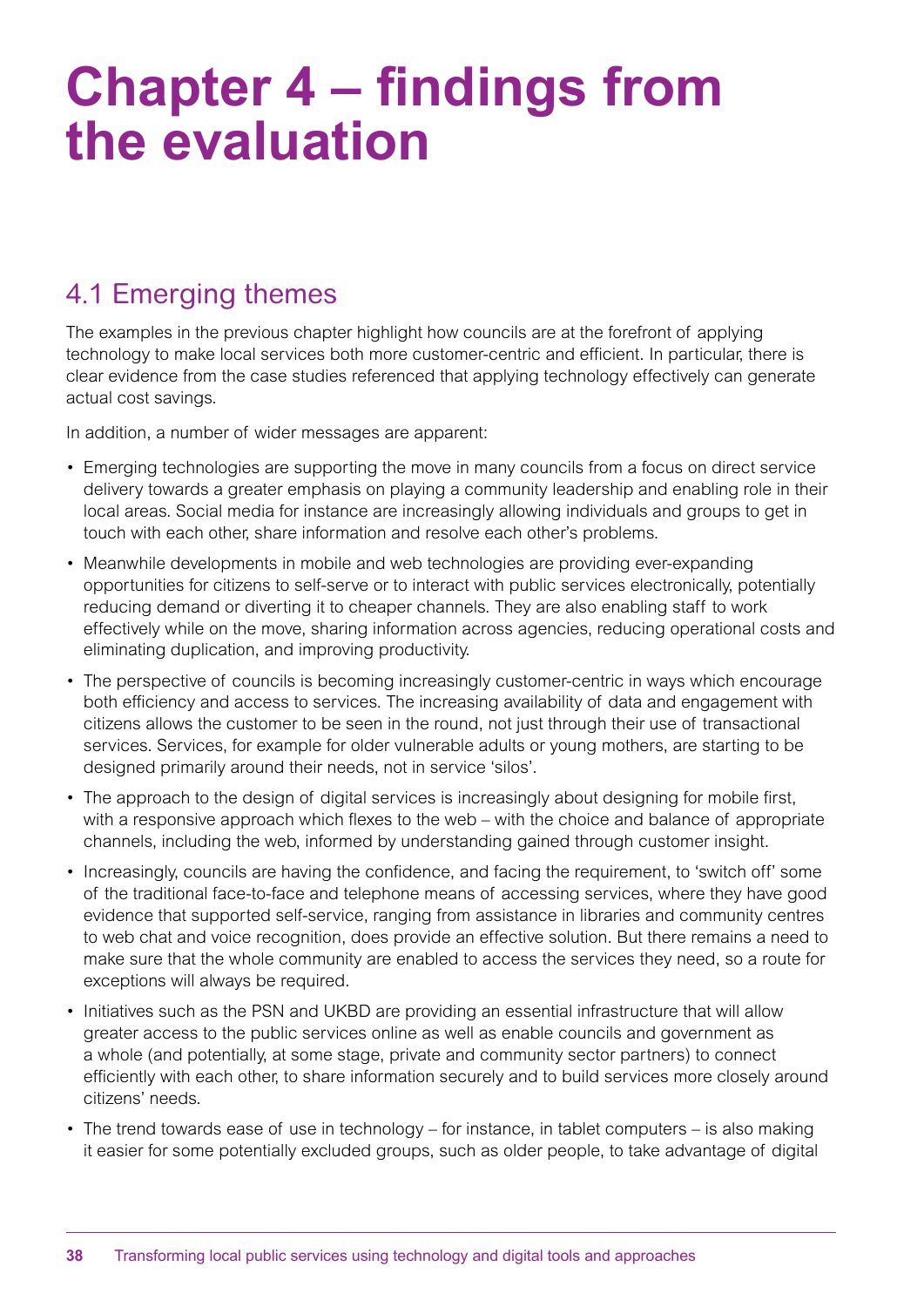services. For example, the number of people aged 65 and over accessing the internet has risen by more than a quarter in the past year, driven by a three-fold increase in the use of tablet computers to go online.38

Overall, then, trends in technology and digital are supporting the localism agenda and the thrust of the 2011 Localism Act, the aim of which was to devolve more decision-making powers to communities and to give local government new freedoms and flexibilities. Councils can now choose from a growing array of technologies how best to meet the needs of their citizens, businesses and communities.

However, it remains vital that decisions about how to apply these technologies and digital tools are taken at local level. For instance, a council where there is a high percentage of households and businesses with access to superfast broadband may focus on developing its online channel as its main contact point, whereas another council with a high proportion of older residents may focus more on tele-care and the provision of assisted access.

It is also crucial that an awareness of digital inclusion is built into any initiatives from an early stage in order to ensure that all citizens can benefit from the opportunities that technology can bring.

## 4.2 Continuing challenges

However, challenges remain at both national and local level:

- • Within individual councils, it is still often difficult to identify the savings that have been realised by investments in technology and digital tools and approaches. There is a need to do more baseline analysis before implementing new initiatives so that evidence for improvement is clear.
- In the sector as a whole, there is much innovation and good practice. But as always it remains a challenge to find effective ways of highlighting and sharing the progress that councils are making. We hope that reports such as this contribute to this process.
- Much of the infrastructure is in place for partners at local level to share information and resources, and many of the technical barriers are being addressed. However, the issue of sharing is deeply cultural and there is much work still to do to build trust between different parts of the public sector.
- There remains a disconnection between how national programmes are designed and implemented at central government level and how they are experienced in localities. National programmes often seem to be devised in isolation from each other and councils and their local partners are faced with trying to knit together often competing or overlapping demands.
- • Central government departments and agencies also seem to discount the real practical experience that councils can offer. We need to move towards co-design of national programmes, rather than seeing local government as merely the delivery channel for a set of pre-packaged initiatives.
- The evidence is that producing a really well designed easy-to-use digital channel or system is only the first step. The service then needs to be marketed, people need to trust it and to feel that their data is being handled securely and that using the service will bring benefits to them and not just to government.
- The core challenge is often around changing behaviours and cultures; amongst the public, and

<sup>38</sup> http://www.digitalbydefaultnews.co.uk/2014/05/02/more-older-people-accessing-internet-thanks-to-tablets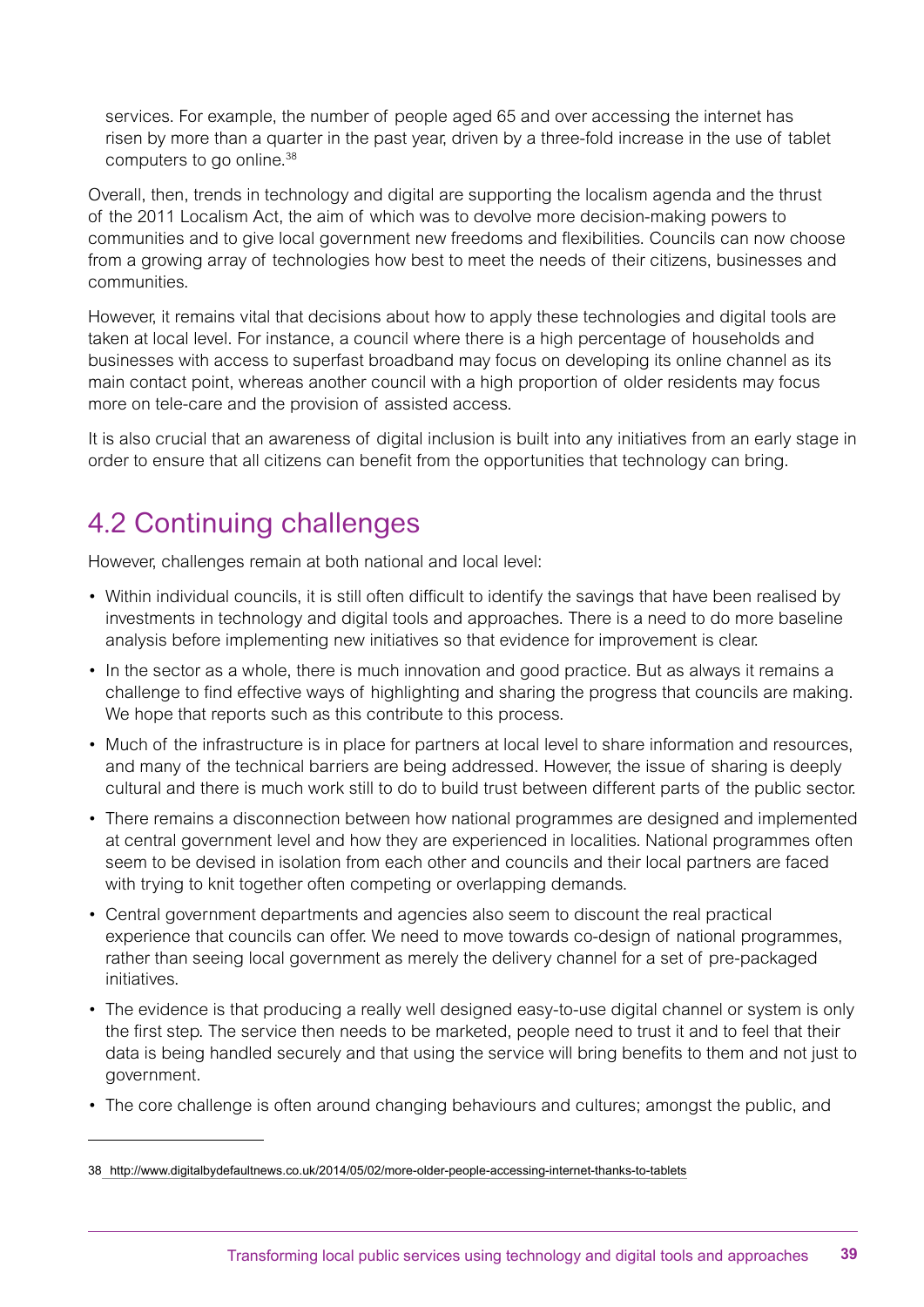also within services which are facing significant challenges in terms of workload and budget reductions, and are sometimes unable or unwilling to respond to those within local government who have the responsibility for redesigning services using digital and technological solutions. There needs to be much wider sharing of the possibilities and a real effort to build understanding across whole organisations, as well as appropriate investment in change management and codesign of services if the 'digital dividend' is to be reaped.

A recent report from Deloitte, **Making digital default: Understanding citizen attitudes,**<sup>39</sup> highlighted that, while 88 per cent of the public are explicitly open to engaging with the public sector online, they were partly held back by trust issues, with 33 per cent of people thinking that misuse of data was a likely outcome of sharing data across the public sector (and only 18 per cent thinking that service improvement was a likely outcome). The report emphasised the critical importance of "online services that are so well designed . . . that people will opt to go online", with end-to-end digital processes, clear online guarantees to build trust, and signposting, incentivisation, and behaviour change techniques deployed to encourage uptake.

## 4.3 Looking to the future

Looking ahead we can foresee:

- an ever greater role for councils in enhancing the digital infrastructure and capabilities of their areas in order to support local economic growth and regeneration. This might involve further work to implement superfast broadband, to build digital platforms on which local public, private and third sector organisations – or even volunteers – can advertise their services, or to provide local SMEs with support or advice on improving their digital skills.
- the opportunity for councils to be a 'platform' in a different sense, by providing the online locations and access to data for local community development, mutual support and greater self-service and self-help, and by encouraging the creation of apps and tools for local people to use local government and other public data more effectively
- • an increasing focus on addressing the cultural and organisational barriers to effective information sharing, since this is at the heart of so many initiatives to improve services and reduce costs – whether operating community budgets, improving public health, or delivering more joined-up services for troubled families
- a major role for councils in providing 'assisted digital' support to those people who are unable or unwilling to use technology and digital tools, for instance working with carers so that they can help the people they are looking after.

All of this implies a continuing evolution in local government's roles and responsibilities, with councils maintaining their focus on delivering excellent services but at the same time enhancing their skills in areas such community facilitation and support, commissioning and market making, communications, branding and quality assurance.

<sup>39</sup> http://www.digitalbydefaultnews.co.uk/2014/05/02/more-older-people-accessing-internet-thanks-to-tablets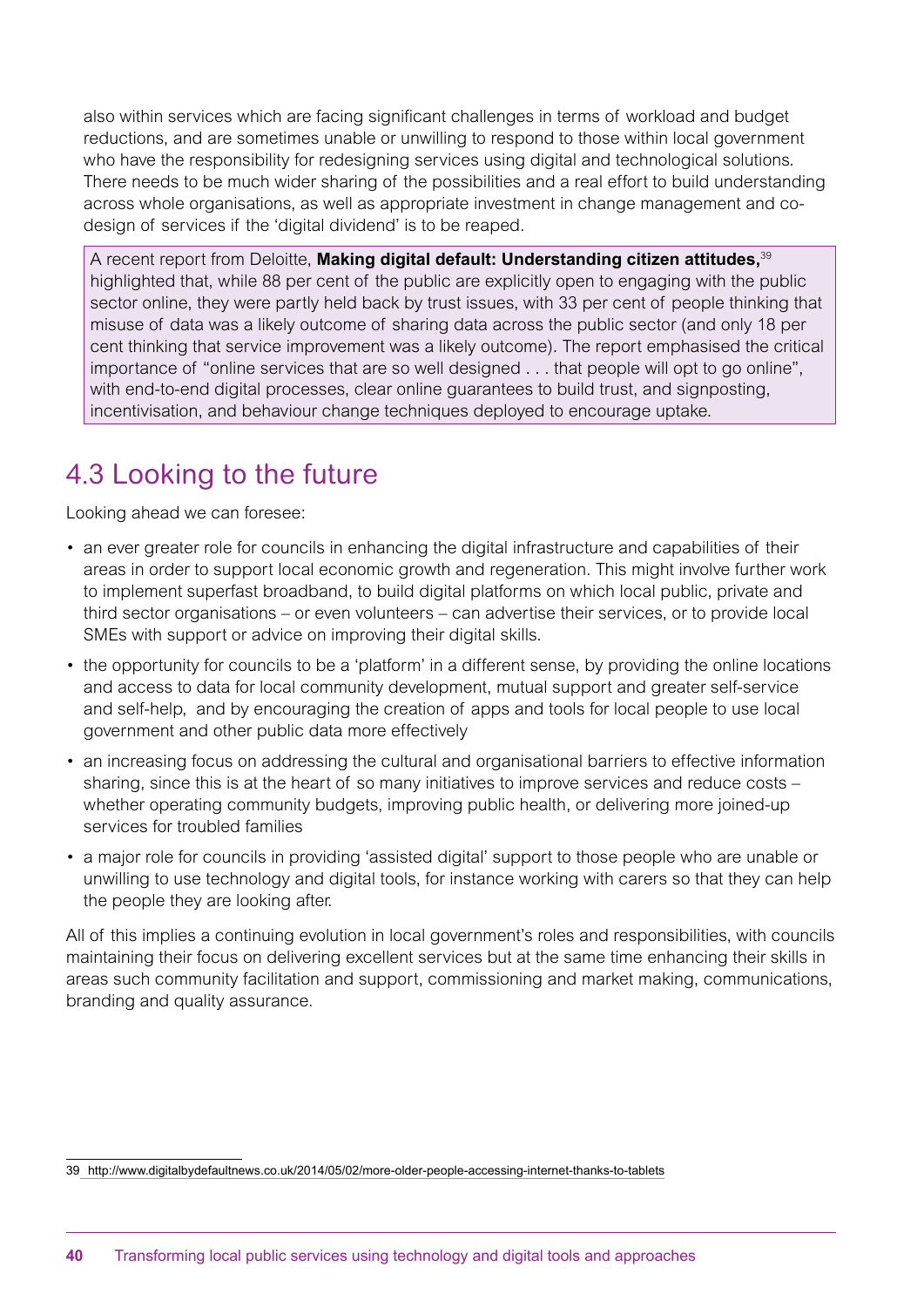## **Chapter 5 – conclusions and next steps**

Councils are at the heart of their communities, enabling businesses to thrive and citizens and residents to live in clean, safe and prosperous places. Acting often as the first point of contact and facilitator for local people, they help citizens and businesses gain access to the support and services they need from across the public sector.

In the face of the continuing cuts to finances and increasing levels of demand, there is a pressing need to join up across the public sector, to adopt a coherent multi-agency approach to society's needs, to target services to where they are most needed, and to respond and adapt to a rapidly changing world.

The effective implementation and utilisation of technology and digital tools and approaches gives councils the ability to deal with these challenges more effectively. By providing those citizens capable of self-serving with the means to do so, councils can focus precious resources upon those in society most in need. And supporting the community to develop self-help approaches can prevent some demand from arising in the first place. Equally importantly, enabling staff to work more effectively while they are out and about or operating from different office sites makes them more productive and reduces costs.

This report demonstrates not only that there is significant technological innovation in local government, but also that it is being applied with real skill and thoughtfulness. Councils have learned lessons from technology projects in the past, and are increasingly using agile and flexible project management approaches to implementation, belying the myth that the public sector cannot effectively implement change supported by information technology.

Councils are approaching innovation from their natural starting point of understanding and engaging with customers. There is a pragmatic approach to technology, first testing out solutions and then implementing them. As a result, councils and suppliers are able to use the knowledge they have developed to quickly apply emerging technologies to a local government context.

This report does not attempt to be comprehensive but has sought to give an indication of the innovative approaches being taken and of how councils are utilising the technology and digital tools at their disposal to tackle a number of complex challenges, as well as to deliver services more effectively and efficiently.

Pioneer work is still underway and many advances in technology that were considered to be innovative and exciting in local government only a few years ago, including smart and pre-pay cards, improved networks and IP telephony, integrated customer relationship management systems, customer data stores, online transactional forms, interactive voice recognition, and even the use of social media have now either become so ubiquitous that they do not merit inclusion here, or have been replaced or supplemented by the next wave of technology which is being enthusiastically explored and applied.

We fully expect that, in another few years, innovations such as secure collaboration platforms, digital engagement, crowdsourcing and innovation tools, integrated mobile and flexible working solutions,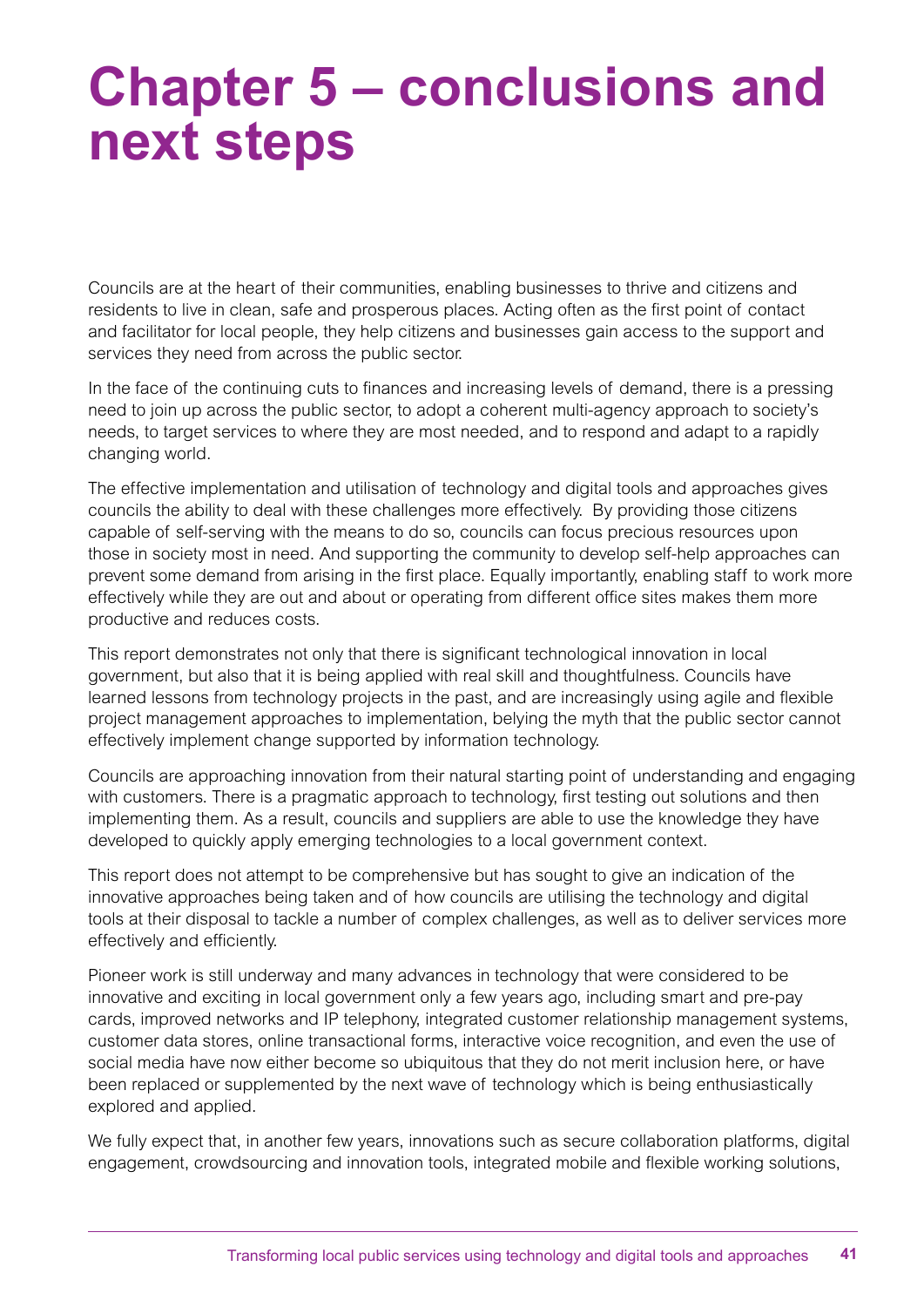apps with live updates and responsive technology, and the use of sensor technology for parking, analysis of road quality, and all kinds of public interaction and feedback, will be 'standard solutions' adopted by a large proportion of councils.

Continued investment in the necessary digital infrastructure as well as in the capacity to change, despite the challenging financial conditions, is critical. Drawing on customer insight and using this to redesign services so that they are better targeted is where local government leads the way, and this remains essential to the effective implementation of technology and digital tools.

Strong leadership will be required to tackle the barriers and drive progress, while improved procurement processes that are more fit for the rapidly changing world of technology need to be considered. Addressing the challenges of sharing data, as well as mining the data already available, is also essential. More effective collaboration across the public sector and with suppliers will create a more productive environment in which to innovate and will enable councils to continue to set the pace of public service improvement.

Experimentation with new technology to improve local public services and reduce costs, followed by roll-out and widespread adoption, is a continual process. It has been happening since local government began, and is accelerating with the pace of change. Nationally-funded programmes, for example LGOL, have clearly provided the resources to help capture and share the learning generated, as a result helping to mainstream the lessons for the benefit of all.

As the rate of technology change increases, there is a clear need for further support for capturing and sharing learning to ensure that councils are not left behind. We therefore need to look at how best we can enable more councils to draw on the good work being done by their peers.

The LGA will continue to work with partner bodies both in local and central government and in the wider public sector to promote the practical experience and good practice already evident in what councils are doing. We will also continue to address the barriers and blockers to progress including how improvements can be made in areas such as information sharing, procurement, and the delivery of high-quality technological infrastructure and capability.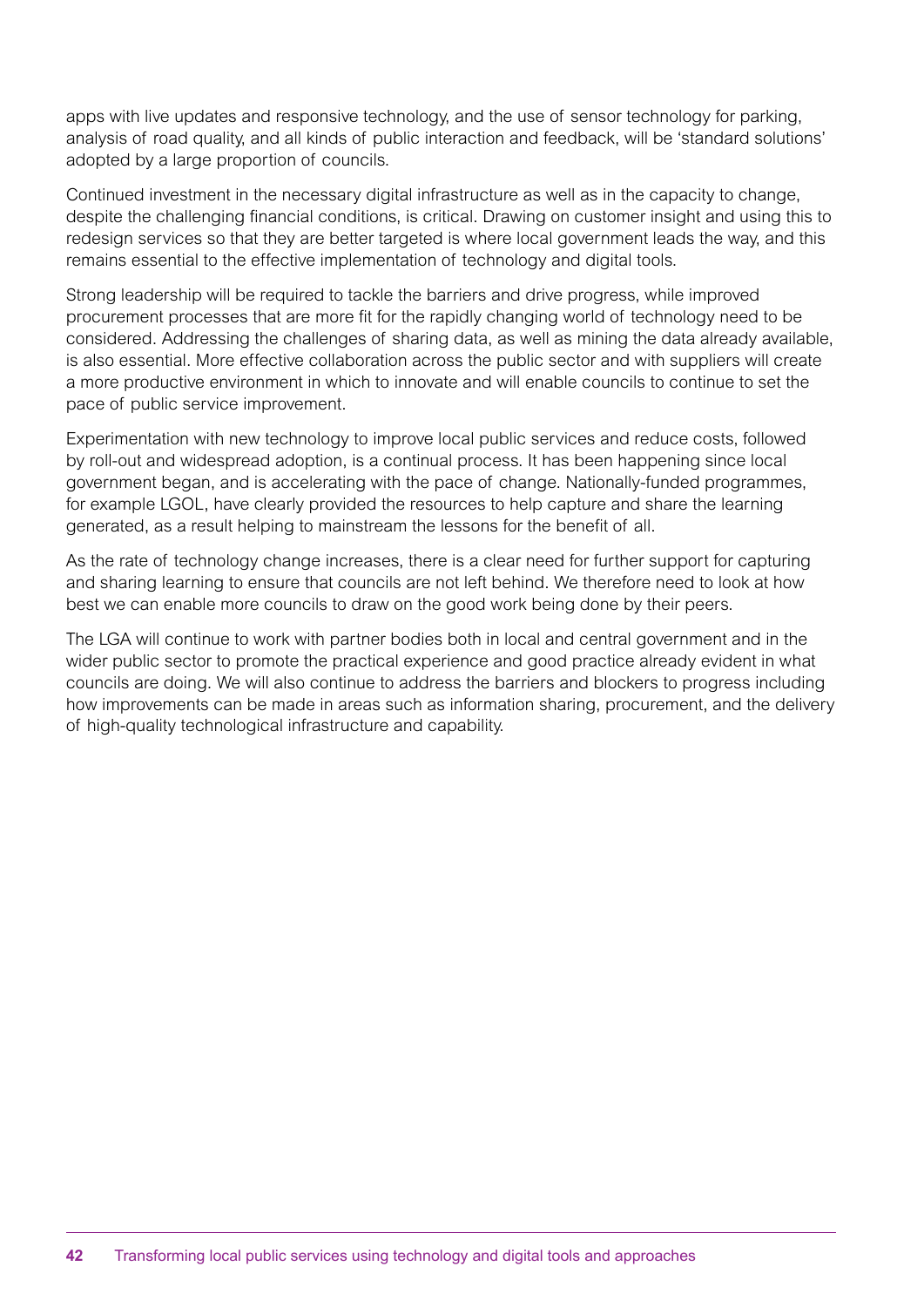## **Appendix 1 – list of relevant publications**

Office of National Statistics (ONS) quarterly national update on internet access, February 2014 (http://www.ons.gov.uk/ons/dcp171778\_353031.pdf)

Cabinet Office Digital Landscape Survey, November 2012 (https://www.gov.uk/government/publications/digital-landscape-research)

Ofcom Communications Market Report, August 2013 (http://stakeholders.ofcom.org.uk/market-data-research/market-data/communications-market-reports/ cmr13/uk/)

Socitm annual Better Connected surveys ( http://www.socitm.net/research/socitm-insight/better-connected)

New Local Government Network (NGLN) Smart people smart places: realising digital local government (http://www.nlgn.org.uk/public/2014/smart-people-smart-places-realising-digital-local-government)

The Institute for Public Policy Reform (IPPR) Building tech-powered public services (http://www.ippr.org/publication/55/11600/building-tech-powered-public-services)

The Need to Know Review No. 3 – Local government in the digital age (http://www.local.gov.uk/documents/10180/11515/Local+government+in+the+digital+age+%28Need +to+know+Knowledge+Navigator+number+3%29/544d1515-3483-4a58-8da4-da92eca6126b)

The Carnegie Trust UK Making digital real (http://www.carnegieuktrust.org.uk/publications/2014/making-digital-real)

The RSA 2020 public services reports (http://www.thersa.org/action-research-centre/community-and-public-services/2020-public-services)

Local Government Online (LGOL) programme outputs (http://webarchive.nationalarchives.gov.uk/20120919132719/http://www.communities.gov.uk/ localgovernment/efficiencybetter/localegovernment/products/)

Front office shared services (FOSS) programme outputs (http://www.local.gov.uk/home/-/journal\_content/56/10180/3511020/ARTICLE)

The LGA Customer-Led Transformation Programme outputs (http://www.local.gov.uk/productivity/-/journal\_content/56/10180/3510959/ARTICLE)